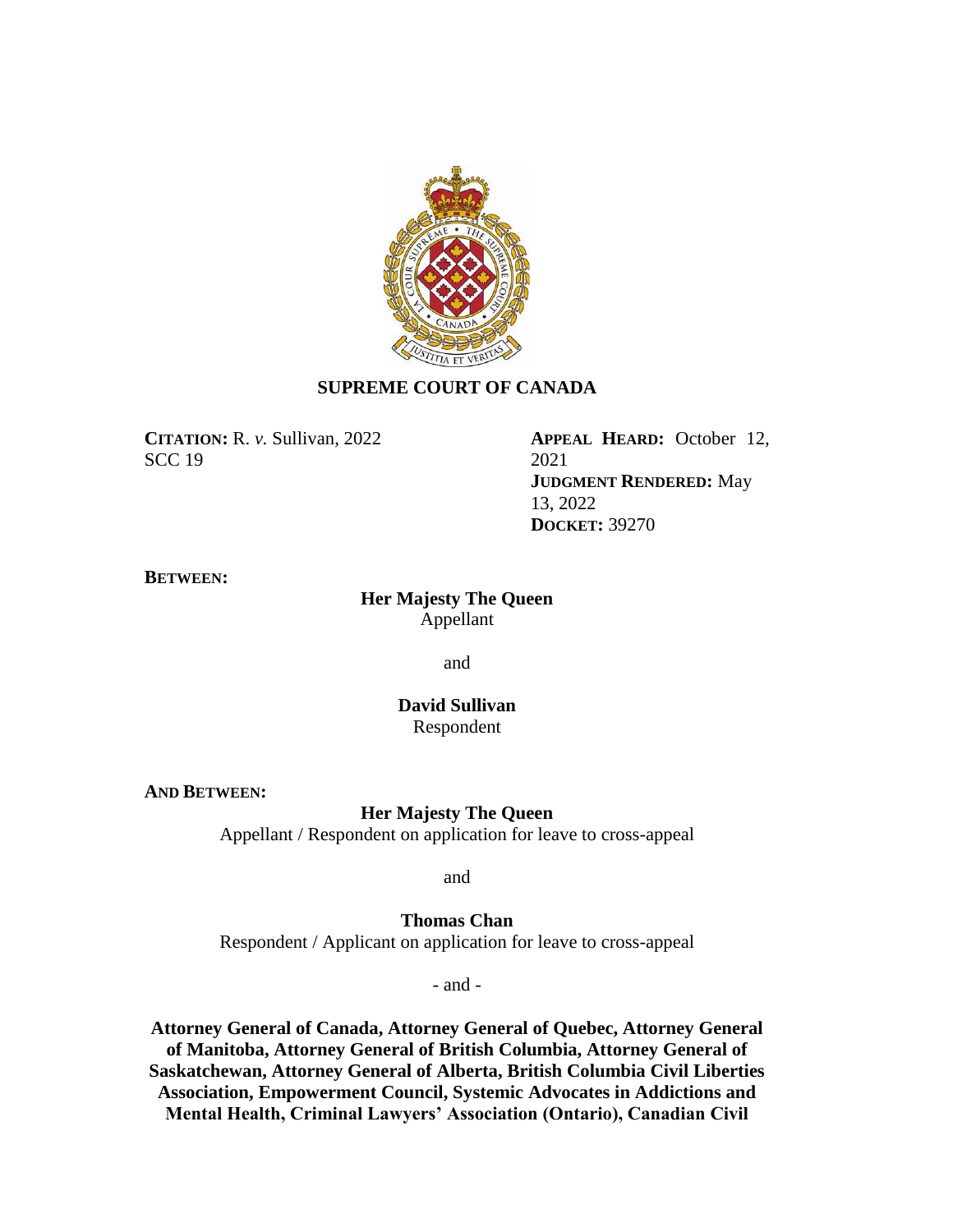# **Liberties Association, Women's Legal Education and Action Fund Inc. and Advocates for the Rule of Law** Interveners

**CORAM:** Wagner C.J. and Moldaver, Karakatsanis, Côté, Brown, Rowe, Martin, Kasirer and Jamal JJ.

**REASONS FOR JUDGMENT:** (paras. 1 to 99) Kasirer J. (Wagner C.J. and Moldaver, Karakatsanis, Côté, Brown, Rowe, Martin and Jamal JJ. concurring)

**NOTE:** This document is subject to editorial revision before its reproduction in final form in the *Canada Supreme Court Reports*.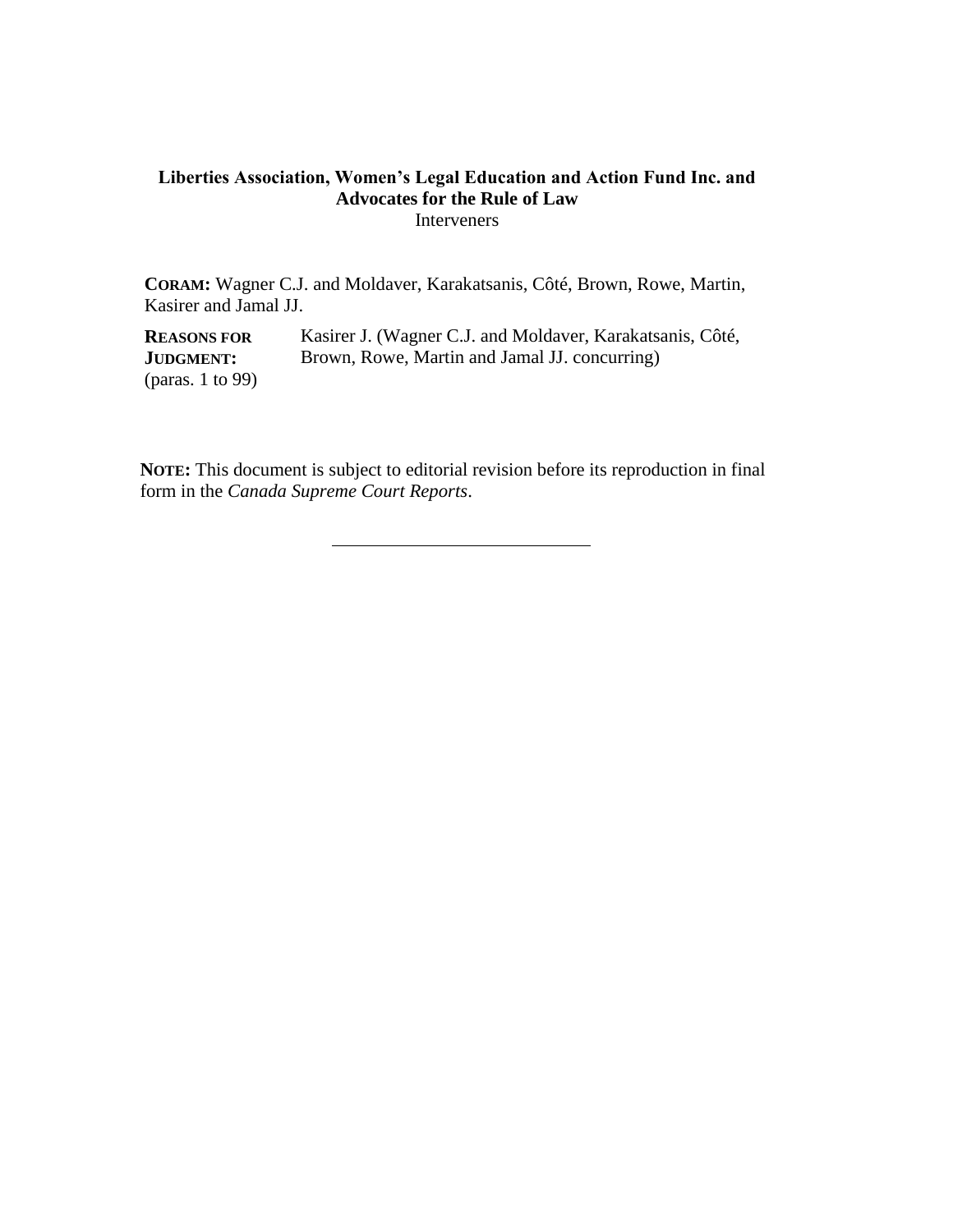**Her Majesty The Queen** *Appellant v.* **David Sullivan** *Respondent* - and - **Her Majesty The Queen** *Appellant /*

*v.*

**Thomas Chan** *Respondent / Applicant on application for leave to cross-appeal*

*Respondent on application for leave to cross-appeal*

and

**Attorney General of Canada, Attorney General of Quebec, Attorney General of Manitoba, Attorney General of British Columbia, Attorney General of Saskatchewan, Attorney General of Alberta, British Columbia Civil Liberties Association, Empowerment Council, Systemic Advocates in Addictions and Mental Health, Criminal Lawyers' Association (Ontario), Canadian Civil Liberties Association, Women's Legal Education and Action Fund Inc. and Advocates for the Rule of Law** *Interveners*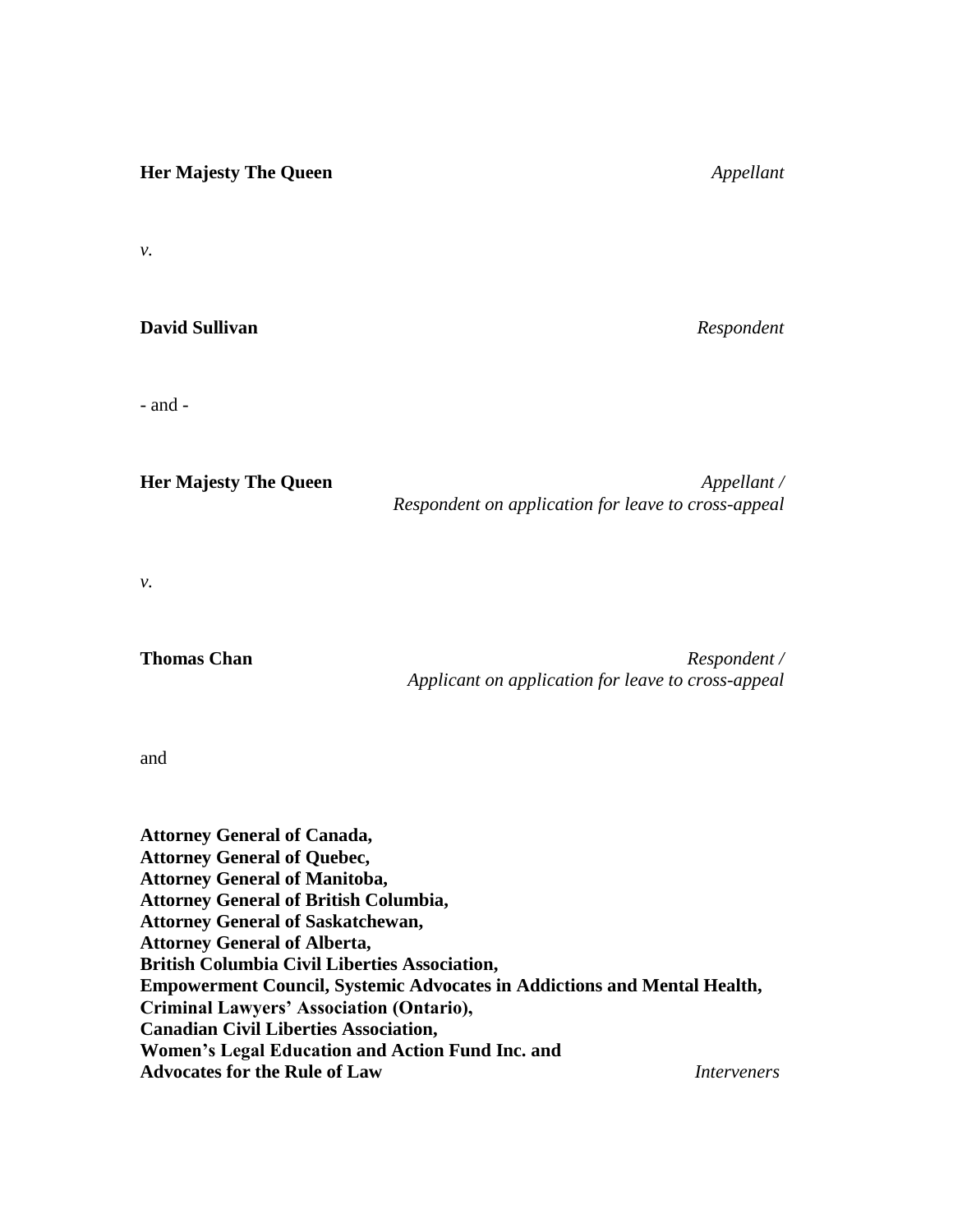**Indexed as: R.** *v.* **Sullivan**

**2022 SCC 19**

File No.: 39270.

2021: October 12; 2022: May 13.

Present: Wagner C.J. and Moldaver, Karakatsanis, Côté, Brown, Rowe, Martin, Kasirer and Jamal JJ.

ON APPEAL FROM THE COURT OF APPEAL FOR ONTARIO

*Constitutional law — Charter of Rights — Fundamental justice — Presumption of innocence — Reasonable limits — Section 33.1 of Criminal Code preventing accused from raising common law defence of self-induced intoxication akin to automatism — Whether s. 33.1 violates principles of fundamental justice or presumption of innocence — If so, whether infringement justified — Canadian Charter of Rights and Freedoms, ss. 1, 7, 11(d) — Criminal Code, R.S.C. 1985, c. C-46, s. 33.1.*

*Constitutional law — Remedy — Declaration of invalidity — Whether declaration of unconstitutionality issued by superior court pursuant to s. 52(1) of Constitution Act, 1982, can be considered binding on courts of coordinate jurisdiction.*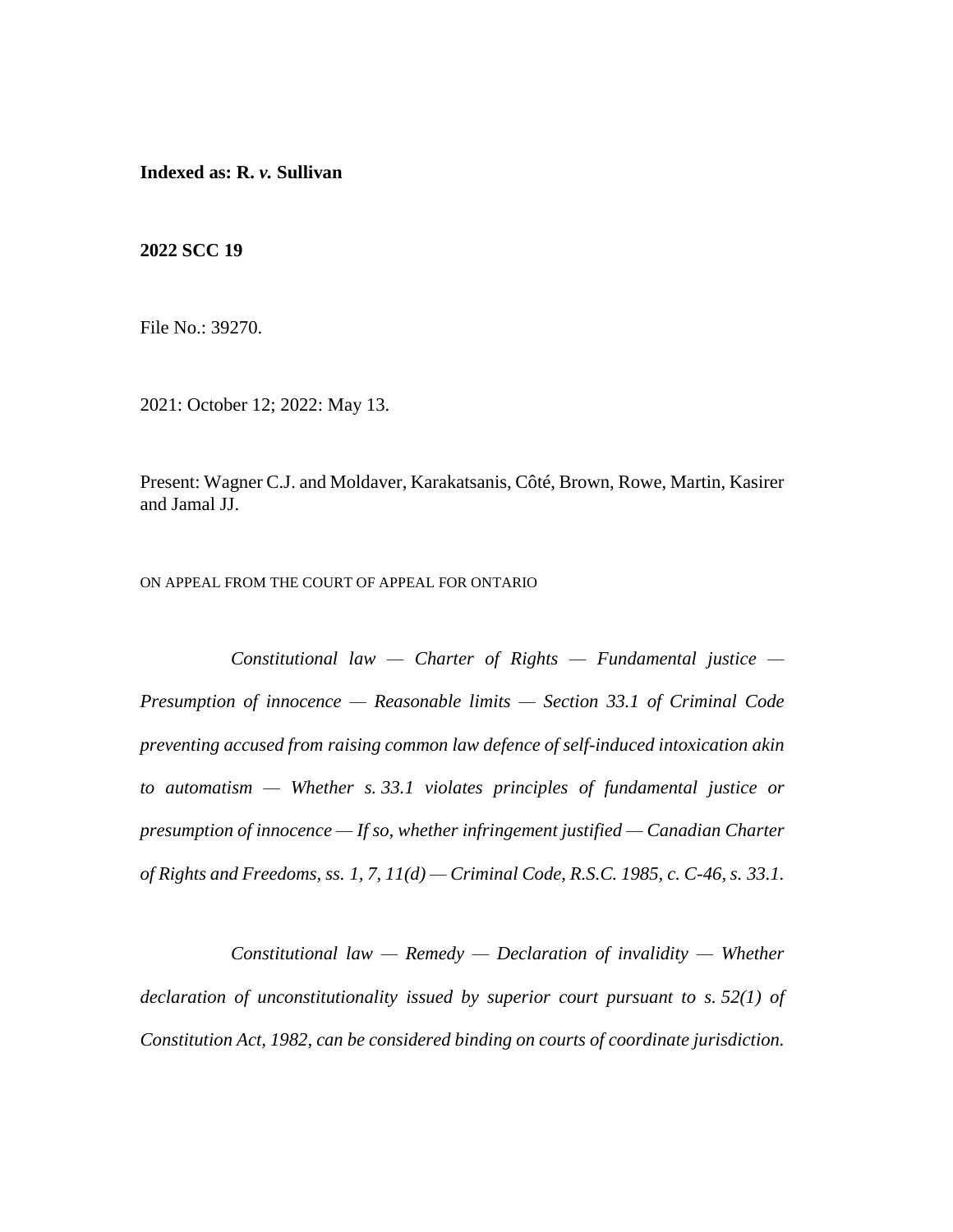*Criminal law — Appeals — Appeals to Supreme Court of Canada — Jurisdiction — Accused convicted of indictable offence at trial — Court of Appeal setting aside conviction and ordering new trial — Crown bringing appeal to Supreme Court of Canada — Accused applying for leave to cross-appeal order of new trial and requesting stay — Whether Court has jurisdiction to hear accused's appeal — Criminal Code, R.S.C. 1985, c. C-46, s. 691.*

After having voluntarily taken an overdose of a prescription drug and falling into an impaired state, S attacked his mother with a knife and injured her gravely. He was charged with several offences, including aggravated assault and assault with a weapon. In unrelated circumstances, C fell into an impaired state after he voluntarily ingested magic mushrooms containing a drug called psilocybin. He attacked his father with a knife and killed him, and seriously injured his father's partner. C was tried for manslaughter and aggravated assault. Both S and C argued at their respective trials that their state of intoxication was so extreme that their actions were involuntary and could not be the basis of a guilty verdict for the violent offences of general intent brought against them. C also argued that an underlying brain injury was the significant contributing cause of his psychosis, rather than his intoxication alone, such that he was not criminally responsible.

In the case of S, the trial judge accepted that S was acting involuntarily but decided that the defence of extreme intoxication akin to automatism was not available by virtue of s. 33.1 of the *Criminal Code*. S was convicted of the two assault charges.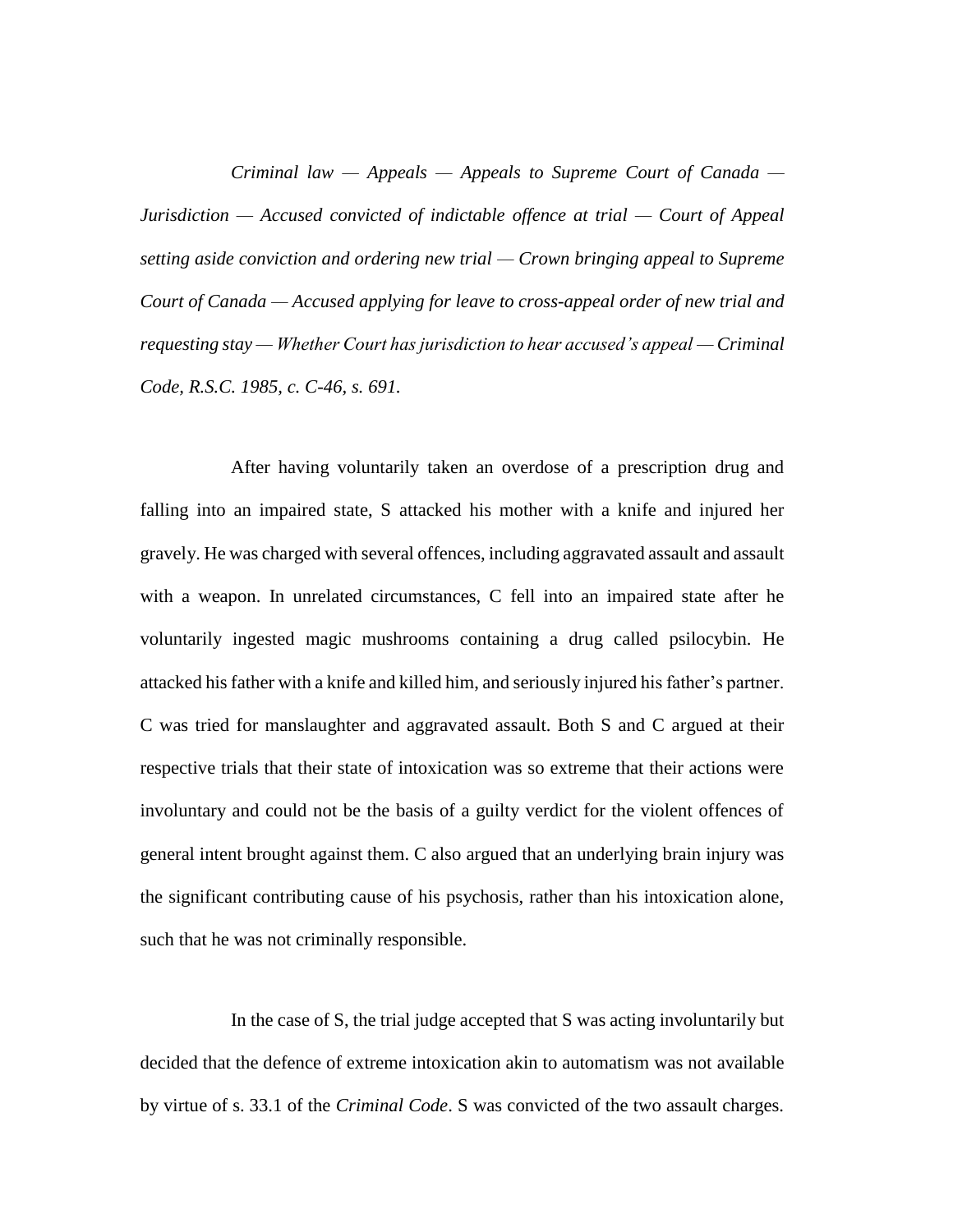The trial judge in C's case dismissed C's constitutional challenge to s. 33.1, during which C had argued that previous decisions of the same court that declared s. 33.1 unconstitutional were binding on the trial judge. C's brain trauma was held to be a mental disorder but not the cause of C's incapacity, which was the result of the voluntary ingestion of magic mushrooms. C was convicted of manslaughter and aggravated assault.

The Court of Appeal heard appeals by S and C together and held that s. 33.1 violates ss. 7 and 11(d) of the *Charter* and is not saved by s. 1. S and C were therefore entitled to raise the defence of automatism. The Court of Appeal also addressed the issue of whether the trial judge in C's case was bound by precedent of a court of coordinate jurisdiction in the province to accept the unconstitutionality of s. 33.1. It held that the ordinary rules of *stare decisis* apply when superior courts in first instance consider whether to follow previous declarations of unconstitutionality. The trial judge was correct to decide that he was not bound by previous decisions and entitled to consider the issue afresh. In the result, S's convictions were set aside and acquittals entered. The Court of Appeal ordered a new trial for C because no finding of fact had been made in respect of non-mental disorder automatism. The Crown appeals to the Court from the Court of Appeal's decision in respect of both S and C, and C applies for leave to cross-appeal the order of a new trial, seeking an acquittal or, in the alternative, a stay of proceedings.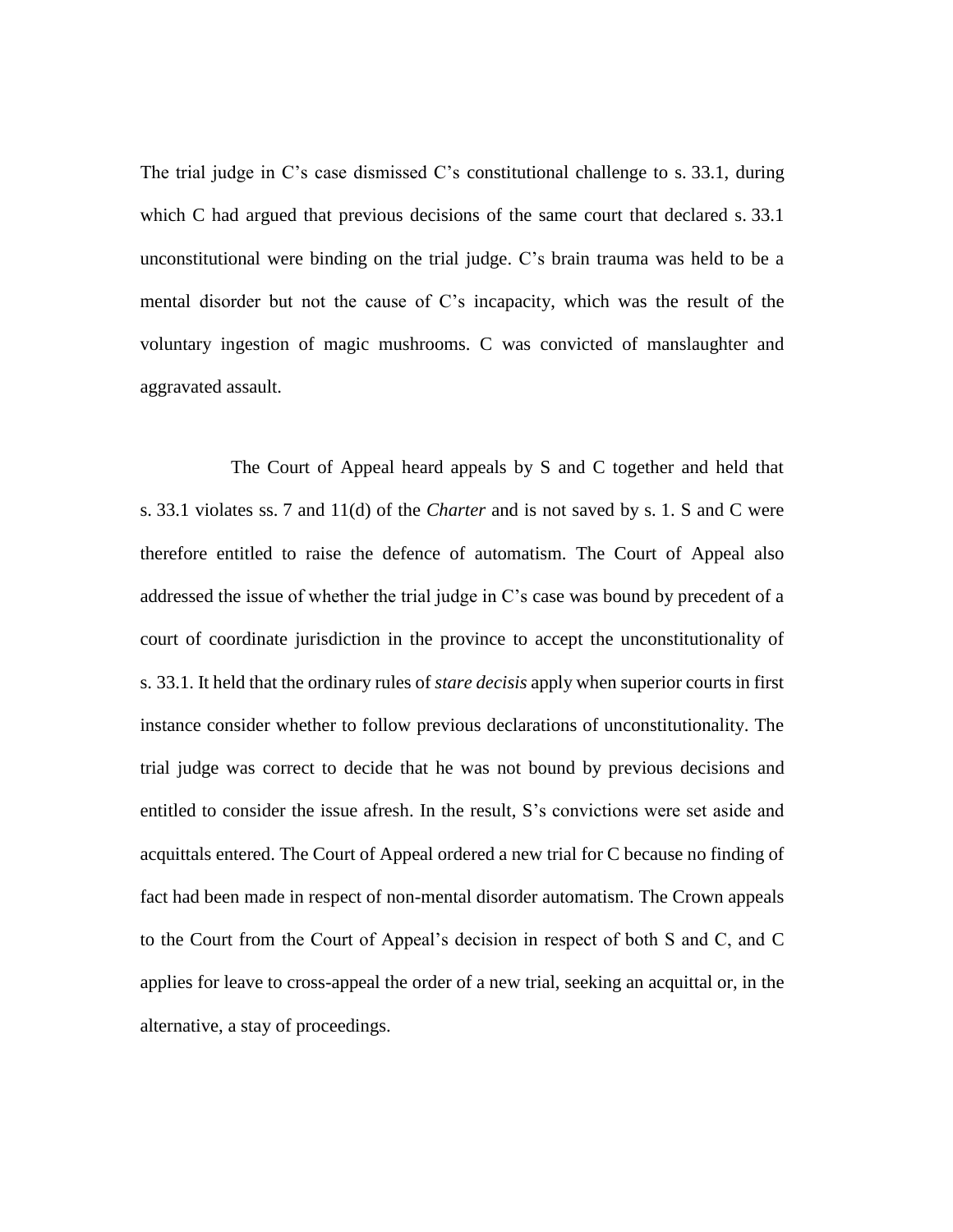*Held*: The appeals should be dismissed. C's application for leave to cross-appeal should be quashed for want of jurisdiction.

In the companion appeal of *R. v. Brown*, 2022 SCC 18, the Court concludes that s. 33.1 violates the *Charter* and is of no force or effect pursuant to s. 52(1) of the *Constitution Act, 1982*. That conclusion is applicable to the Crown's appeals in the present cases. In the result, given that s. 33.1 is of no force or effect, S is entitled to acquittals. He established that he was intoxicated to the point of automatism and the trial judge found that he was acting involuntarily. As for C, the Court of Appeal's order for a new trial should be upheld. C may avail himself of the defence of non-mental disorder automatism at a new trial, should it be applicable on the facts.

The ordinary rules of horizontal *stare decisis* and judicial comity apply to declarations of unconstitutionality issued by superior courts within the same province. A decision may not be binding if it is distinguishable on its facts or the court had no practical way of knowing it existed. If it is binding, a trial court may only depart if one or more of the exceptions set out in *Re Hansard Spruce Mills*, [1954] 4 D.L.R. 590 (B.C.S.C.), apply.

Accordingly, a trial judge is not strictly bound by a prior declaration by a court of coordinate jurisdiction by virtue of s. 52(1) of the *Constitution Act, 1982*. A s. 52(1) declaration of unconstitutionality reflects an ordinary judicial task of determining a question of law. Determining whether an impugned law is inconsistent with the provisions of the Constitution and, if so, whether and to what extent the law is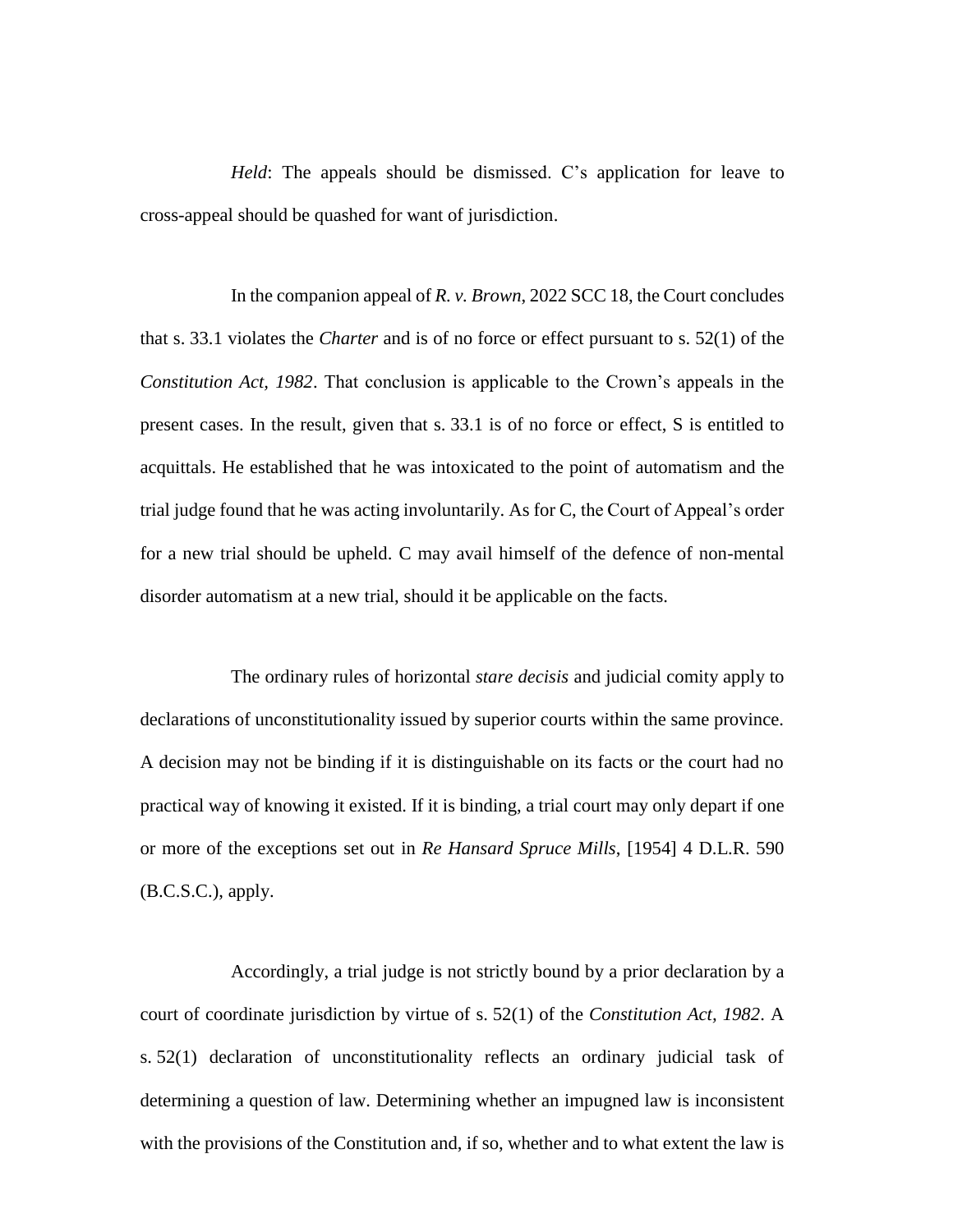of no force or effect is no different than other questions of law decided outside the constitutional context. Judges cannot in a literal sense strike down legislation when they review the consistency of the law with the Constitution under s. 52(1). A declaration of unconstitutionality simply refutes the presumption of constitutionality; it does not alter the terms of the statute. Questions of law are governed by the normal rules and conventions that constrain courts in the performance of their judicial tasks, including applying the ordinary principles of *stare decisis*. A judicial declaration made under s. 52(1) by a superior court is therefore binding on other courts within the confines of the law relating to precedent.

The principle of constitutional supremacy cannot dominate the analysis of s. 52(1) to the exclusion of other constitutional principles. The legal effect of a s. 52(1) declaration by a superior court must be defined with reference to constitutional supremacy, the rule of law, and federalism. Pursuant to s. 96 of the *Constitution Act, 1867*, superior courts operating within a province only have powers within the province. Federalism prevents a s. 52(1) declaration issued within one province from binding courts throughout the country. Horizontal *stare decisis* applies to courts of coordinate jurisdiction within a province and a constitutional ruling will bind lower courts through vertical *stare decisis*. *Stare decisis* is the appropriate framework to apply to litigation of constitutional issues, because it balances stability and predictability against correctness and the orderly development of the law. The Crown may consider an appeal when faced with conflicting trial decisions relating to a law on which the prosecution continues to rely, but is not bound to appeal declarations of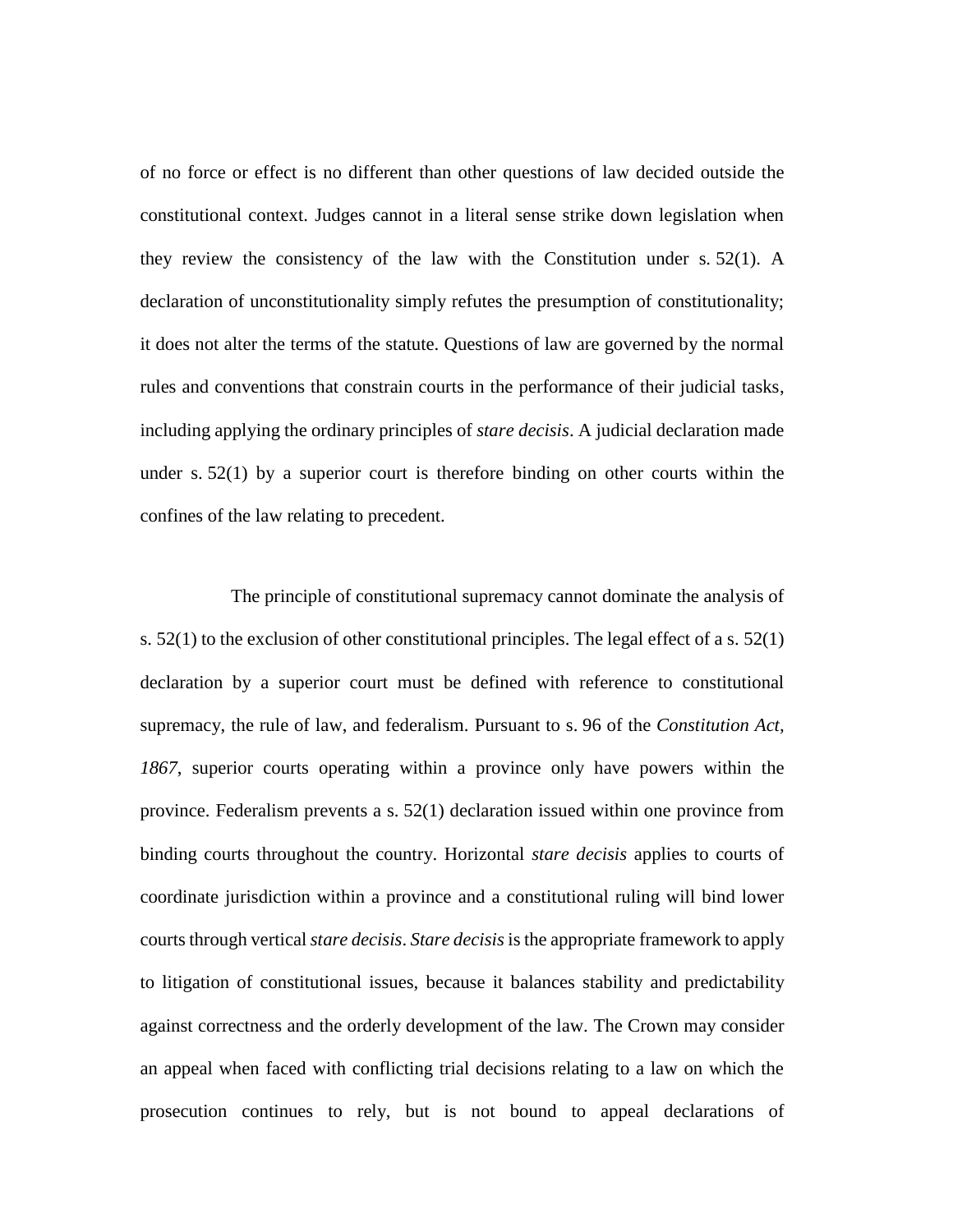unconstitutionality in criminal matters. However desirable uniform treatment of the substantive criminal law might be within or even across provinces, a decision to appeal remains within the discretion of the relevant attorney general, to be decided in keeping with its authority to pursue the public interest and the constitutional and practical constraints relating to its office.

Varying standards have been invoked to define when departure from prior precedent is appropriate, for example if it is plainly wrong, when there is good reason for doing so or in extraordinary circumstances. These qualitative tags are susceptible of extending to almost any circumstance and do not provide precise guidance. These terms should no longer be used. Judicial comity as well as the rule of law principles supporting *stare decisis* mean that prior decisions should be followed unless the *Spruce Mills* criteria are met. Trial courts should only depart from binding decisions issued by a court of coordinate jurisdiction in three narrow circumstances: the rationale of the earlier decision has been undermined by subsequent appellate decisions; some binding authority in case law or some relevant statute was not considered; or the earlier decision was not fully considered, for example if it was taken in exigent circumstances. Where a judge is faced with conflicting authority on the constitutionality of legislation, the judge must follow the most recent authority unless one or more of these three criteria are met. These criteria do not detract from the narrow circumstances in which a lower court may depart from binding vertical precedent.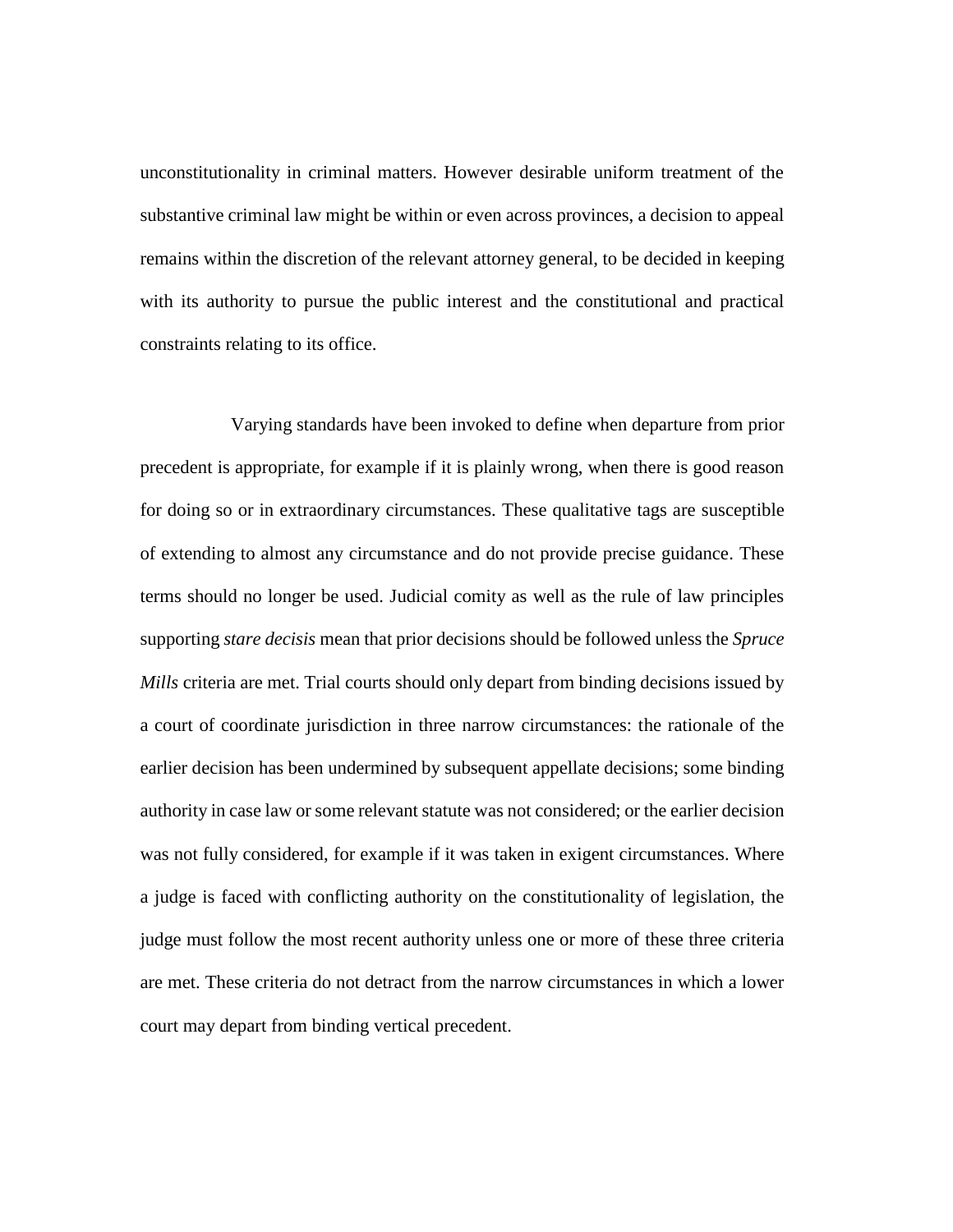An application of the doctrine of horizontal *stare decisis* to C's case illustrates how these criteria should work in practice. *R. v. Dunn* (1999), 28 C.R. (5th) 295, did not engage with an earlier Ontario decision that upheld the constitutionality of s. 33.1 and *Dunn* did not apply the criteria to determine whether it was permissible to depart from that precedent; therefore it was a decision *per incuriam* and did not need to be followed. The earlier decision considered the appropriate statutes and authorities in reaching the conclusion that s. 33.1 infringed ss. 7 and 11(d) of the *Charter* but was upheld under s. 1 and there is no indication that it was rendered in exigent circumstances. Therefore, that decision should have been followed by the trial judge in the constitutional ruling in C's case. On appeal, however, the Court of Appeal was not bound to follow any first instance superior court decision.

There is no statutory route for C to appeal the Court of Appeal's order of a new trial. Section 695 of the *Criminal Code* does not provide the Court with the jurisdiction to hear a cross-appeal by C. Sections 691 and 692 of the *Criminal Code* set out the jurisdiction of the Court to hear criminal appeals brought by criminal accused and represent the whole of an accused's express statutory right to appeal when their conviction has been affirmed or their acquittal set aside by the Court of Appeal. In cases like C's, where an accused, having been convicted of an indictable offence at trial, is granted a new trial, s. 691 does not provide a route of appeal to the Court. As for a stay of proceedings, it may only be granted in the clearest of cases, where prejudice to an accused's rights or to the judicial system is irreparable and cannot be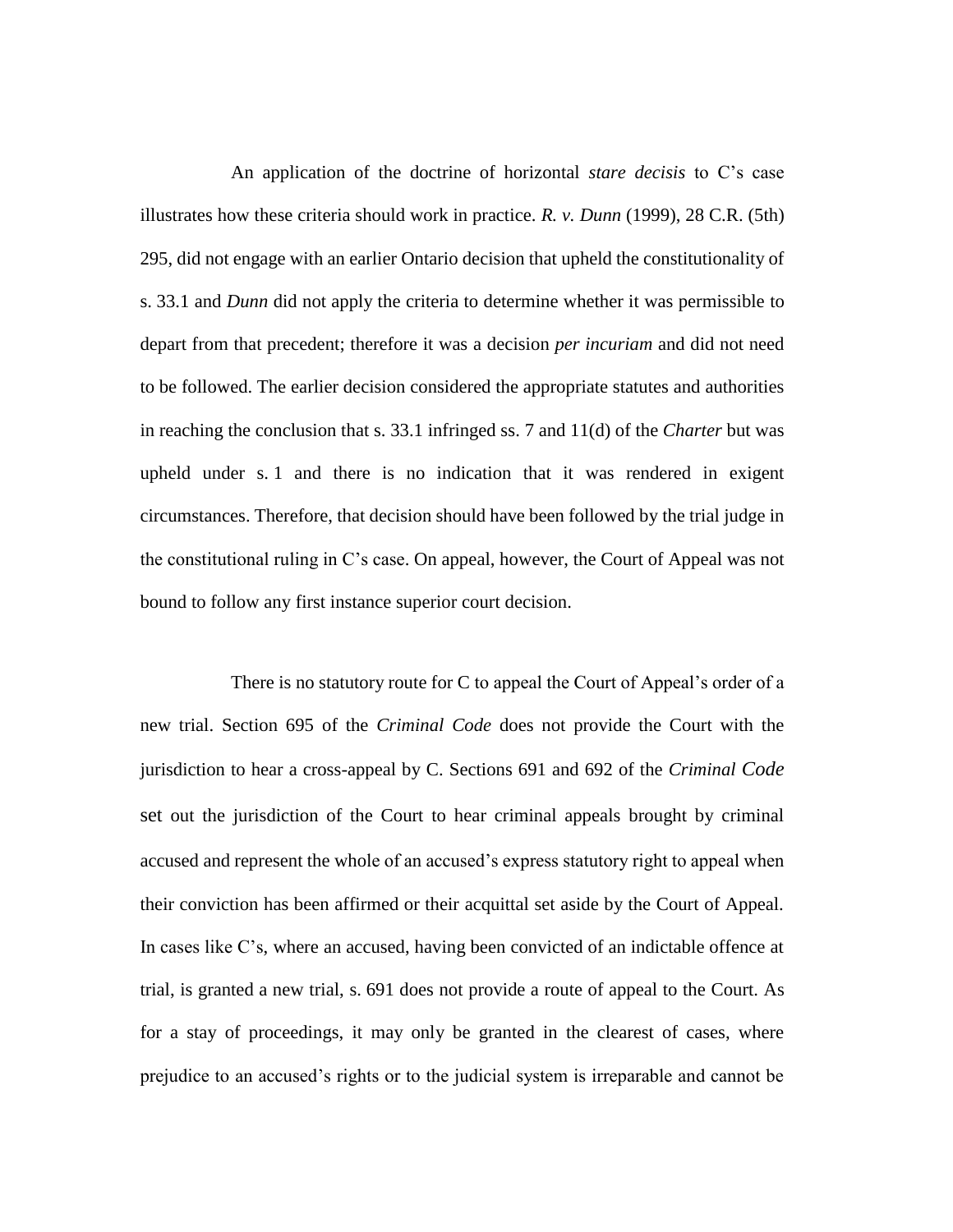remedied. The record before the Court is insufficient to conclude that C's right to a fair trial is prejudiced.

### **Cases Cited**

By Kasirer J.

**Applied:** *R. v. Brown*, 2022 SCC 18; *Re Hansard Spruce Mills*, [1954] 4 D.L.R. 590; **distinguished:** *R. v. J.F.*, 2008 SCC 60, [2008] 3 S.C.R. 215; *R. v. Warsing*, [1998] 3 S.C.R. 579; **explained:** *R. v. Ferguson*, 2008 SCC 6, [2008] 1 S.C.R. 96; *Nova Scotia (Workers' Compensation Board) v. Martin*, 2003 SCC 54, [2003] 2 S.C.R. 504; **considered:** *R. v. Dunn* (1999), 28 C.R. (5th) 295; *R. v. Fleming*, 2010 ONSC 8022; *R. v. McCaw*, 2018 ONSC 3464, 48 C.R. (7th) 359; *R. v. Decaire*, [1998] O.J. No. 6339; **referred to:** *R. v. Scarlett*, 2013 ONSC 562; *Canada (Attorney General) v. Bedford*, 2013 SCC 72, [2013] 3 S.C.R. 1101; *Canada (Attorney General) v. Hislop*, 2007 SCC 10, [2007] 1 S.C.R. 429; *R. v. Poulin*, 2019 SCC 47, [2019] 3 S.C.R. 566; *Reference re Manitoba Language Rights*, [1985] 1 S.C.R. 721; *R. v. P*. *(J.)* (2003), 67 O.R. (3d) 321; *Ravndahl v. Saskatchewan*, 2009 SCC 7, [2009] 1 S.C.R. 181; *Coquitlam (City) v. Construction Aggregates Ltd.* (1998), 65 B.C.L.R. (3d) 275, aff'd 2000 BCCA 301, 75 B.C.L.R. (3d) 350, leave to appeal refused, [2001] 1 S.C.R. ix; *Saskatchewan (Human Rights Commission) v. Whatcott*, 2013 SCC 11, [2013] 1 S.C.R. 467; *R. v. St-Onge Lamoureux*, 2012 SCC 57, [2012] 3 S.C.R. 187; *Schachter v. Canada*, [1992] 2 S.C.R. 679; *Windsor (City) v. Canadian Transit Co.*, 2016 SCC 54, [2016] 2 S.C.R. 617; *R. v. Lloyd*, 2016 SCC 13, [2016] 1 S.C.R. 130; *Mouvement laïque*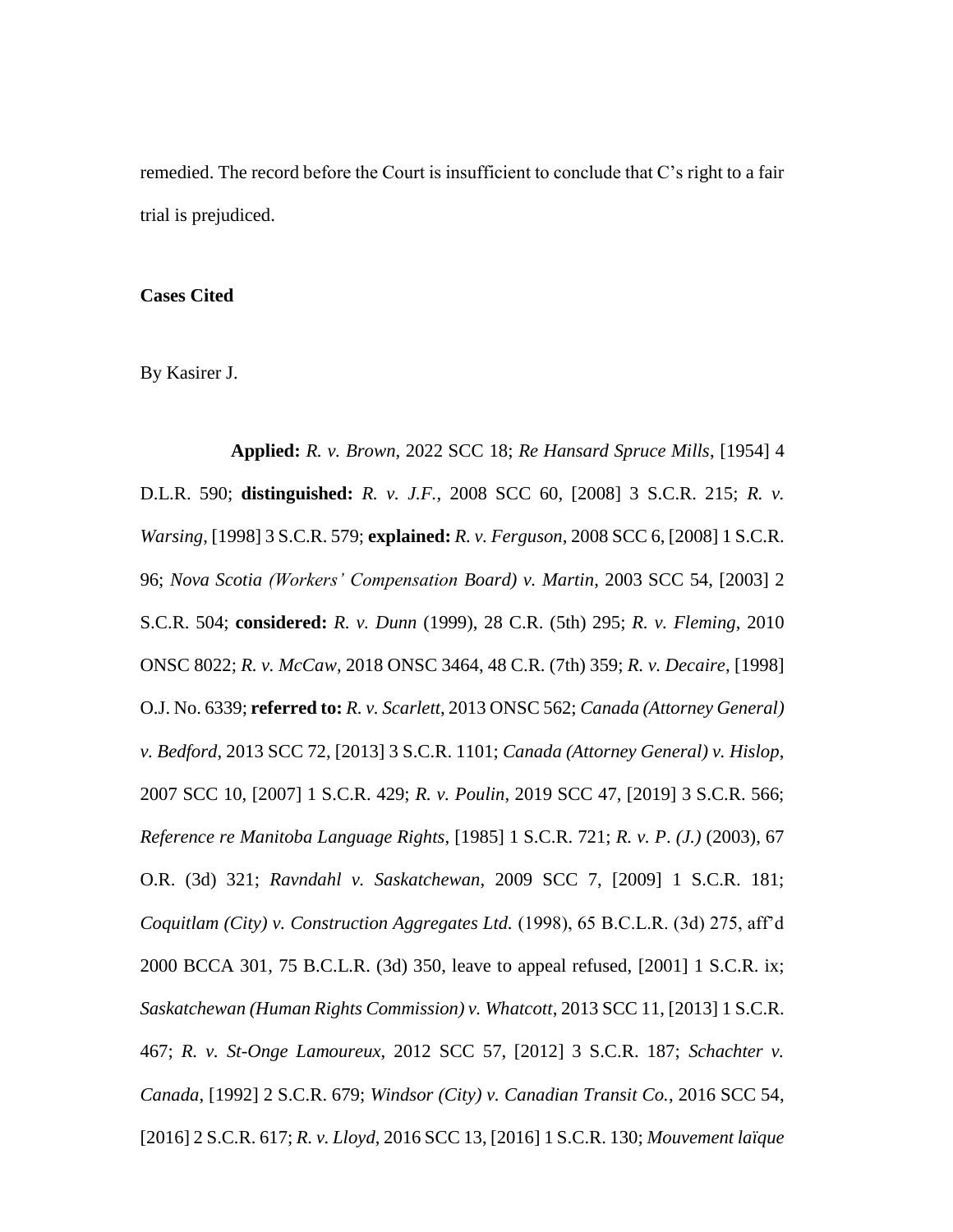*québécois v. Saguenay (City)*, 2015 SCC 16, [2015] 2 S.C.R. 3; *Okwuobi v. Lester B. Pearson School Board*, 2005 SCC 16, [2005] 1 S.C.R. 257; *Ontario (Attorney General) v. G*, 2020 SCC 38; *R. v. Albashir*, 2021 SCC 48; *Re B.C. Motor Vehicle Act*, [1985] 2 S.C.R. 486; *Reference re Secession of Quebec*, [1998] 2 S.C.R. 217; *Wolf v. The Queen*, [1975] 2 S.C.R. 107; *Reference re Same-Sex Marriage*, 2004 SCC 79, [2004] 3 S.C.R. 698; *Parent v. Guimond*, 2016 QCCA 159; *R. v. Nur*, 2015 SCC 15, [2015] 1 S.C.R. 773; *Saskatchewan Federation of Labour v. Saskatchewan*, 2015 SCC 4, [2015] 1 S.C.R. 245; *David Polowin Real Estate Ltd. v. Dominion of Canada General Insurance Co.* (2005), 76 O.R. (3d) 161; *Carter v. Canada (Attorney General)*, 2015 SCC 5, [2015] 1 S.C.R. 331; *Toronto (City) v. C.U.P.E., Local 79*, 2003 SCC 63, [2003] 3 S.C.R. 77; *Guindon v. Canada*, 2015 SCC 41, [2015] 3 S.C.R. 3; *R. v. McCann*, 2015 ONCA 451; *R. v. Anderson*, 2014 SCC 41, [2014] 2 S.C.R. 167; *R. v. Dunn*, 156 O.A.C. 27; *R. v. Jensen* (2005), 74 O.R. (3d) 561; *R. v. Cawthorne*, 2016 SCC 32, [2016] 1 S.C.R. 983; *R. v. Power*, [1994] 1 S.C.R. 601; *R. v. Green*, 2021 ONSC 2826; *R. v. Kehler*, 2009 MBPC 29, 242 Man. R. (2d) 4; *R. v. Wolverine and Bernard* (1987), 59 Sask. R. 22; *The Owners, Strata Plan BCS 4006 v. Jameson House Ventures Ltd.*, 2017 BCSC 1988, 4 B.C.L.R. (6th) 370; *R. v. Hinse*, [1995] 4 S.C.R. 597; *R. v. Shea*, 2010 SCC 26, [2010] 2 S.C.R. 17; *Saumur v. Recorder's Court (Quebec)*, [1947] S.C.R. 492; *Kourtessis v. M.N.R.*, [1993] 2 S.C.R. 53; *R. v. Carosella*, [1997] 1 S.C.R. 80; *R. v. Babos*, 2014 SCC 16, [2014] 1 S.C.R. 309; *R. v. O'Connor*, [1995] 4 S.C.R. 411.

### **Statutes and Regulations Cited**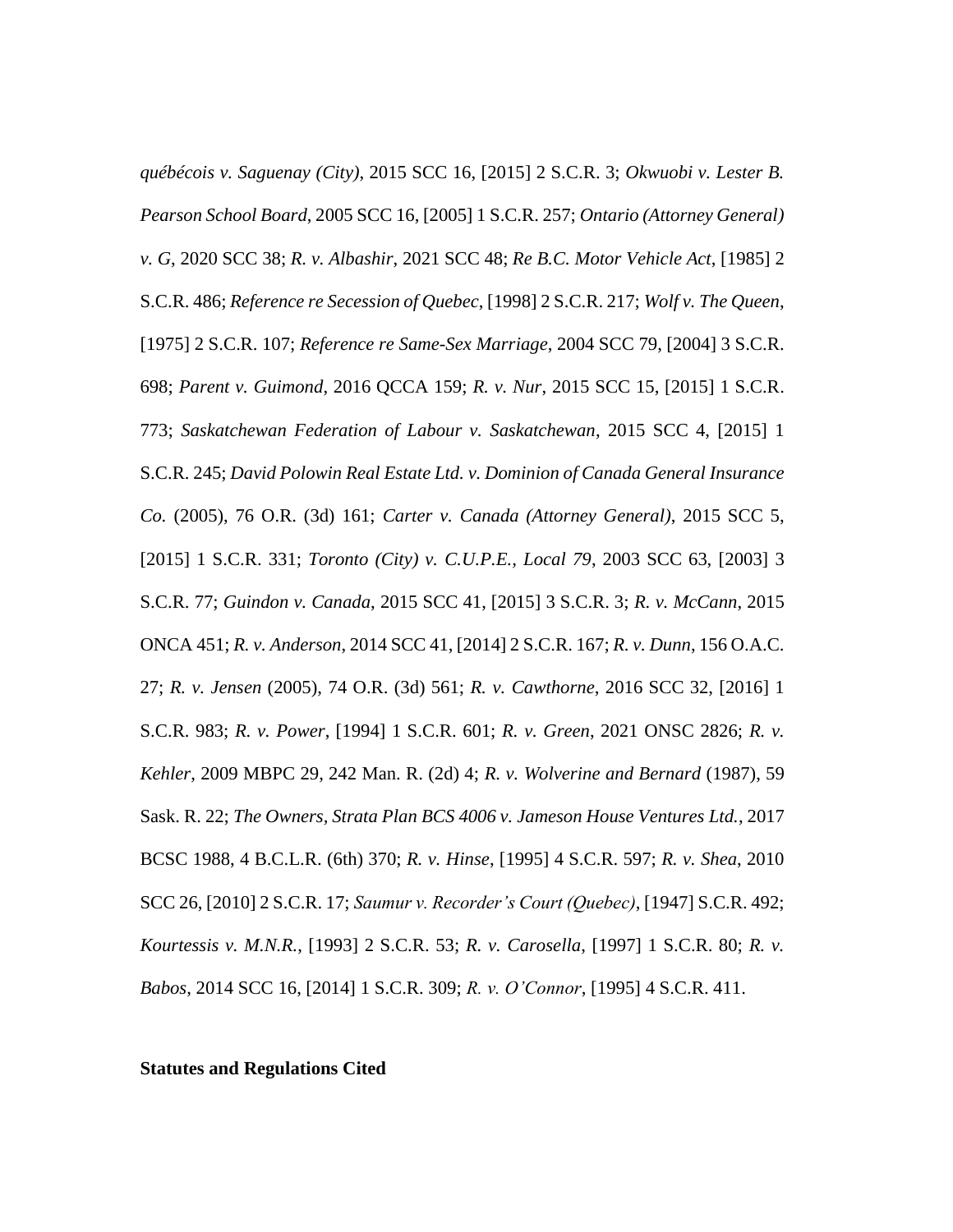*Canadian Charter of Rights and Freedoms*, preamble, ss. 1, 7, 11(d), 24(1).

*Constitution Act, 1867*, s. 96.

*Constitution Act, 1982*, s. 52(1).

*Criminal Code*, R.S.C. 1985, c. C-46, ss. 16, 33.1, 691, 692, 695.

*Rules of the Supreme Court of Canada*, SOR/2002-156, r. 29(3).

*Supreme Court Act*, R.S.C. 1985, c. S-26, s. 40.

#### **Authors Cited**

- Brun, Henri, Guy Tremblay et Eugénie Brouillet. *Droit constitutionnel*, 6<sup>e</sup> éd. Cowansville, Que.: Yvon Blais, 2014.
- Canada. Department of Justice Canada. *Principles guiding the Attorney General of Canada in Charter litigation*, Ottawa, 2017.
- Garner, Bryan A., et al. The Law of Judicial Precedent. St. Paul, Minn.: Thomson Reuters, 2016.
- Gélinas, Fabien. "La primauté du droit et les effets d'une loi inconstitutionnelle" (1988), 67 *Can. Bar Rev.* 455.
- Gervais, Marc-Antoine. "Les impasses théoriques et pratiques du contrôle de constitutionnalité canadien" (2021), 66 *McGill L.J.* 509.
- Hogg, Peter W., and Allison A. Bushell. "The *Charter* Dialogue Between Courts and Legislatures" (1997), 35 *Osgoode Hall L.J.* 75.
- Hogg, Peter W., and Wade K. Wright. *Constitutional Law of Canada*, 5th ed. Supp. Toronto: Thomson Reuters, 2021 (updated 2021, release 1).
- Kerwin, Scott. "*Stare Decisis* in the B.C. Supreme Court: Revisiting *Hansard Spruce Mills*" (2004), 62 *Advocate* 541.
- Leckey, Robert. *Bills of Rights in the Common Law*. Cambridge: Cambridge University Press, 2015.
- Mancini, Mark. "Declarations of Invalidity in Superior Courts" (2019), 28:3 *Const. Forum* 31.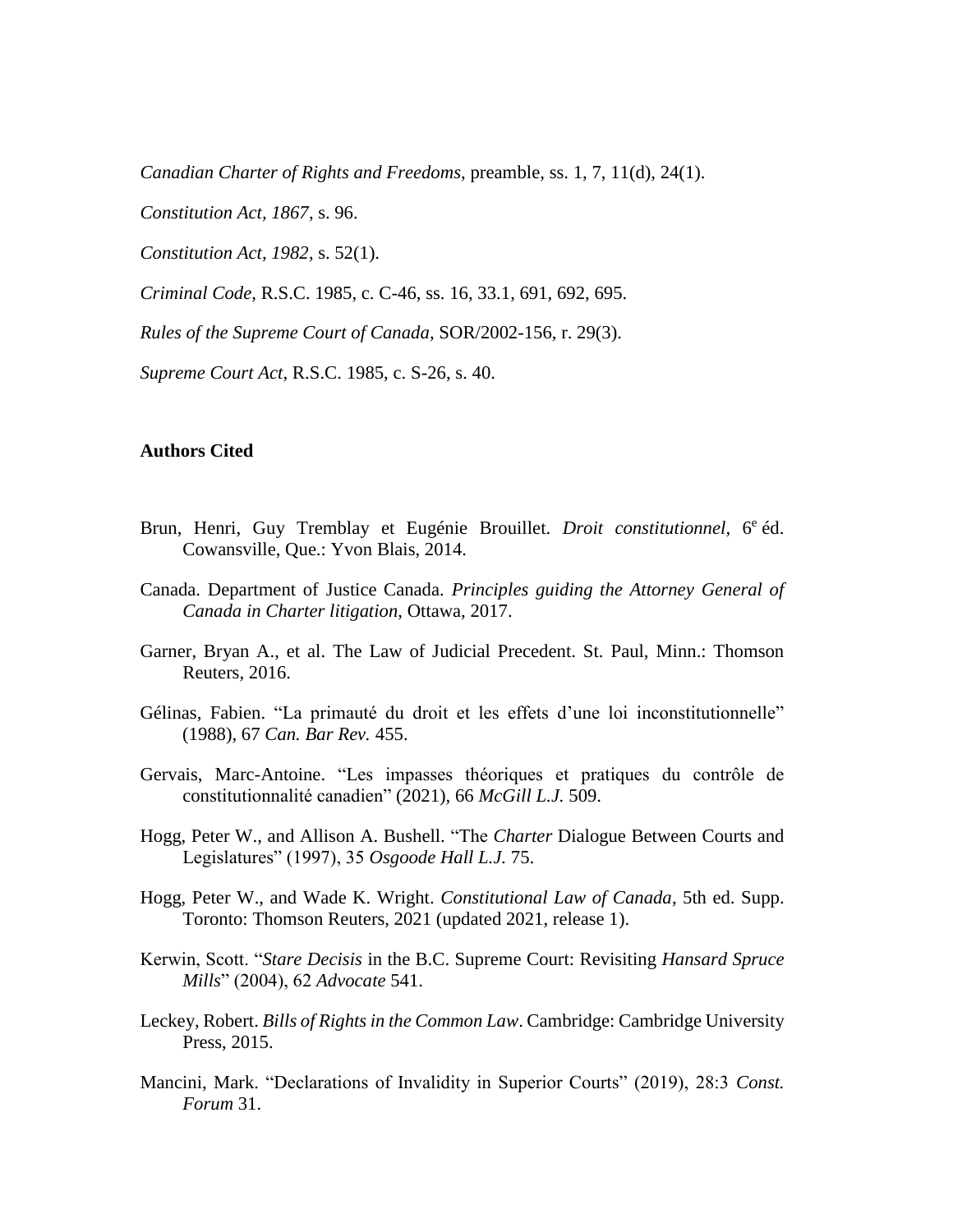- Marcotte, Alexandre. "A Question of Law: (Formal) Declarations of Invalidity and the Doctrine of Stare Decisis" (2021), 42 *N.J.C.L.* 1.
- Parkes, Debra. « Precedent Unbound? Contemporary Approaches to Precedent in Canada » (2006), 32 *Man. L.J.* 135.
- Pinard, Danielle. "De l'inhabilité des juges à modifier le texte des lois déclarées inconstitutionnelles", dans Patrick Taillon, Eugénie Brouillet et Amélie Binette, dir., *Un regard québécois sur le droit constitutionnel: Mélanges en l'honneur d'Henri Brun et de Guy Tremblay*. Montréal: Yvon Blais, 2016, 329.
- Roach, Kent. *Constitutional Remedies in Canada*, 2nd ed. Toronto: Thomson Reuters, 2013 (loose-leaf updated October 2021, release 2).
- Roach, Kent. "Not Just the Government's Lawyer: The Attorney General as Defender of the Rule of Law" (2006), 31 *Queen's L.J.* 598.
- Rosenberg, Marc. "The Attorney General and the Administration of Criminal Justice" (2009), 34 *Queen's L.J.* 813.
- Rowe Malcom, and Leanna Katz. "A Practical Guide to *Stare Decisis*" (2020), 41 *Windsor Rev. Legal Soc. Issues* 1.
- Sarna, Lazar. *The Law of Declaratory Judgments*, 4th ed. Toronto: Thomson Reuters, 2016.
- Sharpe, Robert J. *Good Judgment: Making Judicial Decisions*. Toronto: University of Toronto Press, 2018.
- Waldron, Jeremy. « Stare Decisis and the Rule of Law: A Layered Approach » (2012), 111 *Mich. L. Rev.* 1.

APPEAL from a judgment of the Ontario Court of Appeal (Watt, Lauwers

and Paciocco JJ.A.), [2020 ONCA 333,](https://www.ontariocourts.ca/decisions/2020/2020ONCA0333.htm) 151 O.R. (3d) 353, 387 C.C.C. (3d) 304, 63

C.R. (7th) 77, 462 C.R.R. (2d) 231, [2020] O.J. No. 2452 (QL), 2020 CarswellOnt 7645

(WL Can.), setting aside the convictions for aggravated assault and assault with a

weapon entered by Salmers J., [2016] O.J. No. 6847 (QL), 2016 CarswellOnt 21197

(WL Can.), and entering verdicts of acquittal. Appeal dismissed.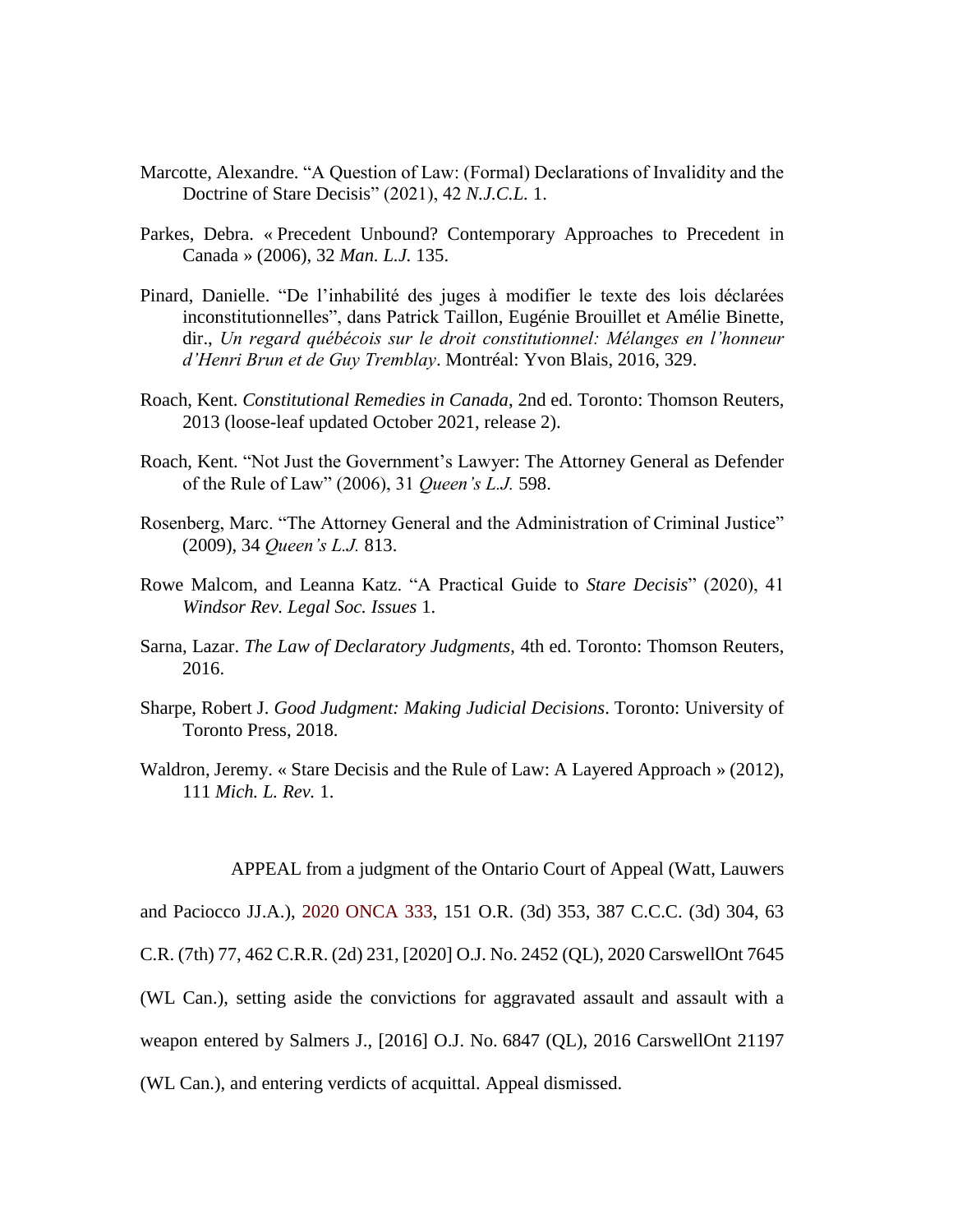APPEAL and APPLICATION FOR LEAVE TO CROSS-APPEAL from

a judgment of the Ontario Court of Appeal (Watt, Lauwers and Paciocco JJ.A.), [2020](https://www.ontariocourts.ca/decisions/2020/2020ONCA0333.htm)  [ONCA 333,](https://www.ontariocourts.ca/decisions/2020/2020ONCA0333.htm) 151 O.R. (3d) 353, 387 C.C.C. (3d) 304, 63 C.R. (7th) 77, 462 C.R.R. (2d) 231, [2020] O.J. No. 2452 (QL), 2020 CarswellOnt 7645 (WL Can.), setting aside the convictions for manslaughter and aggravated assault entered by Boswell J., 2018 ONSC 7158, [2018] O.J. No. 6459 (QL), 2018 CarswellOnt 20662 (WL Can.), and ordering a new trial. Appeal dismissed and application for leave to cross-appeal quashed.

*Joan Barrett*, *Michael Perlin* and *Jeffrey Wyngaarden*, for the appellant/respondent on application for leave to cross-appeal.

*Stephanie DiGiuseppe* and *Karen Heath*, for the respondent David Sullivan.

*Matthew R. Gourlay* and *Danielle Robitaille*, for the respondent/applicant on application for leave to cross-appeal Thomas Chan.

*Michael H. Morris*, *Roy Lee* and *Rebecca Sewell*, for the intervener the Attorney General of Canada.

*Sylvain Leboeuf* and *Jean-Vincent Lacroix*, for the intervener the Attorney General of Quebec.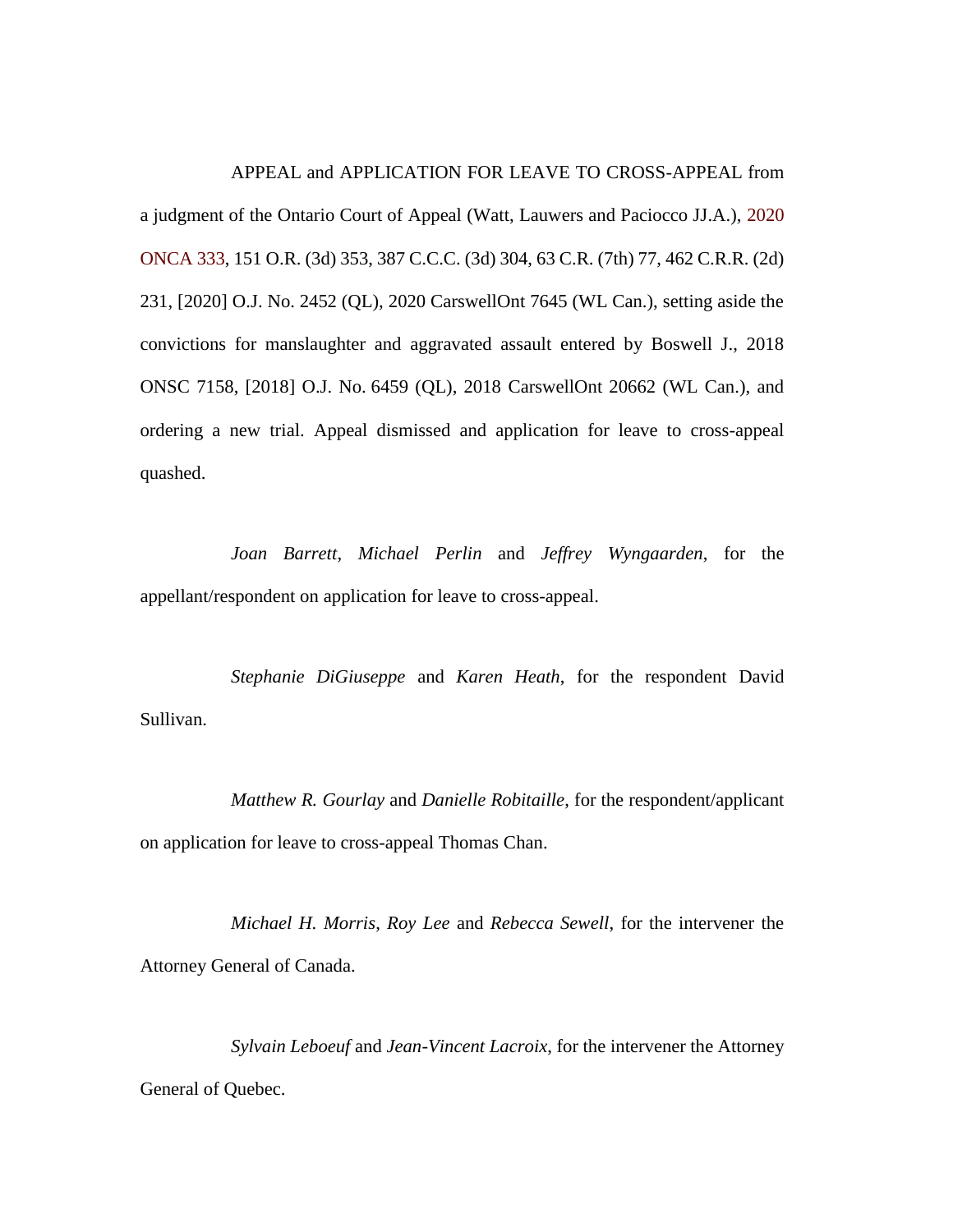*Ami Kotler*, for the intervener the Attorney General of Manitoba.

*Lara Vizsolyi*, for the intervener the Attorney General of British Columbia.

*Noah Wernikowski*, for the intervener the Attorney General of Saskatchewan.

*Deborah J. Alford*, for the intervener the Attorney General of Alberta.

*Jeremy Opolsky*, *Paul Daly*, *Jake Babad* and *Julie Lowenstein*, for the intervener the British Columbia Civil Liberties Association.

*Carter Martell*, *Anita Szigeti*, *Sarah Rankin* and *Maya Kotob*, for the intervener the Empowerment Council, Systemic Advocates in Addictions and Mental Health.

*Lindsay Daviau* and *Deepa Negandhi*, for the intervener the Criminal Lawyers' Association (Ontario).

*Eric S. Neubauer*, for the intervener the Canadian Civil Liberties Association.

*Megan Stephens* and *Lara Kinkartz*, for the intervener the Women's Legal Education and Action Fund Inc.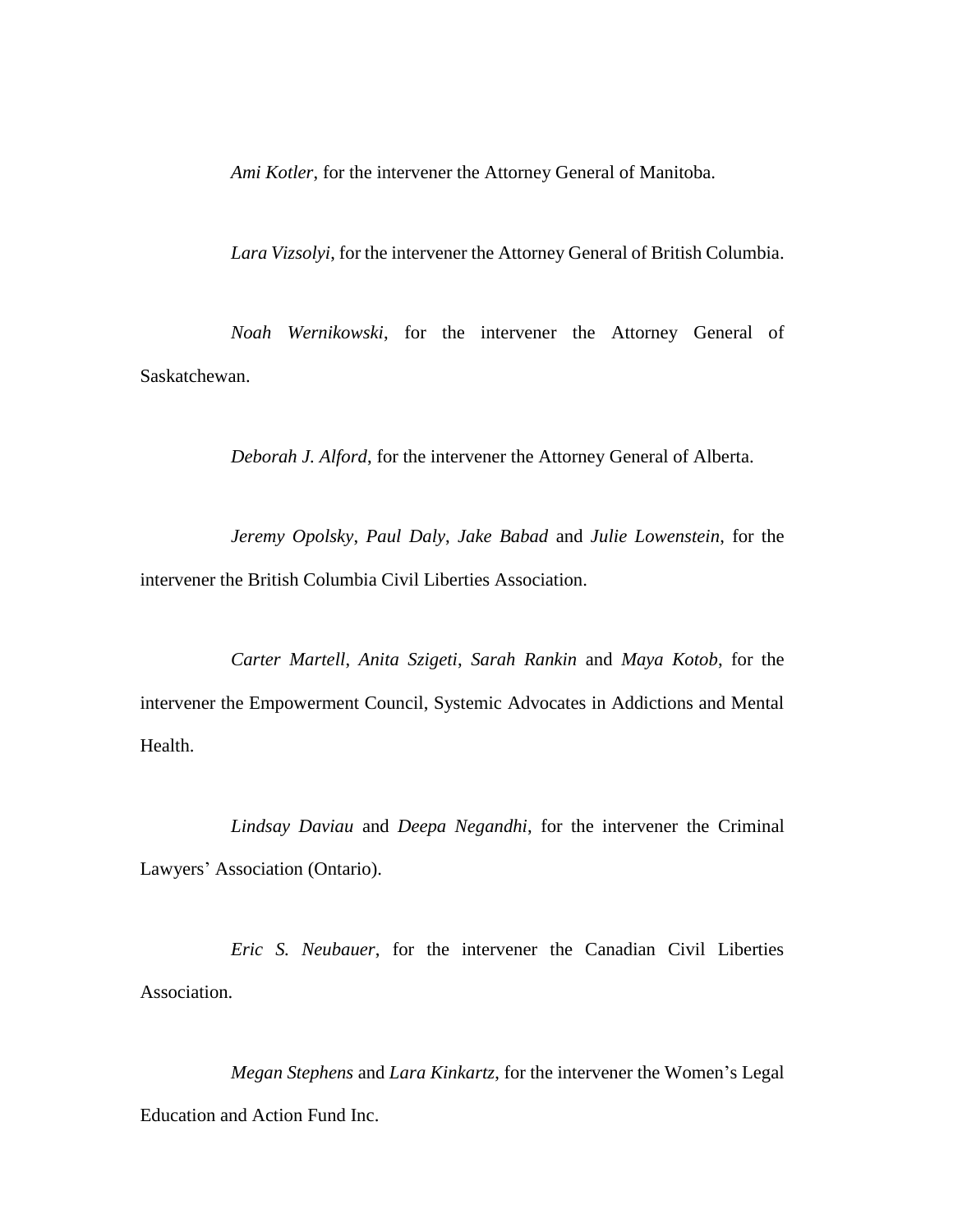*Connor Bildfell* and *Asher Honickman*, for the intervener the Advocates for the Rule of Law.

> The judgment of the Court was delivered by KASIRER J. —

I. Overview

[1] After having voluntarily taken an overdose of a prescription drug and falling into an impaired state, David Sullivan attacked his mother with a knife and injured her gravely. He was charged with several offences, including aggravated assault and assault with a weapon. In unrelated circumstances, Thomas Chan also fell into an impaired state after he voluntarily ingested "magic mushrooms" containing a drug called psilocybin. Mr. Chan attacked his father with a knife and killed him and seriously injured his father's partner. He was tried for manslaughter and aggravated assault.

[2] In their different circumstances, both Mr. Sullivan and Mr. Chan argued at their respective trials that their state of intoxication was so extreme that their actions were involuntary and could not be the basis of a guilty verdict for the violent offences of general intent brought against them. Mr. Chan argued in particular that an underlying brain injury was the significant contributing cause of his psychosis, rather than his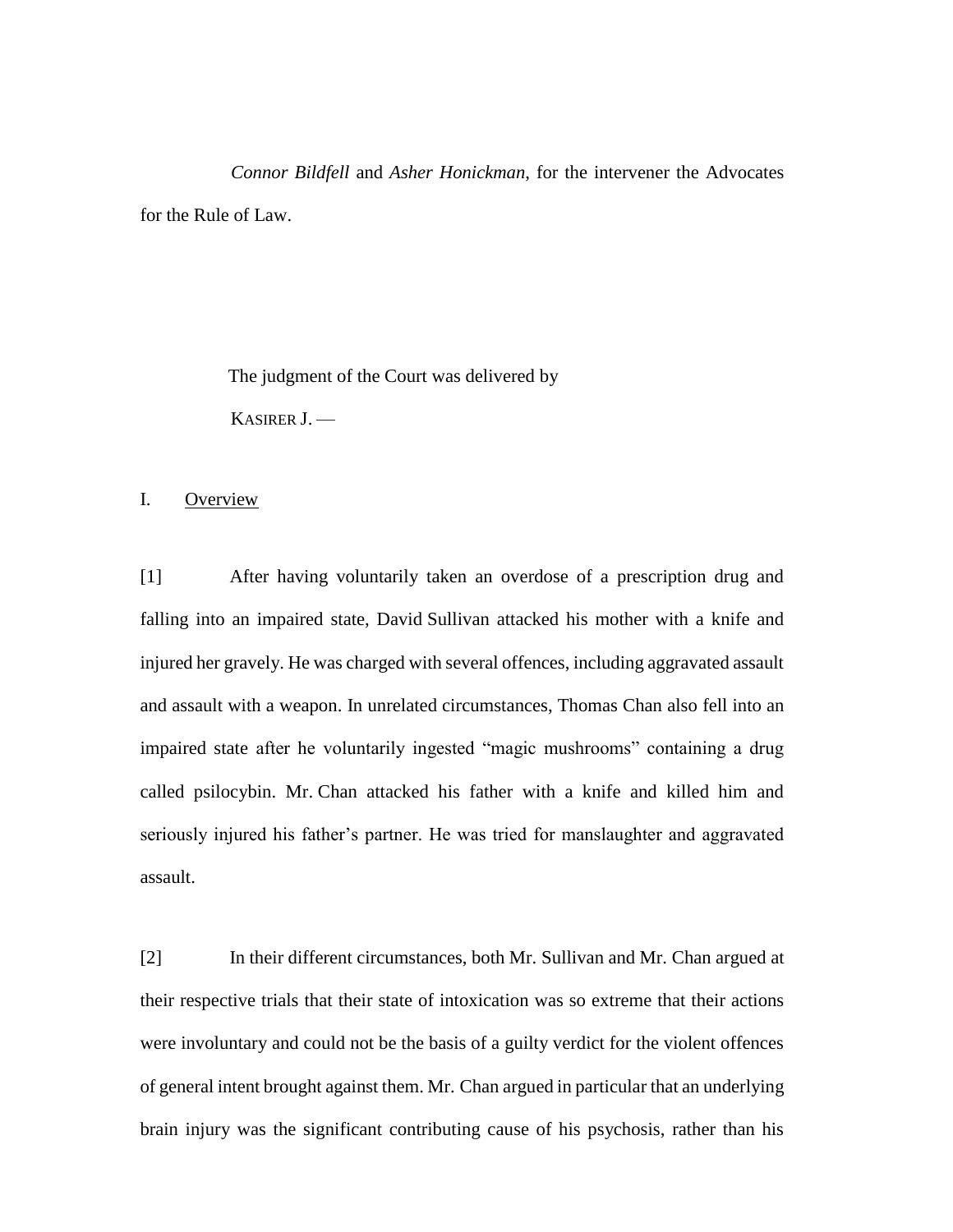intoxication alone, such that he was not criminally responsible pursuant to s. 16 of the *Criminal Code*, R.S.C. 1985, c. C-46.

[3] In the case of Mr. Sullivan, the trial judge accepted the accused was acting involuntarily but decided that the defence of extreme intoxication akin to automatism was not available by virtue of s. 33.1 of the *Criminal Code*. Mr. Sullivan was convicted of the two assault charges. In the case of Mr. Chan, the trial judge dismissed a constitutional challenge to s. 33.1. Mr. Chan's brain trauma was held to be a mental disorder, but not the cause of the incapacity, which was the result of the voluntary ingestion of magic mushrooms. The trial judge in his case rejected his argument under s. 16. He was convicted of manslaughter and aggravated assault.

[4] Their appeals were heard together. The Court of Appeal for Ontario held that s. 33.1 violated ss. 7 and 11(d) of the *Canadian Charter of Rights and Freedoms* and was not saved by s. 1. As a result, both Mr. Sullivan and Mr. Chan were entitled to raise the defence of automatism. Based on the findings at his trial, Mr. Sullivan's convictions were set aside and acquittals entered. The Court of Appeal ordered a new trial for Mr. Chan because no finding of fact had been made in respect of non-mental disorder automatism in his case. The Crown has appealed both the decisions for Mr. Sullivan and Mr. Chan to this Court.

[5] In *R. v. Brown*, 2022 SCC 18, released concurrently with the reasons for judgment in these appeals, I conclude that s. 33.1 violates the *Charter* and is of no force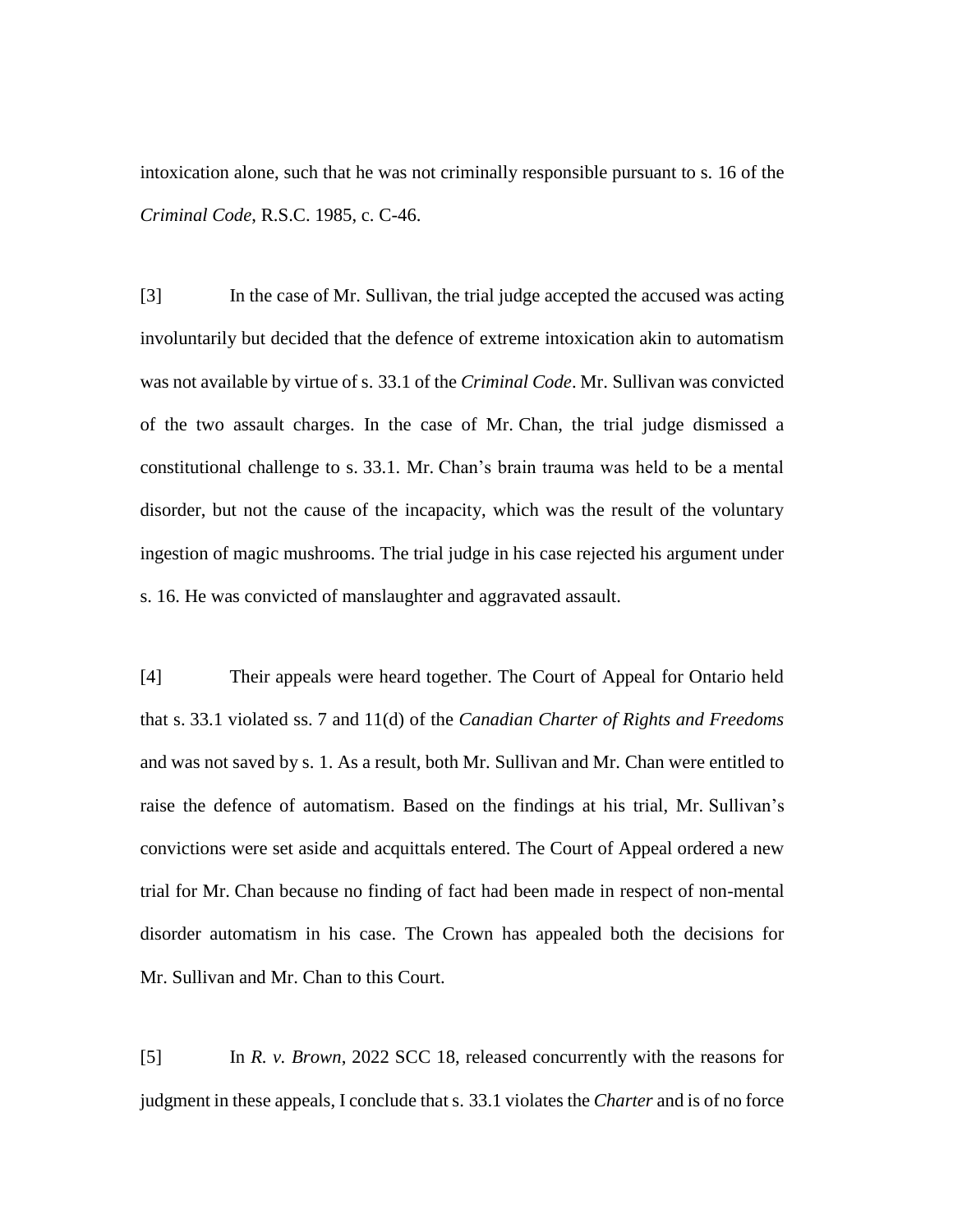or effect pursuant to s. 52(1) of the *Constitution Act, 1982*. That conclusion is equally applicable to the Crown's appeals in the cases at bar.

[6] As respondent, Mr. Sullivan has raised an issue relating to the character and force of a s. 52(1) declaration of unconstitutionality issued by a superior court. He argued before us that the trial judge had been bound by a previous declaration by a superior court judge in the province that held s. 33.1 to be of no force and effect. The issue raised by Mr. Sullivan provides an opportunity to clarify whether a declaration made under s. 52(1) binds the courts of coordinate jurisdiction in future cases due to the principle of constitutional supremacy, or whether the ordinary rules of horizontal *stare decisis* apply. As I shall endeavour to explain, *stare decisis* does apply and the trial judge was only bound to that limited extent on the question of the constitutionality of s. 33.1. The right approach can be stated plainly. Superior courts at first instance may not be bound if the prior decision is distinguishable on its facts or if the court had no practical way of knowing that the earlier decision existed. Otherwise, the decision is binding and the judge may only depart from it if one or more of the exceptions helpfully explained in *Re Hansard Spruce Mills*, [1954] 4 D.L.R. 590 (B.C.S.C.), apply.

[7] In the result, I would dismiss the Crown's appeal in the case of Mr. Sullivan and confirm the acquittals entered by the Court of Appeal.

[8] As respondent in his appeal before this Court, Mr. Chan seeks leave to cross-appeal and, if granted, he asks that we substitute an acquittal for the order of a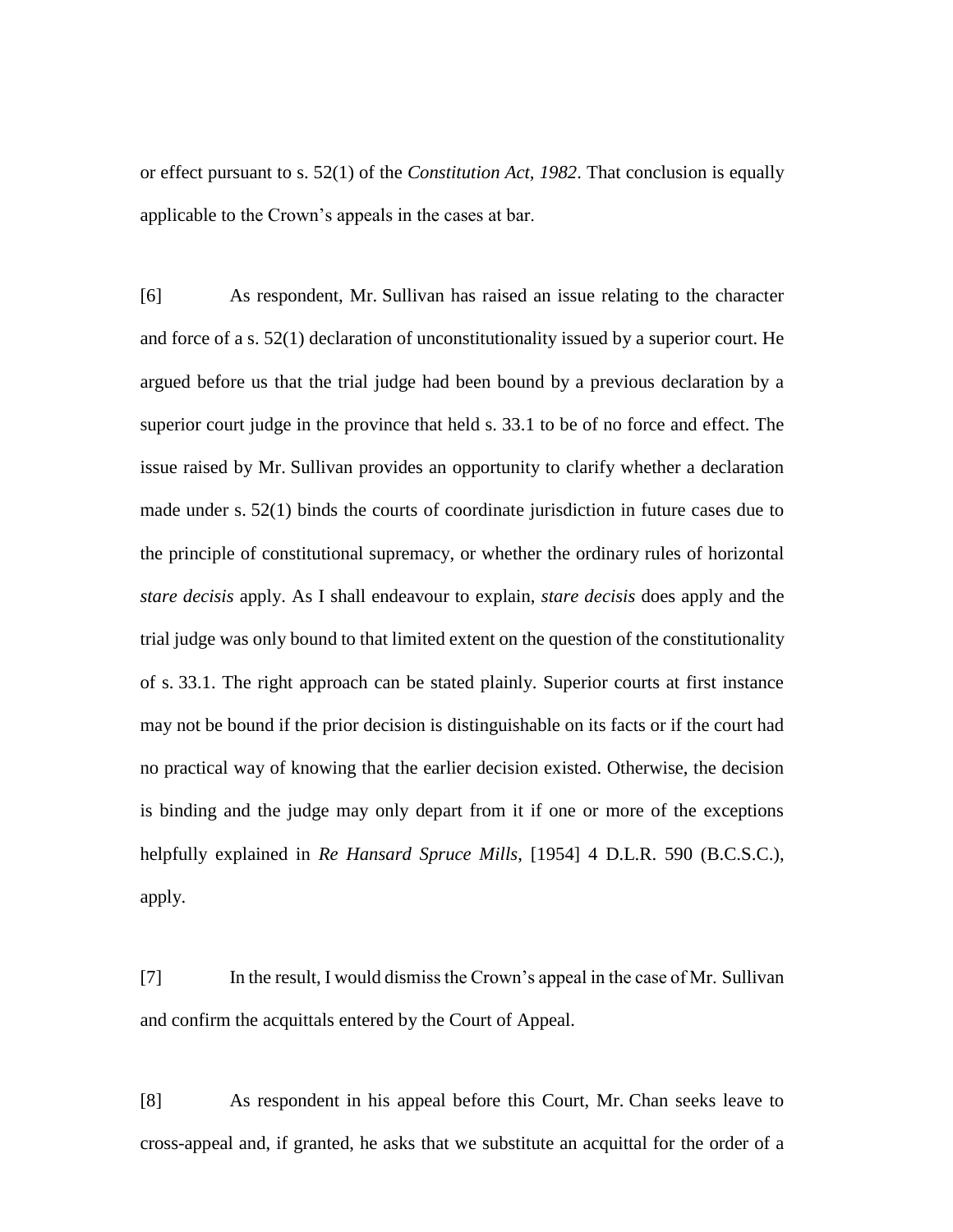new trial. I would reject Mr. Chan's arguments on this point. In my view, Mr. Chan's application for leave to cross-appeal must be quashed for want of jurisdiction. I would reject his alternative argument that this Court order a stay of proceedings in respect of the very serious violent charges brought against Mr. Chan because the requirements for a stay have not been made out. In the result, I would confirm the Court of Appeal's order of a new trial.

#### II. Background

### A. *David Sullivan*

[9] All parties agree that Mr. Sullivan attacked his mother during an episode of drug-induced psychosis during which he had no voluntary control over his actions. Mr. Sullivan, then 43 years old, lived with his mother in a condominium unit. He has a history of mental illness and substance abuse. Evidence adduced at trial indicated that in the three months before the attack, he was convinced that the planet would be invaded by aliens that were already present in their condominium.

[10] Mr. Sullivan had been prescribed bupropion (under the name Wellbutrin) to help him quit smoking. Psychosis is a side effect of the drug. He had experienced psychosis from Wellbutrin at least once before, shortly before the events in this case. The evening prior to the attack, he ingested 30 to 80 Wellbutrin tablets in a suicide attempt. The drugs prompted a psychotic episode during which time, in the early hours of the morning, he woke his mother and told her an alien was in the living room. She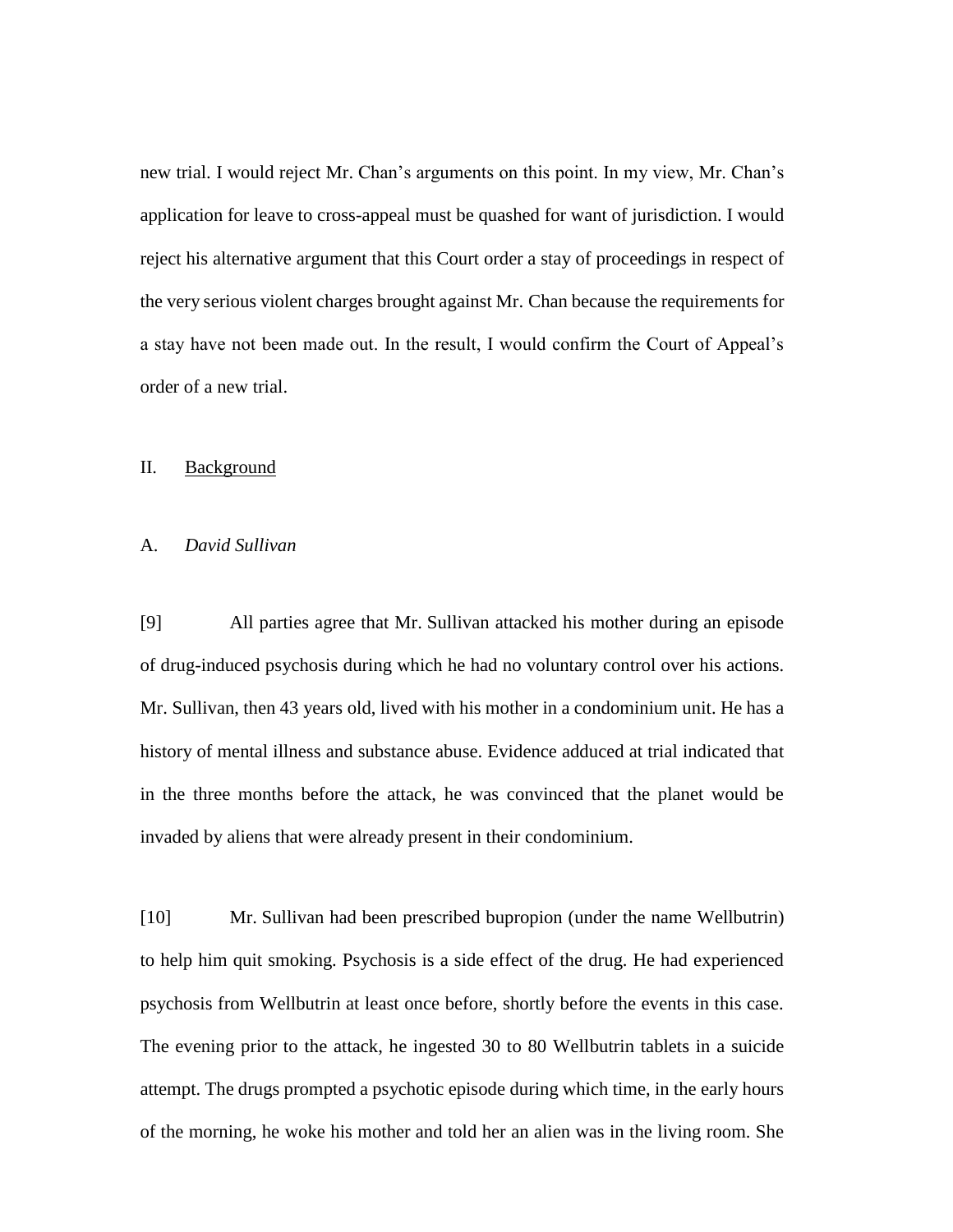followed him into the area and, while she was there, Mr. Sullivan went into the kitchen, took two knives, and stabbed his mother six times. She suffered serious injuries, including residual nerve damage that was slow to heal. She died before trial of unrelated causes.

[11] Several neighbours saw Mr. Sullivan acting erratically outside of the building after the attack. Agitated when the police arrived, Mr. Sullivan was talking about Jesus, the devil, and aliens. He was taken to the hospital, where he had multiple seizures. The psychotic episode resolved itself within a few days. At trial, a forensic psychiatrist gave evidence that Mr. Sullivan was likely experiencing a bupropion-induced psychosis at the time of the attack on his mother.

# B. *Thomas Chan*

[12] Thomas Chan violently attacked his father and his father's partner with a knife. Mr. Chan's father later died from his injuries. The father's partner was gravely and permanently injured.

[13] After returning home from a bar where they had consumed several alcoholic drinks earlier that evening, Mr. Chan and his friends decided to take magic mushrooms. Mr. Chan had consumed mushrooms before and enjoyed the experience. He ingested an initial dose and when he failed to feel the same effects as his friends, he took a second dose. Towards the end of the night, he began acting erratically. Frightened, he went upstairs where he woke up his mother, mother's boyfriend, and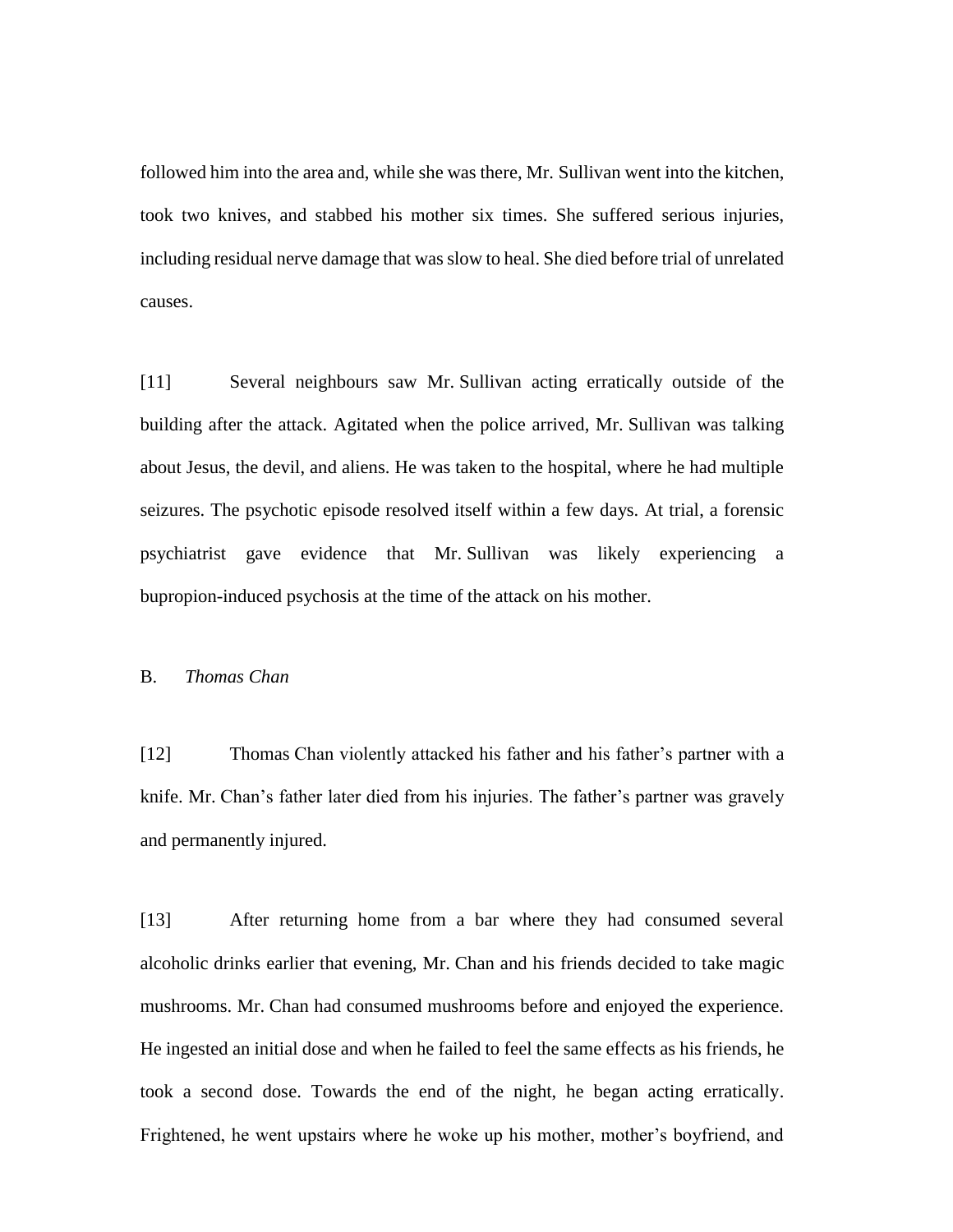sister. Mr. Chan then left the home wearing only a pair of pants. His family and friends pursued him as he ran towards his father's home a short distance away. Mr. Chan broke into his father's house through a window even though he normally gained entry through finger-print recognition on a home security system.

[14] Once inside, he confronted his father in the kitchen and did not appear to recognize him. He shouted that he was God and that his father was Satan. He proceeded to stab his father repeatedly. He then stabbed his father's partner. When police arrived, he complied with their demands, although at one point he struggled with what a police officer described as "super-strength".

# III. Proceedings Below

#### A. *David Sullivan*

# Ontario Superior Court of Justice, [2016] O.J. No. 6847 (QL), 2016 CarswellOnt 21197 (WL Can.) (Salmers J.)

[15] At trial, the parties agreed, and the trial judge accepted, that Mr. Sullivan was acting involuntarily when he stabbed his mother. The trial judge found that Mr. Sullivan experienced a state of non-mental disorder automatism, attributable to his ingestion of Wellbutrin. His state was caused by a drug for which psychosis is a known side-effect.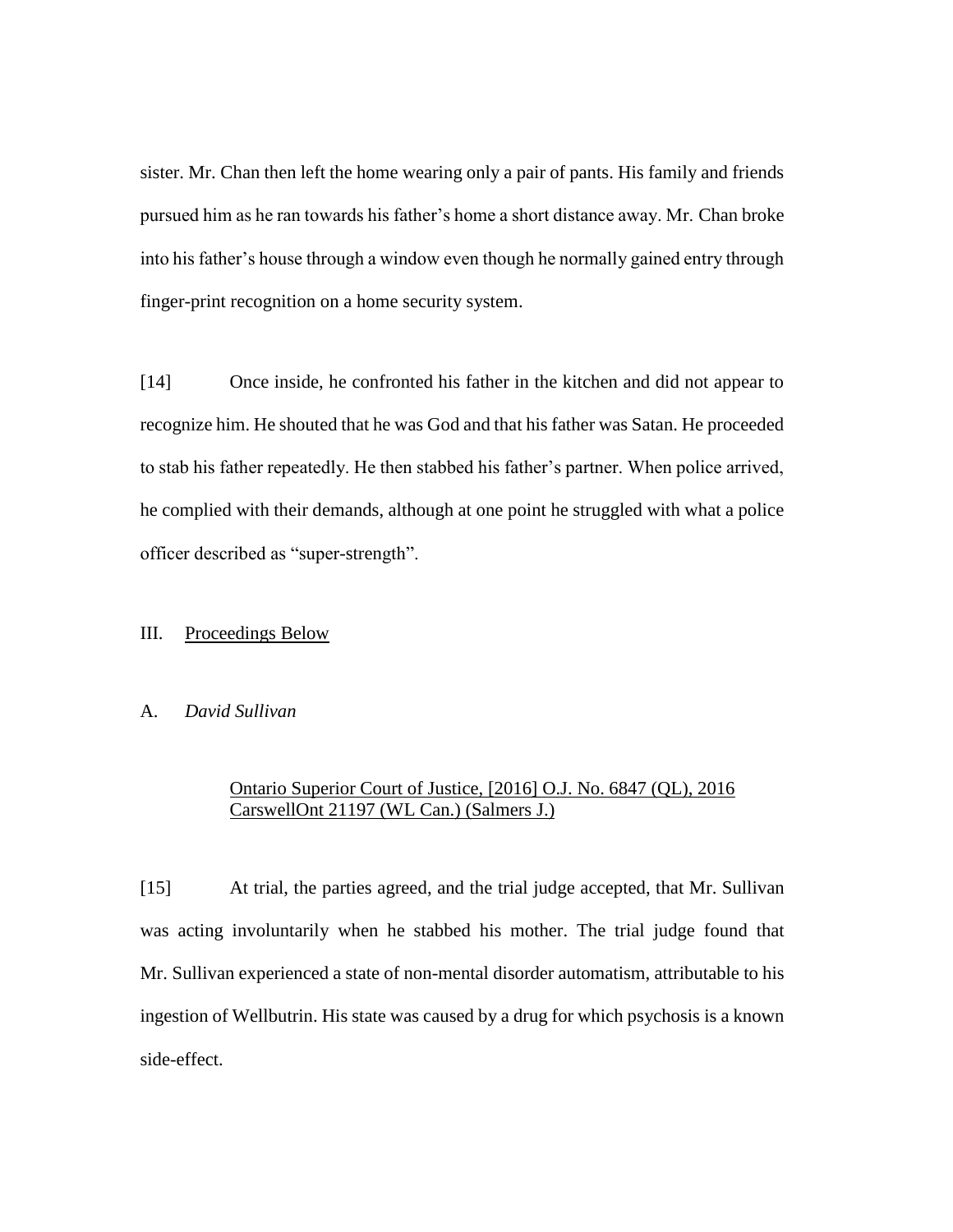[16] The Crown said s. 33.1 applied because Mr. Sullivan's psychosis was self-induced and therefore could not be the basis for a defence that he lacked the general intent or voluntariness for the crimes of assault. There was disagreement about whether Mr. Sullivan's consumption of Wellbutrin was voluntary. Section 33.1 would only preclude the automatism defence if intoxication was "self-induced". The trial judge found that Mr. Sullivan's intoxication was voluntary and that he knew or ought to have known that Wellbutrin would cause him to be impaired. Section 33.1 was applied. He was found guilty of aggravated assault, assault with a weapon, and four counts of breach of a non-communication order. It bears noting that Mr. Sullivan did not contest the constitutionality of s. 33.1 at trial. He received a global sentence of five years.

#### B. *Thomas Chan*

#### Constitutional Ruling, 2018 ONSC 3849, 365 C.C.C. (3d) 376 (Boswell J.)

[17] Mr. Chan challenged the constitutionality of s. 33.1 in a pre-trial application, arguing in particular that the trial judge was bound by previous decisions of the same court, notably *R. v. Dunn* (1999), 28 C.R. (5th) 295 (Ont. C.J. (Gen. Div.)), and *R. v. Fleming*, 2010 ONSC 8022, which found s. 33.1 to be unconstitutional.

[18] Boswell J. considered whether, by reason of the doctrine of horizontal *stare decisis*, he was bound by a constitutional declaration by another judge of the superior court in the province that s. 33.1 was of no force or effect because it was inconsistent with the *Charter*. Relying on *R. v. Scarlett*, 2013 ONSC 562, the trial judge held that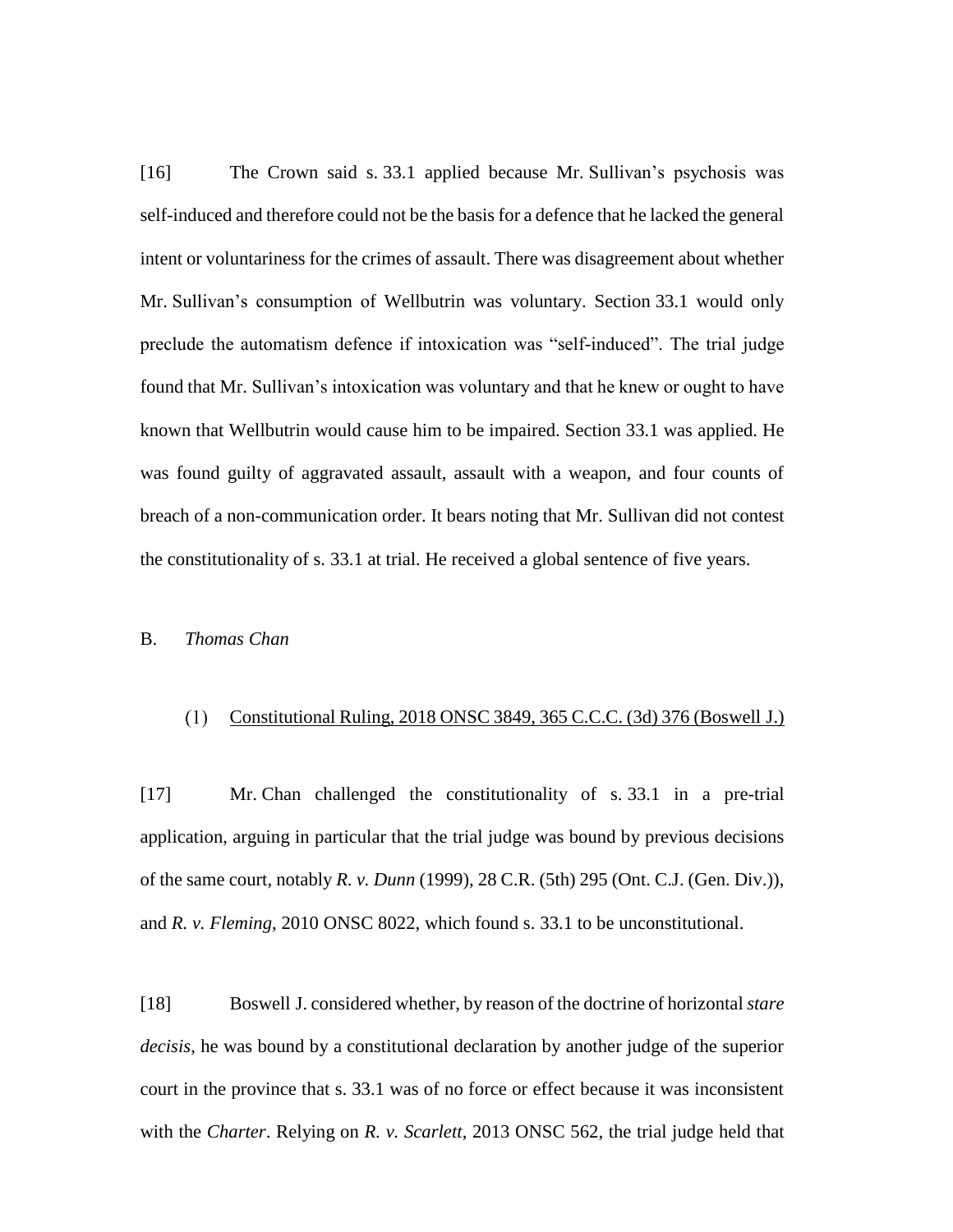he was not so bound. Decisions from courts of coordinate jurisdiction should be followed in the absence of cogent reasons to depart therefrom. A court is bound unless the previous decision is "plainly wrong" (paras. 55-56). The trial judge reasoned that the case law on the constitutionality of s. 33.1 was "considerably unsettled" (para. 58). Although all courts had agreed that s. 33.1 violated ss. 7 and 11(d) of the *Charter*, courts were divided on whether it could be saved under s. 1. As a result, Boswell J. did not "feel constrained to follow one school of thought more than the other" (*ibid.*). In addition, none of the earlier constitutional decisions had had the benefit of the judgment of the Court in *Canada (Attorney General) v. Bedford*, 2013 SCC 72, [2013] 3 S.C.R. 1101, on the relationship between ss. 7 and 1 (para. 58). He concluded that he was free to reconsider the question afresh.

[19] The trial judge then went on to decide that s. 33.1 violated ss. 7 and 11(d) of the *Charter* but was saved under s. 1.

#### $(2)$ Judgment on the Merits, 2018 ONSC 7158 (Boswell J.)

[20] With the defence of automatism precluded by operation of s. 33.1, Mr. Chan argued that he was not criminally responsible by reason of brain trauma which, alone or in connection with the effect of the intoxicant, amounted to mental disorder under s. 16. The parties disagreed about whether Mr. Chan was suffering from a brain injury and, if so, whether it played a part in his violent conduct. Mr. Chan argued that but for the brain injury, he would not have been psychotic from consuming the mushrooms. The Crown argued that the primary cause of Mr. Chan's psychosis was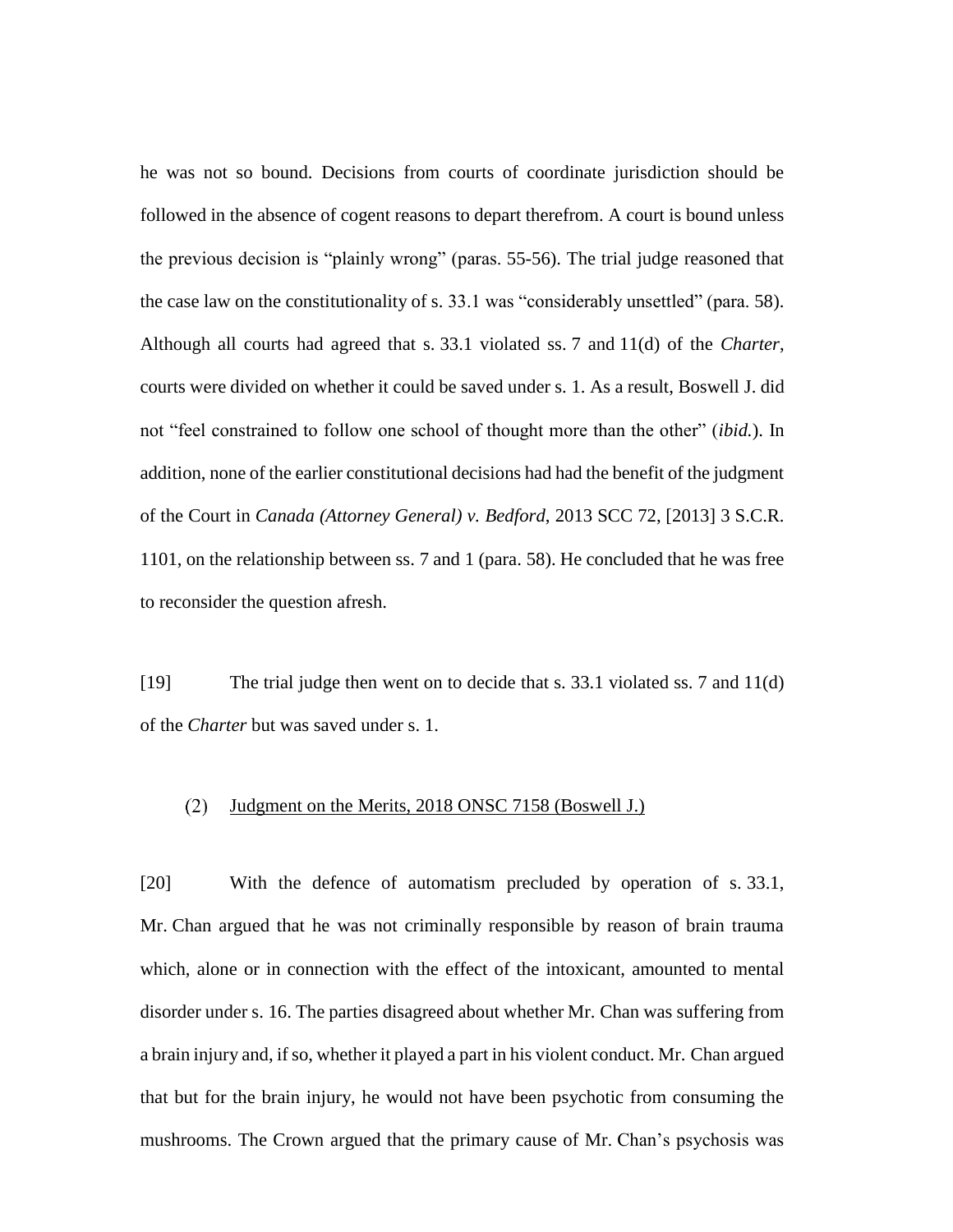his voluntary consumption of the mushrooms. The trial judge was required to consider, first, whether Mr. Chan was suffering from a mental disorder at the time of the offence and, second, if that mental disorder rendered him incapable of appreciating the nature and quality of his actions, or incapable of knowing they were wrong.

[21] Mr. Chan did not satisfy the applicable requirements under s. 16. The evidence disclosed a mild traumatic brain injury. The trial judge could not conclusively say that the brain injury rendered Mr. Chan incapable of appreciating the nature and quality of his actions or of knowing they were wrong. The progression of his psychosis suggested that the ingestion of psilocybin was the primary cause of Mr. Chan's impaired state. The judge found that "Mr. Chan experienced a sudden onset of psychosis that coincided directly with the ingestion and absorption of magic mushrooms". While the trial judge found that Mr. Chan "was incapacitated by the effects of the drugs he consumed", I note that he made no specific finding that Mr. Chan was in a state of self-induced intoxication akin to non-mental disorder automatism.

[22] Mr. Chan was convicted of manslaughter and aggravated assault. He was later sentenced to a global sentence of five years, reduced to three and a half years after credit reductions (2019 ONSC 1400).

# Application to Re-open Constitutional Challenge, 2019 ONSC 783, 428 C.R.R. (2d) 81 (Boswell J.)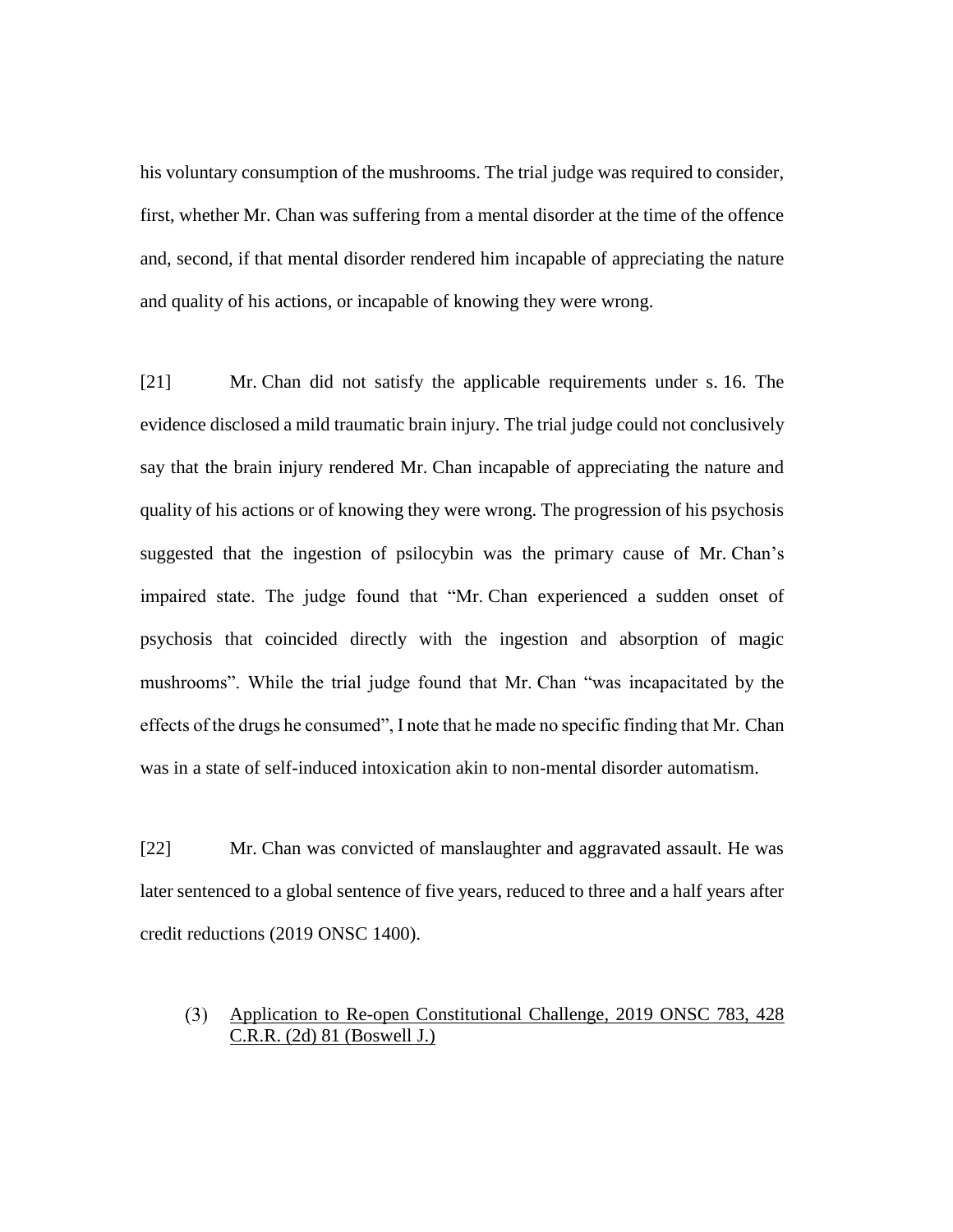[23] After sentencing, Mr. Chan applied to re-open the case to re-argue the constitutional issue. He said that *R. v. McCaw*, 2018 ONSC 3464, 48 C.R. (7th) 359, which had been rendered subsequently, declared s. 33.1 unconstitutional and therefore presented a renewed opportunity to consider the question. In *McCaw*, Spies J. said she was bound by *Dunn*. Spies J. held that once a provision is declared unconstitutional, it is invalid and "off the books" (para. 76) for all future cases by operation of s. 52(1) and as directed in *R. v. Ferguson*, 2008 SCC 6, [2008] 1 S.C.R. 96. In other words, judges of concurrent jurisdiction are bound by a declaration of unconstitutionality. On that basis, argued Mr. Chan, the trial judge had been bound by the prior declaration of unconstitutionality in *Dunn* when he considered the application of s. 33.1 here.

[24] Boswell J. dismissed Mr. Chan's application to re-open the case. *McCaw* was not an accurate statement of the law. Relying on *Spruce Mills*, a proper understanding of the rule of horizontal *stare decisis* is that relevant decisions of the same level of court should be followed as a matter of judicial comity, unless there are compelling reasons that justify departing therefrom. *Spruce Mills* set out three criteria for departure, which were summarized correctly, in his view, by Strathy J. in *Scarlett* as "plainly wrong" (para. 41).

[25] For Boswell J., *McCaw* misinterpreted the statements by McLachlin C.J. in *Ferguson* that an unconstitutional law is "effectively removed from the statute books" (para. 65). McLachlin C.J. did not express the view that judges of coordinate jurisdiction could not review or reconsider an order striking down a provision under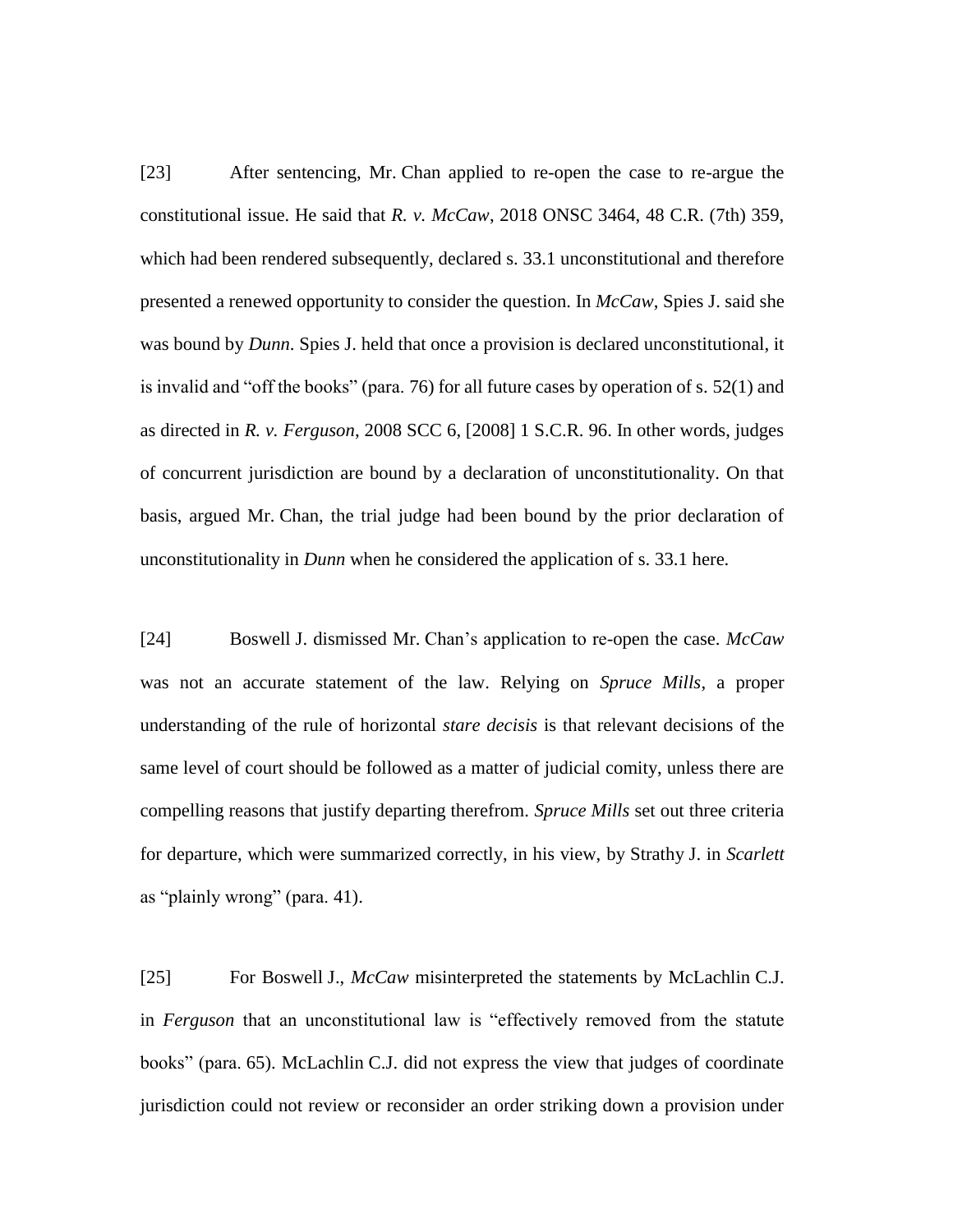s. 52. *Ferguson* was not about horizontal *stare decisis*. Boswell J. preferred Strathy J.'s reading of *Ferguson*, which acknowledged the *erga omnes* ("against all" or, as is sometimes said, "against the world") character of a declaration of unconstitutionality but did not extend that effect to courts of coordinate jurisdiction. The question remained as to whether the prior ruling is plainly wrong and there are salient reasons for correcting the error. With respect to *Dunn*, there were good reasons to depart from precedent. The s. 1 analysis was plainly wrong; *Bedford* had changed the relationship between ss. 7 and 1. Moreover there were inconsistent rulings on the matter of the constitutionality of s. 33.1 across the country.

# C. *Court of Appeal for Ontario, 2020 ONCA 333, 151 O.R. (3d) 353 (Paciocco J.A., Watt J.A. concurring; Lauwers J.A. concurring in the result)*

[26] The Court of Appeal allowed the appeals and held that s. 33.1 is unconstitutional and of no force or effect. The Court of Appeal's judgment on this point is reviewed in *Brown* and need not be recounted here in detail. For the purposes of this case, I need only note that Paciocco J.A.'s careful reasoning on ss. 7 and 11(d) has been affirmed in *Brown*. In addition, although my own justification analysis differs from that of Paciocco and Lauwers JJ.A., I agree with their ultimate conclusion: s. 33.1 cannot be saved by s. 1. Their conclusion that s. 33.1 is inconsistent with the *Charter* and of no force or effect is equally applicable in these two appeals.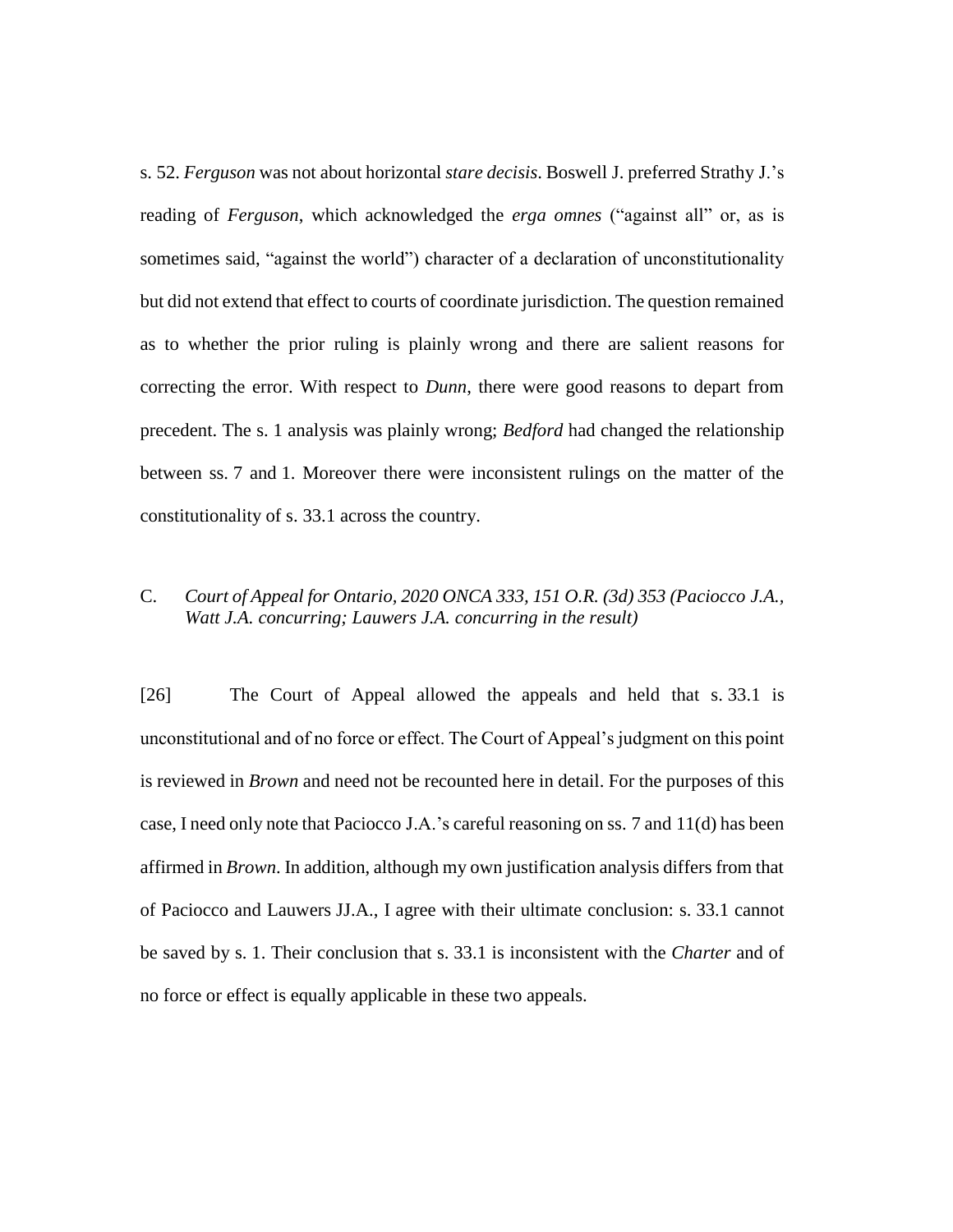[27] Speaking for the Court on this point, Paciocco J.A. addressed the issue of whether the trial judge in Mr. Chan's case was bound by precedent of a court of coordinate jurisdiction in the province to accept the unconstitutionality of s. 33.1.

[28] In his view, the ordinary rules of *stare decisis* apply when superior courts in first instance consider whether to follow previous declarations of unconstitutionality made by the same court. He distinguished several cases that purported to stand for the proposition that a declaration is binding on other superior court judges unless successfully appealed by the Crown (paras. 34-35, referring to *Nova Scotia (Workers' Compensation Board) v. Martin*, 2003 SCC 54, [2003] 2 S.C.R. 504; *Canada (Attorney General) v. Hislop*, 2007 SCC 10, [2007] 1 S.C.R. 429; and *Ferguson*). These cases made statements to the effect that a provision inconsistent with the Constitution "is invalid from the moment it is enacted" in all future cases and is "effectively removed from the statute books" (*Martin*, at paras. 28 and 31; see *Ferguson*, at para. 65; *Hislop*, at para. 82). Paciocco J.A. read these cases as describing the effect of s. 52(1) declarations rendered by the Supreme Court because it is the apex court in Canada. They did not oust the principles of *stare decisis* generally nor did they pertain to declarations made by lower courts.

[29] If all s. 52(1) declarations were binding, wrote Paciocco J.A., accuracy would be compromised. For example, if three superior court judges in succession upheld a provision, but a fourth judge's ruling declared it to be of no force and effect, only the fourth judge's ruling would take hold within a province absent an appeal by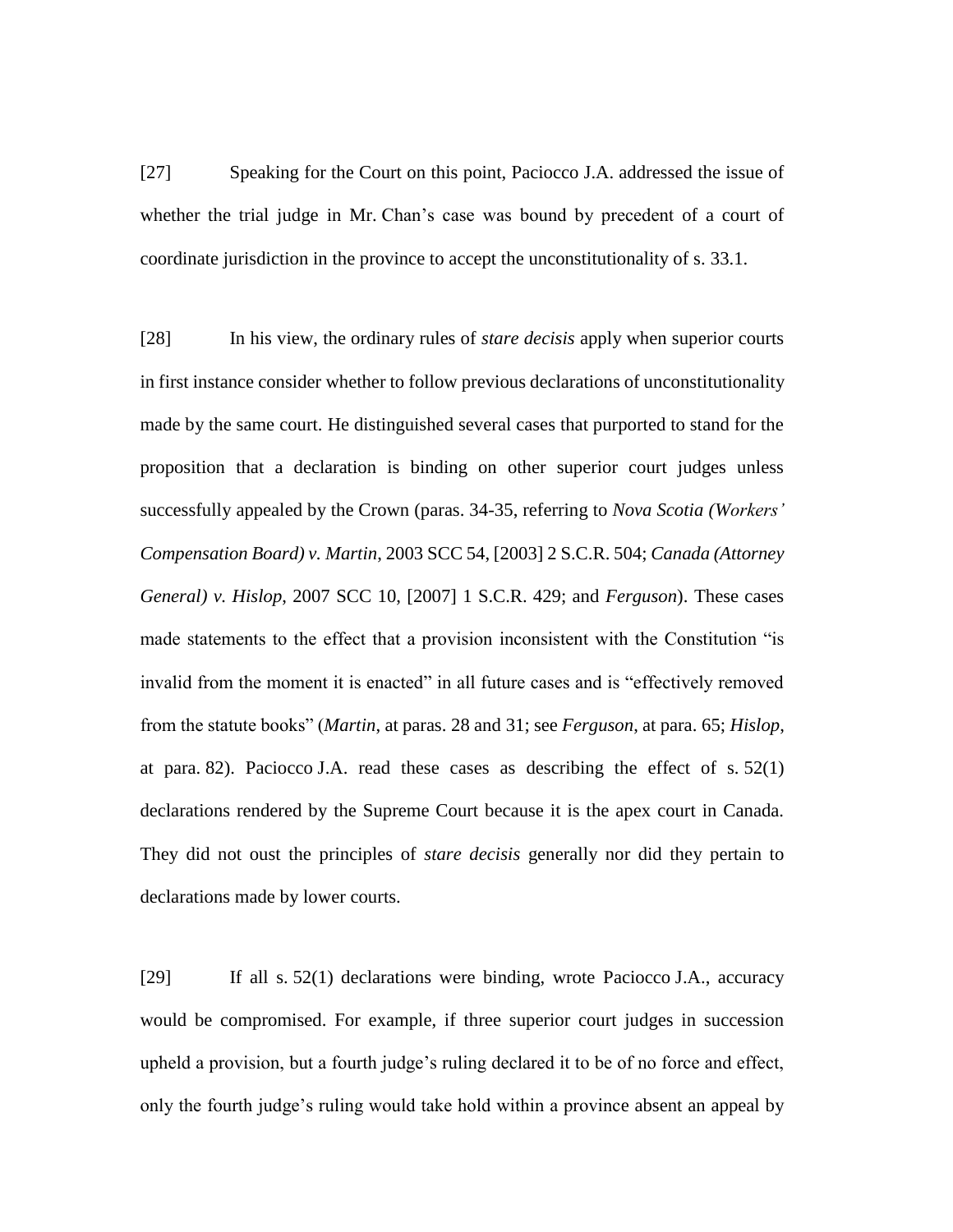the Crown. The development of the law would be "driven by coincidence" rather than by the "quality of the judicial ruling" (para. 37).

[30] The principles in *Spruce Mills* and *Scarlett* were affirmed. Applied to the context of s. 52(1) declarations of unconstitutionality, a superior court judge faced with a prior judgment of a court of coordinate jurisdiction should apply that precedent and treat the provision as having no force or effect unless, by exception to the principle of horizontal *stare decisis*, the earlier decision is plainly wrong. The trial judge was correct to decide that he was not bound by *Dunn* and entitled to consider the issue afresh.

[31] Having declared s. 33.1 unconstitutional and of no force or effect, Paciocco J.A. entered acquittals for Mr. Sullivan on his assault charges. Mr. Chan was entitled to a new trial, but not acquittals. The trial judge made no finding that Mr. Chan was acting involuntarily. Instead, the trial judge rejected Mr. Chan's claim that he should be found not criminally responsible, a claim that does not require the establishment of automatism. Mr. Chan should have the opportunity to invoke the defence of non-mental automatism and lead evidence in that regard at a new trial.

IV. Issues

[32] As noted, the Crown appeals on the constitutionality of s. 33.1 cannot succeed for the reasons stated in *Brown*. The Court of Appeal correctly concluded that s. 33.1 infringes ss. 7 and 11(d) and cannot be saved under s. 1.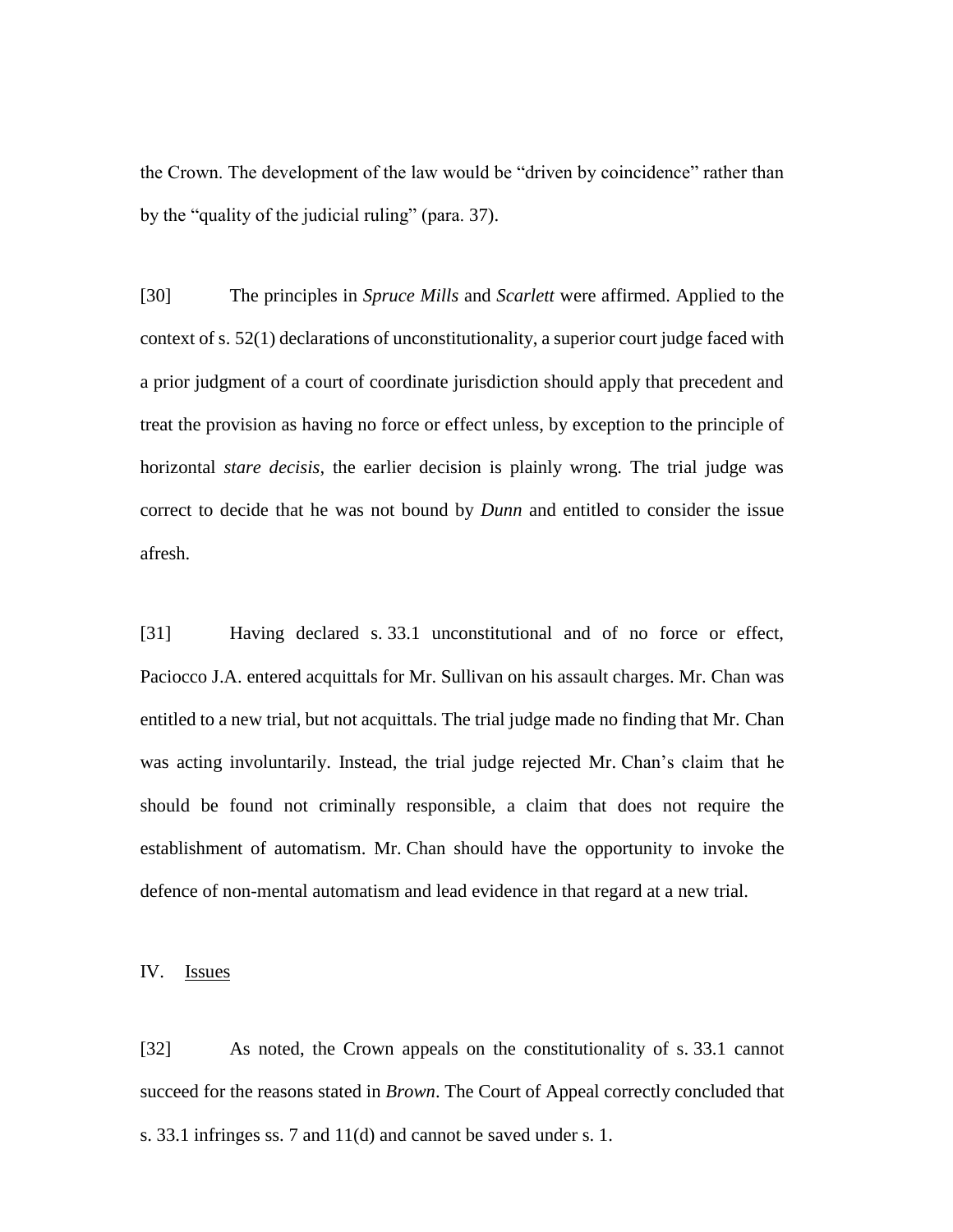- [33] There are two remaining issues in these appeals:
	- 1. On what basis can a declaration issued by a superior court pursuant to s. 52(1) of the *Constitution Act, 1982* be considered binding on courts of coordinate jurisdiction?
	- 2. Does the Court have jurisdiction to hear Mr. Chan's cross-appeal? If so, is he entitled to an acquittal? If not, is he nevertheless entitled to a stay of proceedings?

[34] For the reasons that follow, I conclude on the first issue that the ordinary rules of *stare decisis* and judicial comity apply to declarations of unconstitutionality issued by superior courts within the same province. On the second issue, I conclude the Court lacks jurisdiction to hear the cross-appeal. I would not order a stay. The Court of Appeal's order for a new trial for Mr. Chan should be upheld, as should the acquittals it entered for Mr. Sullivan.

# V. Analysis

### A. *Section 52(1) Declarations of Unconstitutionality and Horizontal Stare Decisis*

[35] Presented in the General Part of the *Constitution Act, 1982* under the heading "Primacy of Constitution of Canada", s. 52(1) provides: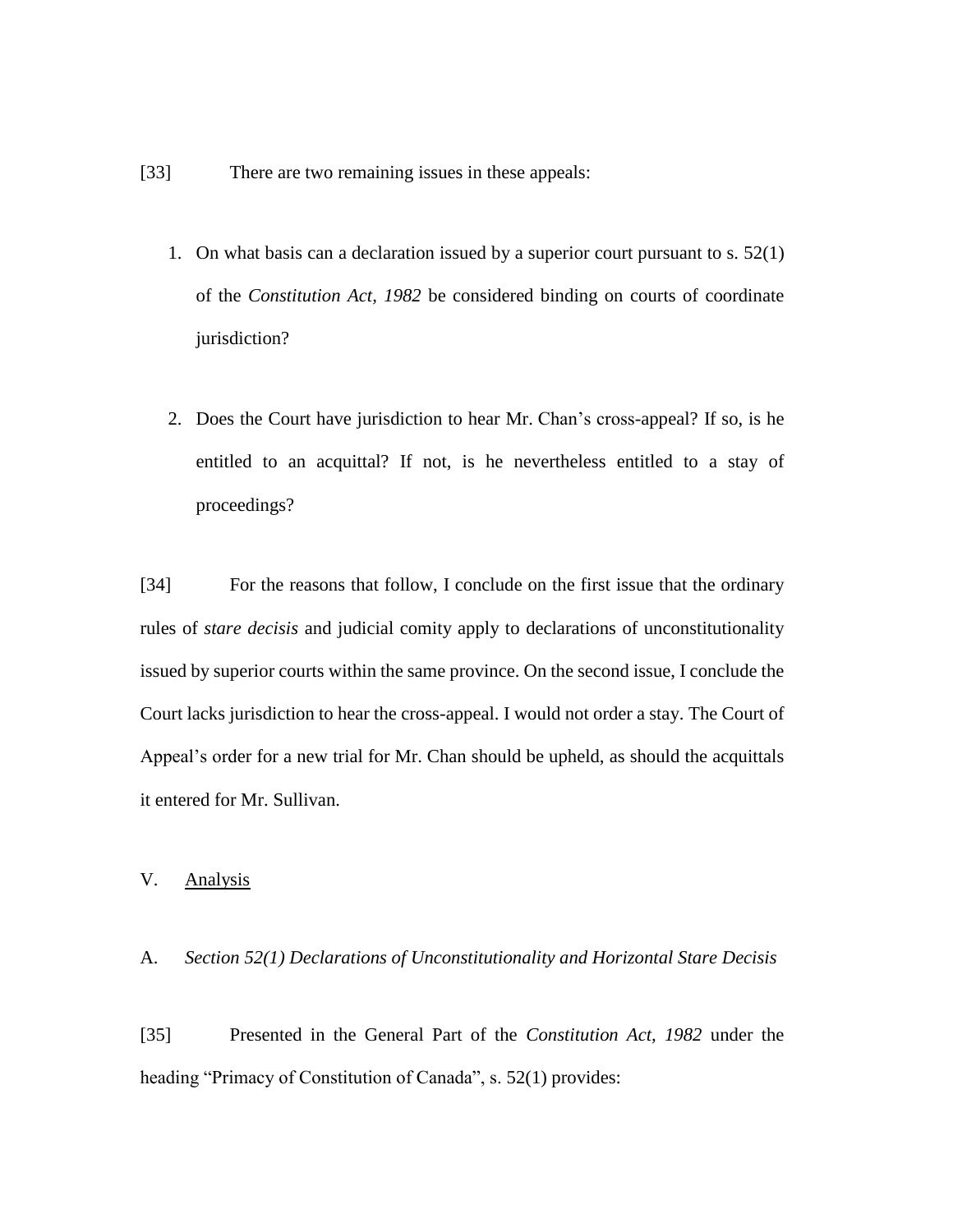**52 (1)** The Constitution of Canada is the supreme law of Canada, and any law that is inconsistent with the provisions of the Constitution is, to the extent of the inconsistency, of no force or effect.

[36] The parties disagree on the rules that apply after a superior court declares a law inconsistent with the *Charter* and thus of no force or effect pursuant to s. 52(1).

[37] Mr. Sullivan observes that at the time he was convicted at trial, s. 33.1 had already been declared of no force and effect by other judges of the superior court in the province of Ontario. He recalls that starting in *Dunn*, in 1999, four separate superior court judgments were rendered "striking [s. 33.1] down" (R.F., at para. 85). Mr. Sullivan says that a declaration issued by a court of coordinate jurisdiction under s. 52(1) of the *Constitution Act, 1982* invalidates the law for all future cases. In deciding the contrary, the trial judge in Mr. Chan's case and the Court of Appeal failed to recognize the effect on the law of the declaration issued under s. 52(1). Paciocco J.A., writing for a unanimous court on this point in appeal, erred in deciding that the matter is governed by the ordinary principles of *stare decisis* and by adopting the test of judicial comity explained in *Scarlett* and *Spruce Mills*.

[38] Mr. Sullivan, along with a number of interveners, submit that a superior court only "discovers" that a law is unconstitutional when it issues a declaration pursuant to s.  $52(1)$  — the law becomes of no force or effect through the operation of s.  $52(1)$ . He relies on statements from this Court which characterize a s.  $52(1)$ declaration as rendering the law "null and void", a finding which applies "for all future cases" and that the law is unenforceable because it is "effectively removed from the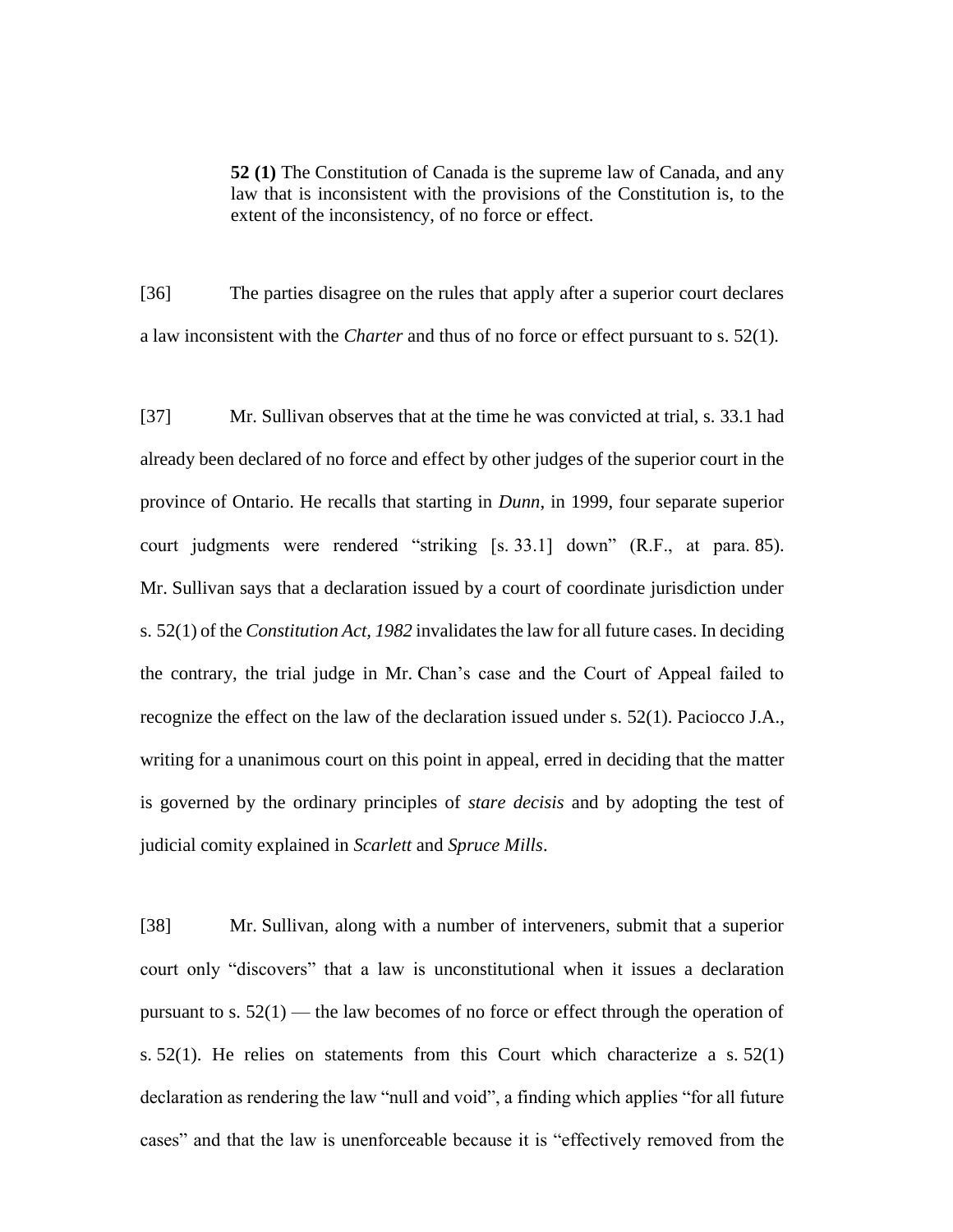statute books" (*Martin*, at para. 31; *Ferguson*, at para. 65, *Hislop*, at para. 82). Consistent with those statements, says Mr. Sullivan, when a superior court issues a s. 52(1) declaration of unconstitutionality, the impugned provision is nullified both prospectively and retrospectively. The intervener British Columbia Civil Liberties Association argues further that, by its nature, a s. 52(1) declaration by a superior court has universal effect beyond the parties "for all Canadians" and thus must bind courts across the country. The intervener Advocates for the Rule of Law adds that a s. 52(1) declaration derives its force from the Constitution and that permitting the government to relitigate a law's constitutionality after it has been declared of no force or effect would be inconsistent with the Constitution's remedial scheme. Finally, the Canadian Civil Liberties Association intervenes to warn of the potential undermining of the rule of law and consequential unpredictability if the ordinary rules of *stare decisis* apply.

[39] Although it argues that the Court of Appeal made no mistake in holding that the ordinary rules of *stare decisis* apply here, the Crown recalls that the matter is technically moot. Even if the trial judges were obliged to follow *Dunn*, this Court is not so bound and the lower courts' failure to do so has no practical impact on the outcome of these appeals. But, says the Crown, the question raised by Mr. Sullivan should still be decided.

[40] I agree that the matter can and should be decided here (*Rules of the Supreme Court of Canada*, SOR/2002-156, r. 29(3); *R. v. Poulin*, 2019 SCC 47, [2019] 3 S.C.R. 566, at paras. 18-26). The question is one of public importance to the conduct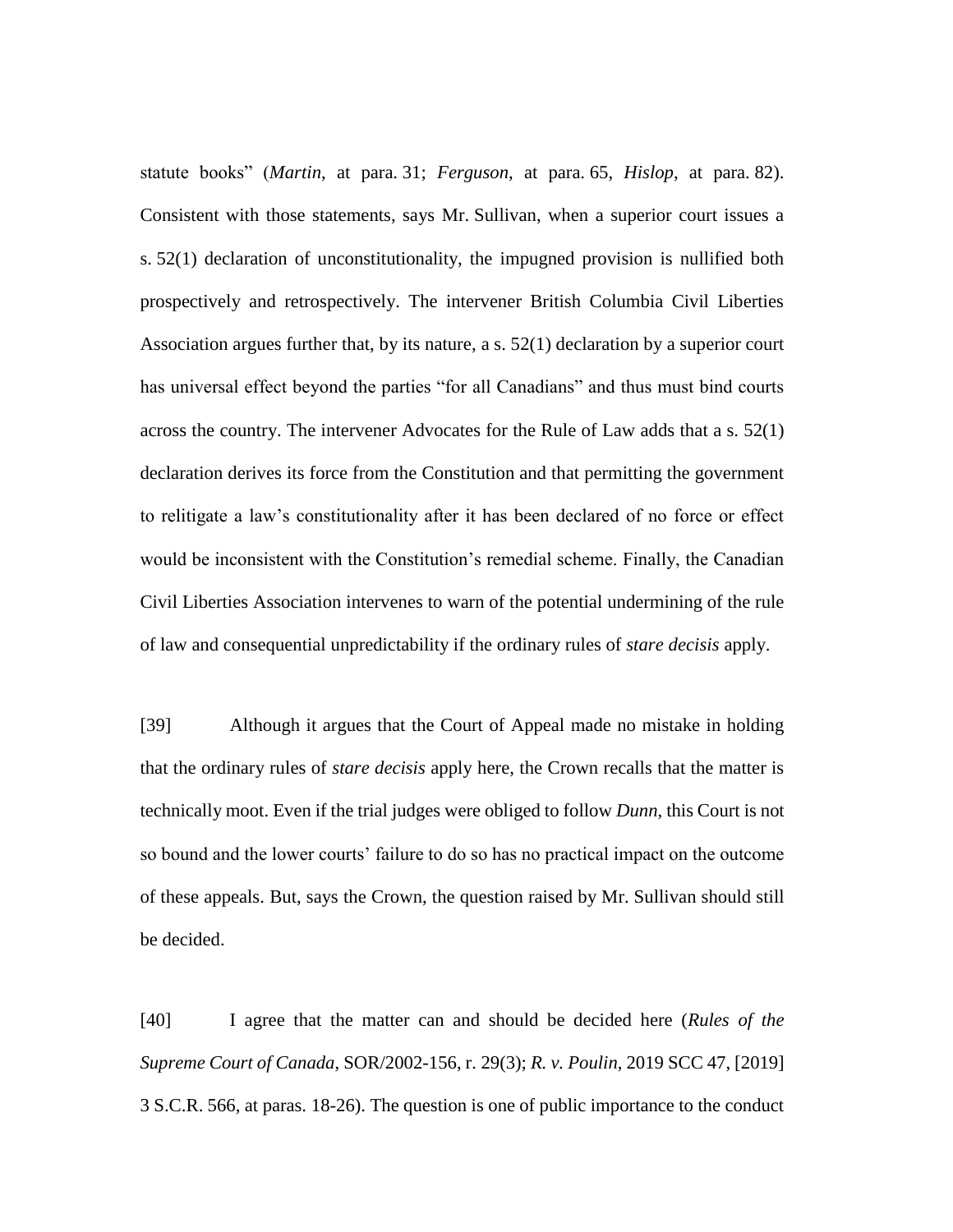of constitutional litigation in courts of first instance in Canada. Moreover the question was carefully considered by the courts below and, in this Court, has been addressed by the parties with additional submissions on either side of the question by interveners.

[41] On the substance of the matter, the Crown argues that while s. 52(1) declarations are *erga omnes* in nature, they do not necessarily stand as authority for all future cases to be decided of coordinate jurisdiction or bind across the country. Mr. Sullivan's approach compromises the rule of law by allowing for erroneous findings of unconstitutionality to stand. The rules of *stare decisis* provide the flexibility needed to balance finality with correctness.

[42] The Attorneys General of British Columbia, Quebec and Canada intervene in support of the Crown's position. British Columbia submits that a s. 52(1) declaration should be reconsidered only where there is palpable and overriding error or where the threshold in *Bedford* is met. Quebec argues the "plainly wrong" standard should be qualified; a previous decision should only be set aside where there is a new question of law or a change in the situation or evidence that leads to materially different circumstances. Canada observes that disagreement between lower courts helpfully generates considered opinions upon which appellate courts can rely for their own reasoning.

[43] For the reasons that follow, I agree with the Crown that the trial judge was not strictly bound by the prior declaration by a court of coordinate jurisdiction by virtue of s. 52(1). In my respectful view, Mr. Sullivan's understanding of the effect of a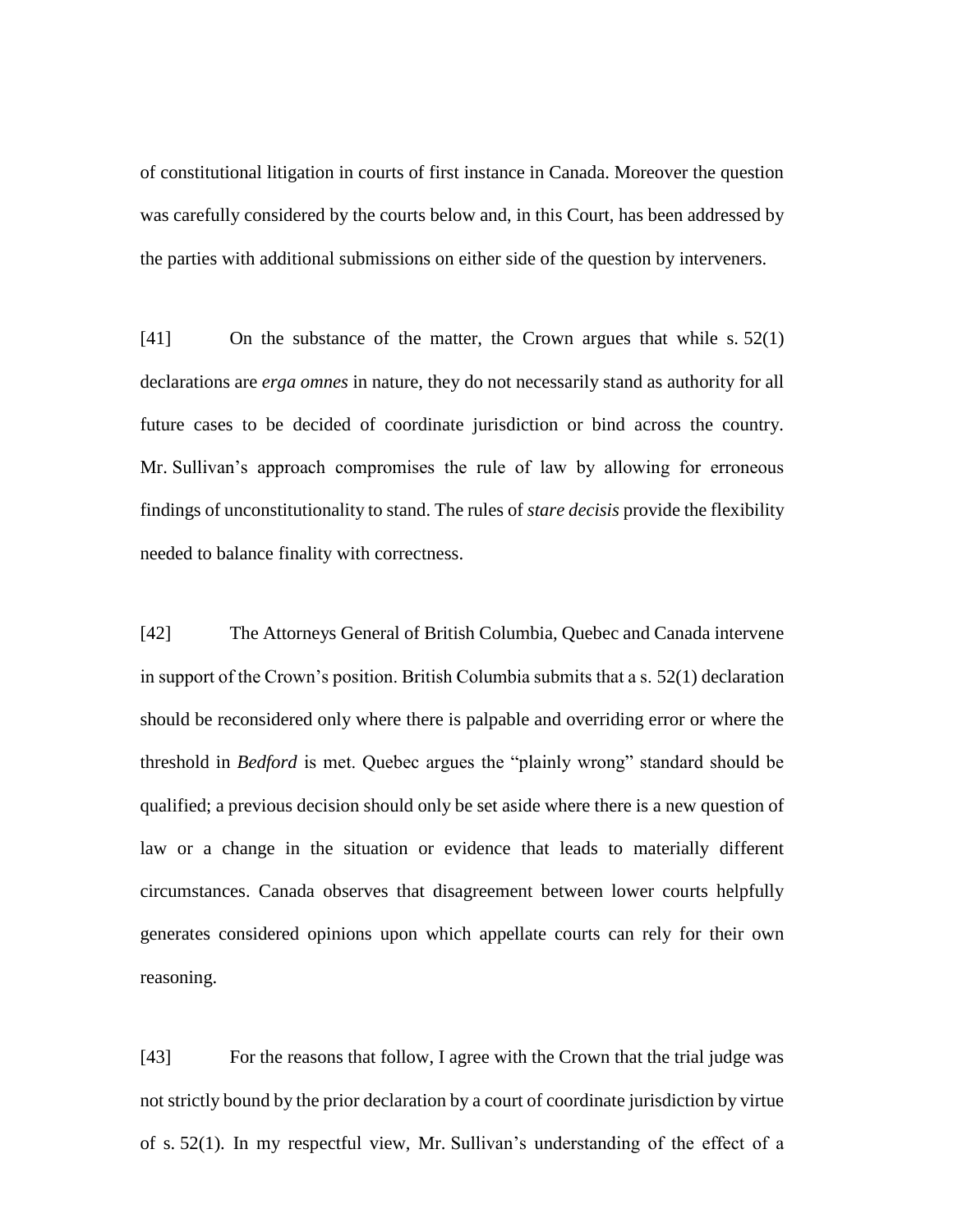declaration under s.  $52(1)$  is mistaken. A s.  $52(1)$  declaration of unconstitutionality reflects an ordinary judicial task of determining a question of law, in this case with respect to the consistency of a law with the requirements of the *Charter*. Questions of law are governed by the normal rules and conventions that constrain courts in the performance of their judicial tasks.

[44] In the result, I agree with the conclusion reached by Paciocco J.A. that the ordinary principles of *stare decisis* govern the manner in which a declaration issued by a court under s. 52(1) affects how courts of coordinate jurisdiction in the province should decide future cases raising the same issue. I would however clarify the situations when a superior court may depart from a prior judgment of a court of coordinate jurisdiction. The standard is not that the prior decision was "plainly wrong". A superior court judge in first instance should follow prior decisions made by their own court on all questions of law, including questions of constitutional law, unless one or more of the exceptions in *Spruce Mills* are met.

#### Section 52(1) Declarations of Unconstitutionality Reflect the Exercise of  $(1)$ Judicial Power to Decide Questions of Law

[45] I start with a simple point: in issuing a declaration that a law is inconsistent with the Constitution and thus of no force or effect, a judge is exercising an ordinary judicial power to determine a question of law. Given the nature of the power they exercise, judges cannot in a literal sense "strike down legislation" when they review the consistency of the law with the Constitution under s. 52(1). Mr. Sullivan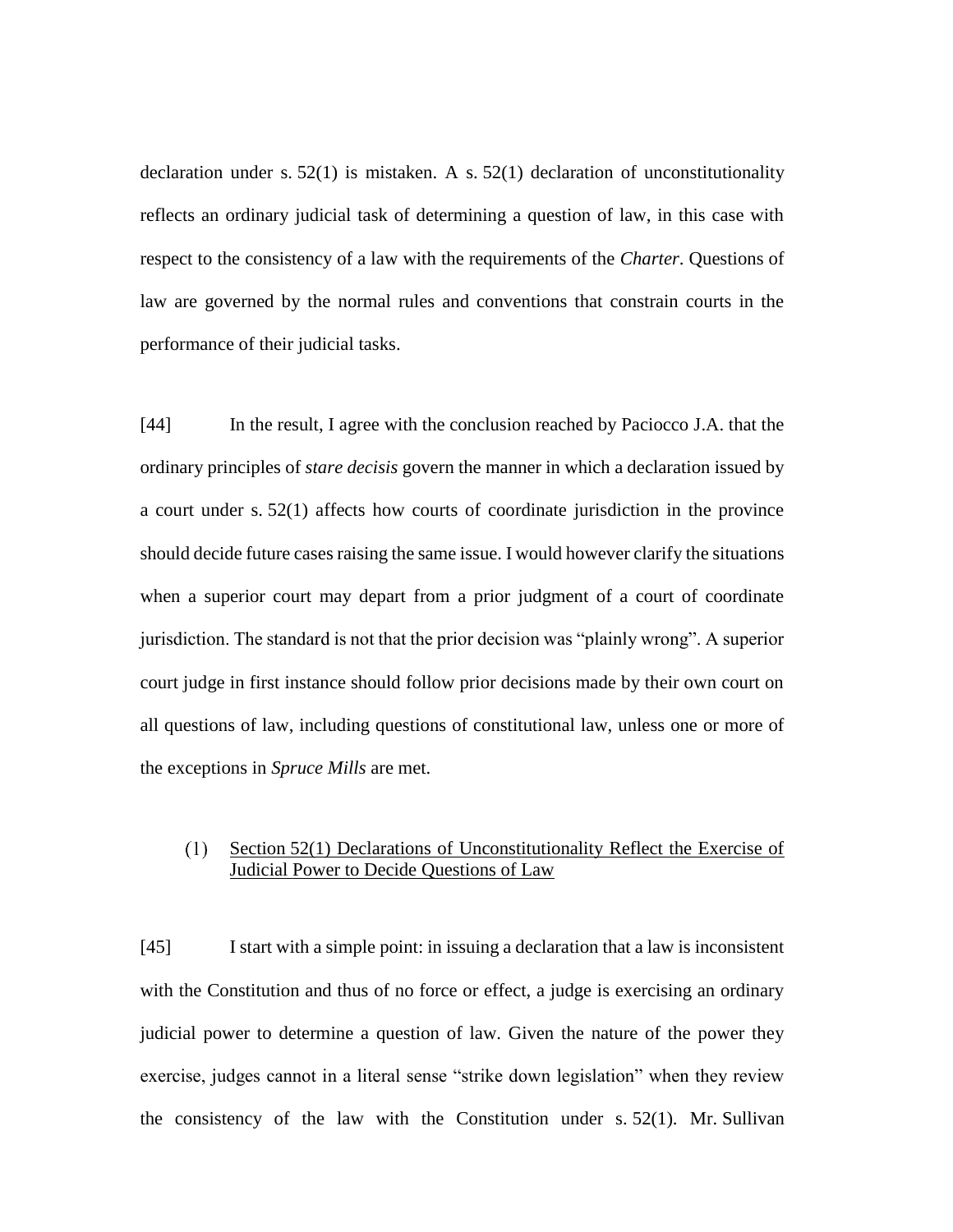misconstrues the power of judges when he says that the effect of a declaration of unconstitutionality is that the impugned law is removed from the statute books going forward. In our law, legislatures have the power to remove laws from the statute books, or to modify those statutes, not judges (see D. Pinard, "De l'inhabilité des juges à modifier le texte des lois déclarées inconstitutionnelles", in P. Taillon, E. Brouillet and A. Binette, eds., *Un regard québécois sur le droit constitutionnel: Mélanges en l'honneur d'Henri Brun et de Guy Tremblay* (2016), 329, at p. 342). Professor Pinard convincingly frames this judicial power as one grounded in legal interpretation and recalls the distinction, that she rightly says is sometimes neglected, between legal rules and the textual expression of those rules. Judges, in their interpretative task as it bears on statutory law under s. 52(1), have no power to [TRANSLATION] "alter the text of rules of written law" (p. 329, fn. 2 (emphasis deleted)). She writes:

> [TRANSLATION] Judicial review for constitutionality concerns the impugned rule, not the text of written law that expresses the rule. The necessary legislative reworking, if any, will only be done after the judgment of unconstitutionality, by the relevant legislature. [p. 347]

[46] Contrary to what Mr. Sullivan suggests, while s. 33.1 was declared to be inconsistent with the Constitution and of no force or effect in *Dunn*, it was not, by the effect of that judgment, "struck from the books". As I seek to explain below, when this Court in *Ferguson* stated that a law is effectively removed from the statute books, it was not speaking in literal terms. The effect of the judicial declaration in this case, where s. 33.1 is considered to be inconsistent with the Constitution, is not to annul the law but, as the French text of s. 52(1) makes especially plain, to declare that it is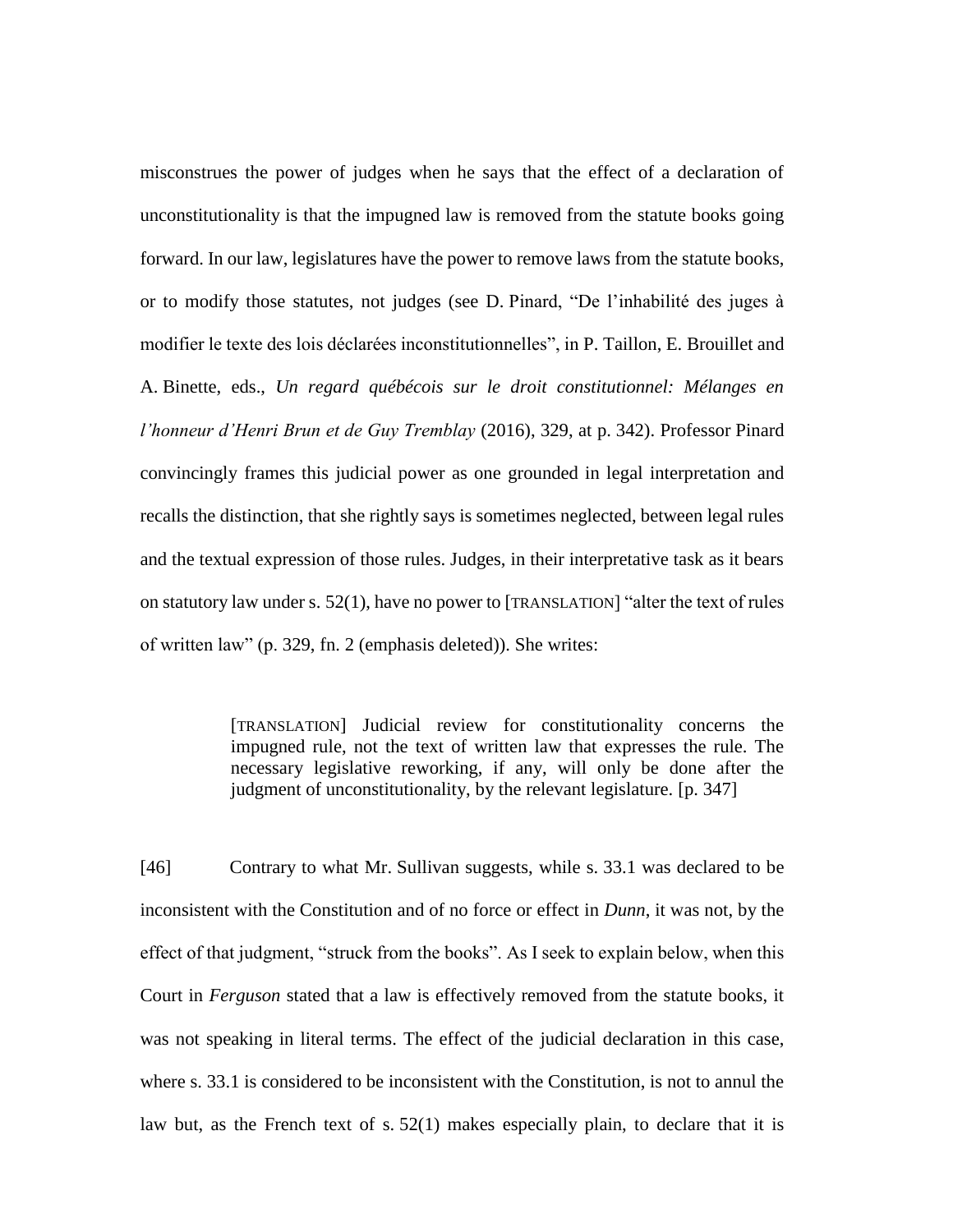"*inopérante*" (see M.-A. Gervais, "Les impasses théoriques et pratiques du contrôle de constitutionnalité canadien" (2021), 66 *McGill L.J.* 509, at p. 521, at fn. 45, citing P.-A. Côté, "La préséance de la Charte canadienne des droits et libertés" (1984), 18 *R.J.T.* 105, at pp. 108-10; see also F. Gélinas, "La primauté du droit et les effets d'une loi inconstitutionnelle" (1988), 67 *Can. Bar Rev.* 455, at pp. 463-64).

[47] A second equally simple point flows from the first and also appears to have been neglected by Mr. Sullivan. In authorizing a competent judge to issue a declaration under s. 52(1), the *Constitution Act, 1982* also invites the court to decide an ordinary question of law, albeit one with constitutional implications. Specifically, s. 52(1) asks the court to determine whether the impugned law is "inconsistent with the provisions of the Constitution" and, if so, to measure "the extent of this inconsistency" to decide whether and to what extent the law is of no force or effect. To do so, the court interprets the impugned law and interprets the Constitution. In Mr. Chan's case, the trial judge was called upon to determine whether there was an inconsistency between the *Charter* and s. 33.1. To decide that, he had to resolve the legal question relating to the meaning of ss. 7, 11(d) and 1 of the *Charter* and the meaning of s. 33.1.

[48] Notwithstanding the heady constitutional context, these are ordinary judicial tasks raising questions of law. Under s. 52(1) of the *Constitution Act, 1982*, courts are called upon to resolve conflicts between the Constitution and ordinary statutes (*Reference re Manitoba Language Rights*, [1985] 1 S.C.R. 721, at p. 746). Properly understood, the supremacy clause refers to the hierarchy of laws in the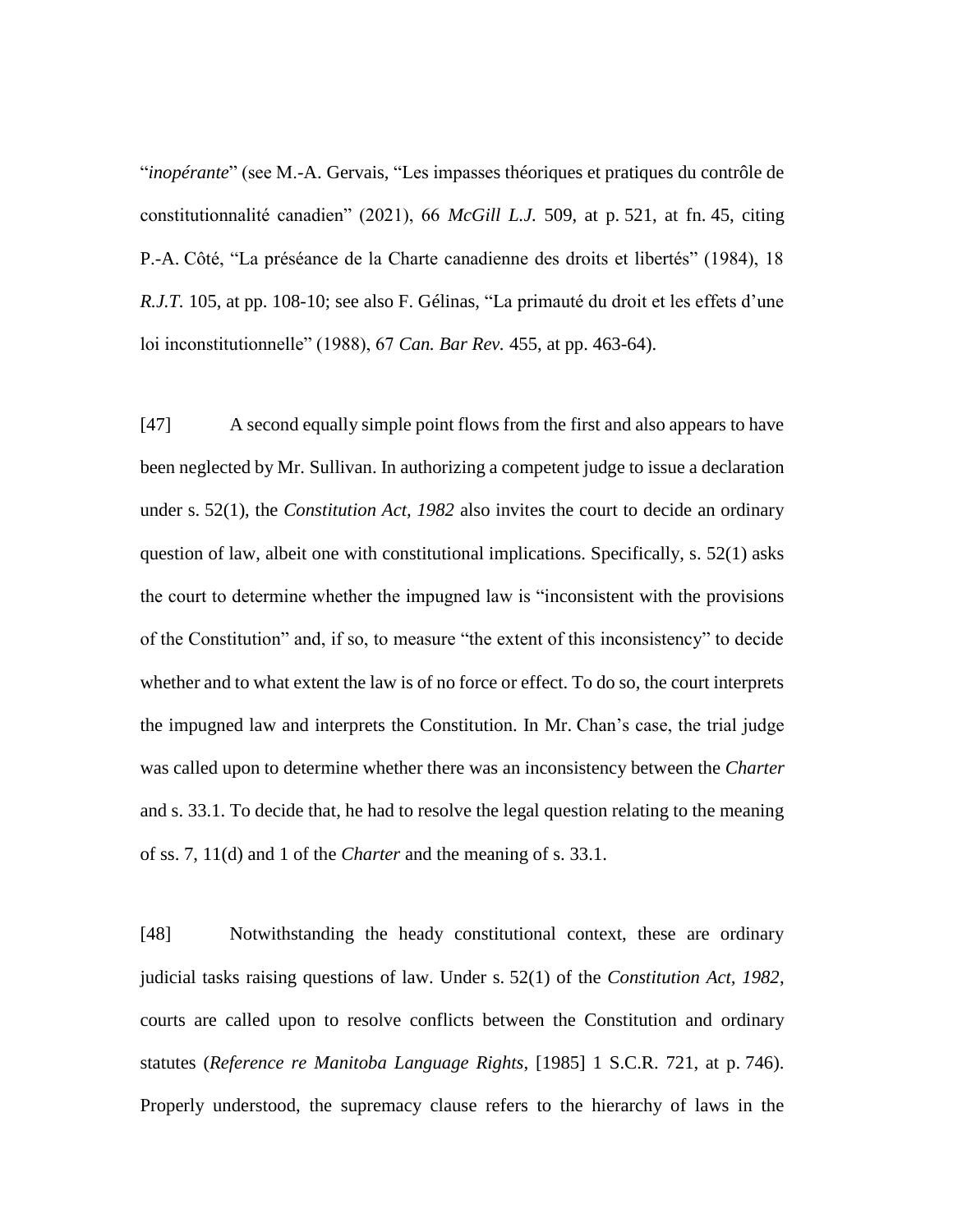constitutional order. Superior courts are empowered to determine whether a provision is inconsistent with the Constitution in accordance with this hierarchy. These questions of law are no different than other questions of law decided outside the constitutional context (A. Marcotte, "A Question of Law: (Formal) Declarations of Invalidity and the Doctrine of Stare Decisis" (2021), 42 *N.J.C.L.* 1, at p. 9). Judicial review of legislation on federalism or *Charter* grounds has been described as a "normal judicial task" similar to the "interpretation of a statute" (P. W. Hogg and W. K. Wright, *Constitutional Law of Canada* (5th ed. Supp.), at §5-21; R. Leckey, *Bills of Rights in the Common Law* (2015), at p. 55). As judicial review of legislation is an ordinary judicial task consisting of the determination of a question of law, the legal effects of the declaration of unconstitutionality that results should be governed by the ordinary rules of *stare decisis* (Marcotte, at p. 21). In its effect, a declaration of unconstitutionality simply refutes the presumption of constitutionality by deciding that the impugned provisions are inconsistent with the Constitution and therefore of no force or effect. It does not alter the terms of the statute (see, e.g., *R. v. P. (J.)* (2003), 67 O.R. (3d) 321 (C.A.), at para. 31; Gervais, at pp. 535-38).

[49] Having indicated my view that a s. 52(1) declaration of unconstitutionality is an ordinary judicial task that involves resolving a question of law rather than an expression of the authority of a superior court to alter the statute book, I now turn to the legal nature and effect of a s. 52(1) declaration beyond the parties to litigation.

#### *Stare Decisis* Governs Declarations of Unconstitutionality $(2)$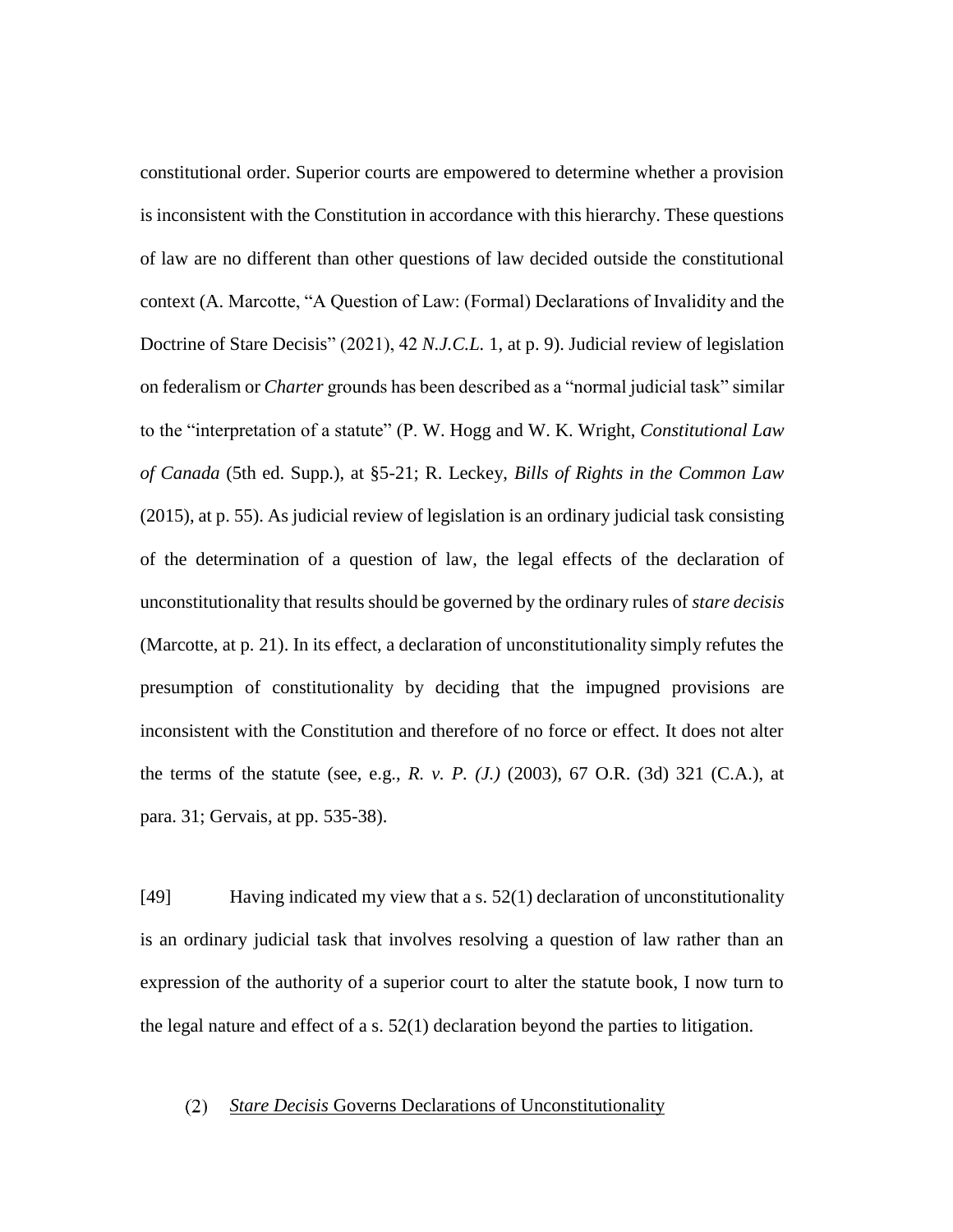[50] Mr. Sullivan argues that an unconstitutional law is invalid from the moment it was first enacted, due to the operation of s. 52(1) and the principle of constitutional supremacy. In effect, s.  $52(1)$  renders a law invalid or "null and void" retrospectively and prospectively. As a result, when a superior court "discovers" that legislation is unconstitutional, absent an appeal, the legislation is null and void for all future cases. In support of this argument, he points specifically to the judgment of Spies J. in *McCaw* who decided she was bound by a previous judgment of her court in *Dunn* declaring that s. 33.1 was unconstitutional where the Crown had chosen not to appeal. Spies J. relied specifically on *Ferguson* for this conclusion: "To the extent that the law is unconstitutional, it is not merely inapplicable for the purposes of the case at hand. It is null and void, and is effectively removed from the statute books" (*Ferguson*, at para. 65, cited by Spies J. in *McCaw*, at para. 60).

# [51] I respectfully disagree.

[52] Understanding the comments of this Court in *Ferguson* requires the reader to recall the context in which that case was rendered. The Court rejected the argument, in connection with the application of mandatory minimum sentences, that individual exemptions be granted by judges from otherwise unconstitutional laws. McLachlin C.J. sought to underscore, in understandably strong language, that a s. 52(1) declaration did not operate on a case-by-case remedial basis as would a constitutional remedy available under s. 24(1) of the *Charter*, but instead that the issuing court's declaration that the law was of no force or effect was applicable *erga omnes*. The impugned legislation was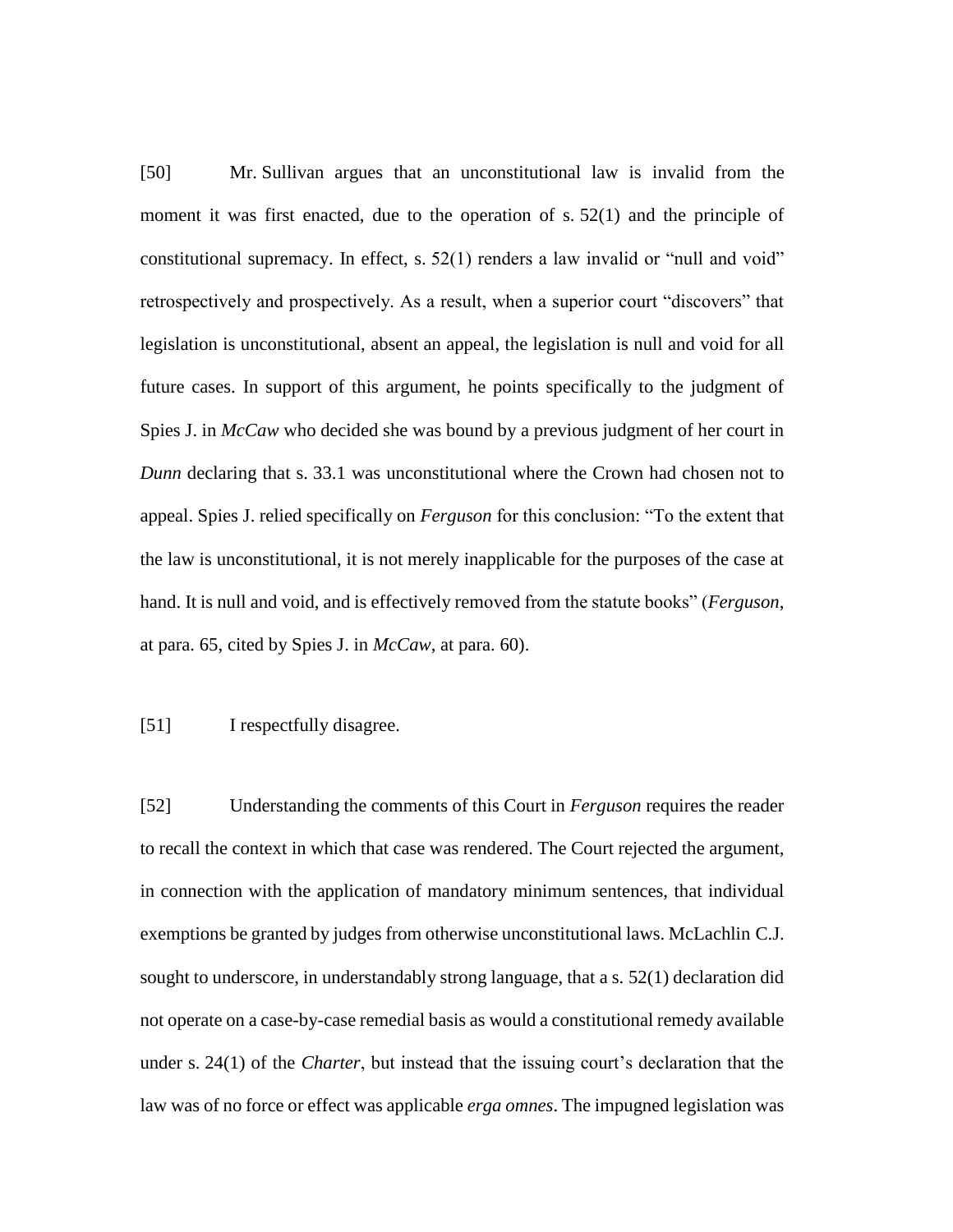not to be applied, as a matter of course, to some litigants and not others according to judicial discretion (see *Ferguson*, at para. 35).

[53] That said, *Ferguson* does not change the fact that the declaration remains an exercise of judicial power by which a judge determines a question of law. As such, the determination of that question of law is binding *erga omnes* as a matter precedent, according to the ordinary rules of *stare decisis*, and not because that law has been truly removed from the statute books (see H. Brun, G. Tremblay and E. Brouillet, *Droit constitutionnel* (6th ed. 2014), at para. I.54). Judges, of course, do not have that latter power. To suggest that, by its use of a figure of speech, this Court lost sight of this is, in my view, a mistaken reading of the case. I note that some scholars have similarly commented upon the formulation of the observations in *Ferguson* and like observations made by this Court as to the effect of a s. 52(1) declaration (see, e.g., Marcotte, at pp. 13-14 and 16-17; Pinard, at p. 349). Indeed *Ferguson* points to a plain understanding that the declaration issued under s. 52(1) is the exercise of judicial power that has an *erga omnes* vocation. I read the occasional references to s. 52(1) as judgments *in rem* in the cases (see, e.g., *Ravndahl v. Saskatchewan*, 2009 SCC 7, [2009] 1 S.C.R. 181, at para. 27), in the same way. A judgment *in rem* applies beyond the immediate parties but, ultimately, even in the context of a s.  $52(1)$  declaration, it remains a judgment: an exercise of judicial power that determines a question of law (*Coquitlam (City) v. Construction Aggregates Ltd.* (1998), 65 B.C.L.R. (3d) 275 (S.C.), at paras. 11-17, aff'd 2000 BCCA 301, 75 B.C.L.R. (3d) 350, leave to appeal dismissed, [2001] 1 S.C.R. ix, cited in Marcotte, at p. 14, fn. 64; see also L. Sarna, *The Law of*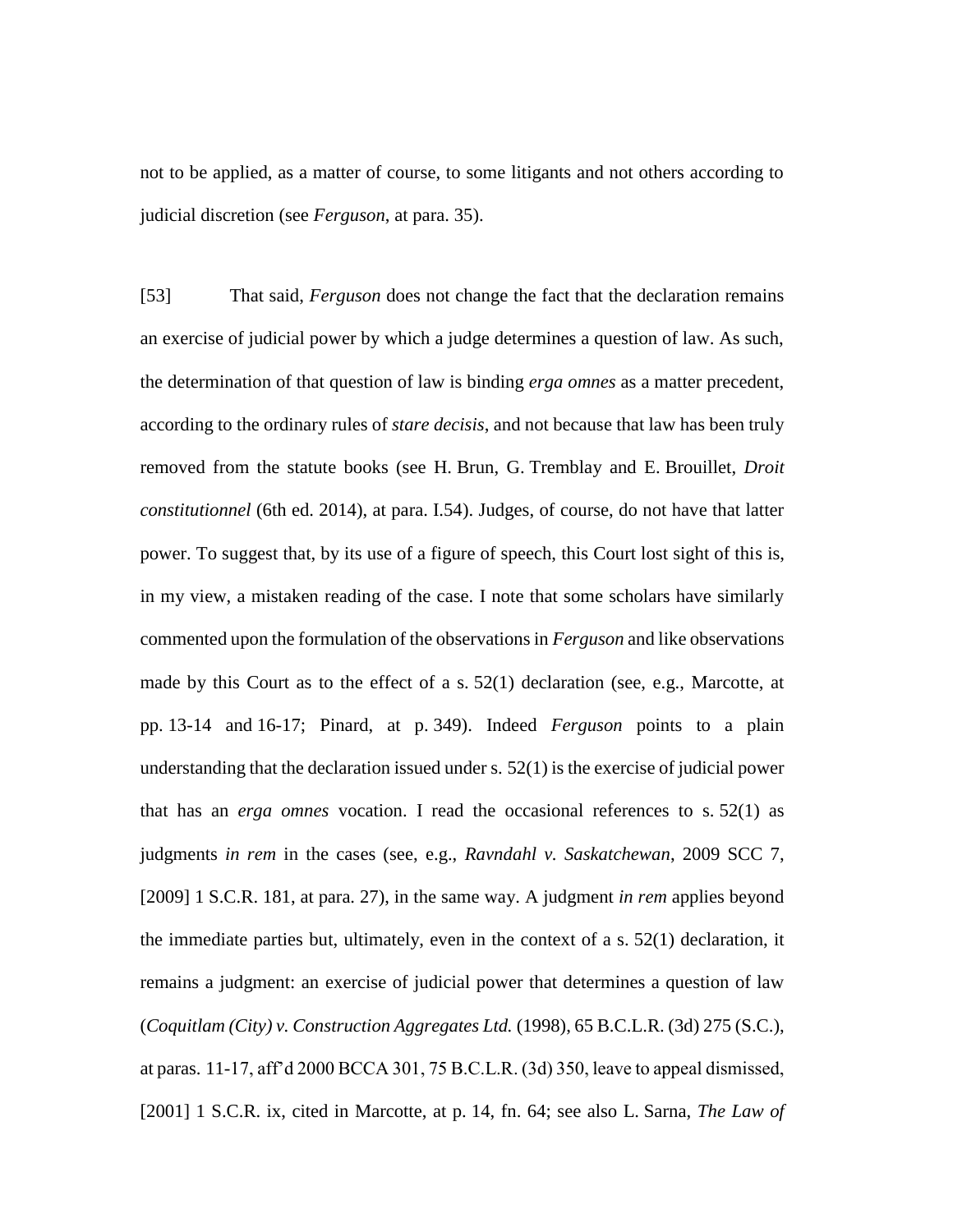*Declaratory Judgments* (4th ed. 2016), at p. 158). It is binding precedent, to be sure, but within the proper limits of the doctrine of *stare decisis*.

[54] I am thus content to read *Ferguson* as a useful figure of speech rather than take what the Court said in literal terms. McLachlin C.J. sought to show, in connection with the dispute as to remedy before the Court in that case, that under s.  $52(1)$ , as opposed to s. 24(1) of the *Charter*, the law was unconstitutional *erga omnes* and not on a case-by-case basis. At a technical level, it is true that the explanation for that is rooted in s. 52(1), as other cases have suggested. But ultimately, that effect requires the exercise of judicial power to declare the law to be unconstitutional. And the exercise of that power requires the judge to make a determination of an ordinary question of law: by interpreting the impugned law and the relevant provisions of the Constitution, whether the impugned law is inconsistent with Canada's supreme law. If so, then the law is, of course, of no force or effect for all future cases, insofar as that judicial declaration made under s. 52(1) by a superior court is binding on other courts and within the right confines of the law relating to precedent. Other decisions of this Court that use the language of "striking out" or "striking down" or "severing" statutory text should be understood in a similarly figurative manner, rendering the text merely inoperative pursuant to s.  $52(1)$  as opposed to altering or repealing the text in the literal sense (see *Saskatchewan (Human Rights Commission) v. Whatcott*, 2013 SCC 11, [2013] 1 S.C.R. 467, at para. 94, and *R. v. St-Onge Lamoureux*, 2012 SCC 57, [2012] 3 S.C.R. 187, at para. 67, cited in Pinard, at pp. 331-34; *Schachter v. Canada*, [1992] 2 S.C.R. 679, at p. 695; Gervais, at p. 530; see also *Windsor (City) v. Canadian Transit*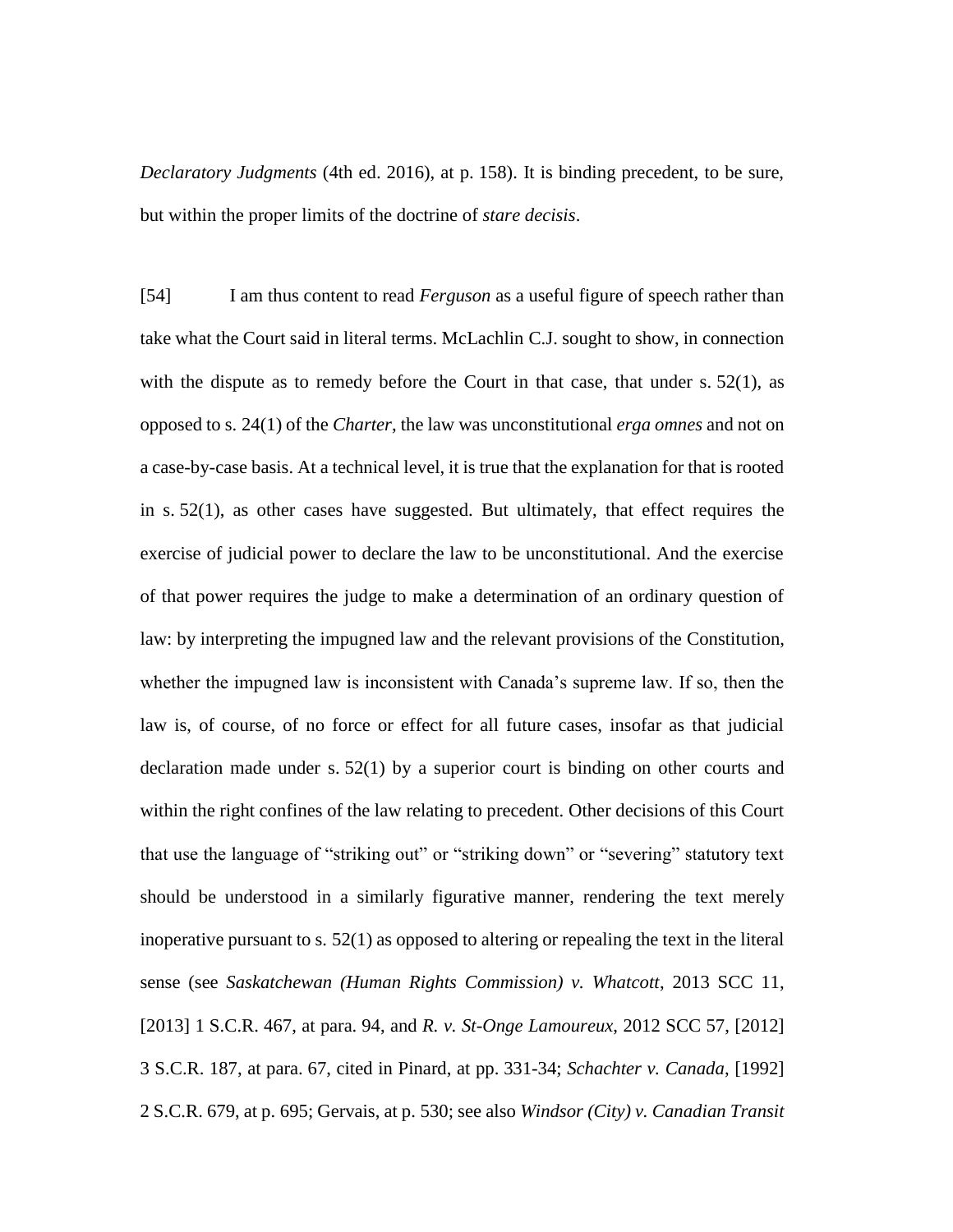*Co.*, 2016 SCC 54, [2016] 2 S.C.R. 617, at para. 70; *R. v. Lloyd*, 2016 SCC 130, [2016] 1 S.C.R. 13, at para. 15; P. W. Hogg and A. A. Bushell, "The *Charter* Dialogue Between Courts and Legislatures" (1997), 35 *Osgoode Hall L.J.* 75, at p. 100).

[55] Similarly, the principle from *Martin* that the "invalidity of a legislative provision inconsistent with the *Charter* does not arise from the fact of its being declared unconstitutional by a court, but from the operation of s.  $52(1)$ " must be understood in its entire context (para. 28). *Martin* concerned the ability of administrative tribunals to consider the constitutionality of provisions of their enabling statutes (para. 27). Gonthier J. determined that an administrative tribunal empowered to consider and decide questions of law through its enabling statute must also have the power to determine a provision's consistency with the *Charter* because its constitutionality is a question of law (K. Roach, *Constitutional Remedies in Canada* (2nd ed. (loose-leaf)), at § 6:3). Such a determination is not binding on future decision-makers (paras. 28 and 31). Importantly, Gonthier J. added that only through "obtaining a formal declaration of invalidity by a [superior] court can a litigant establish the general invalidity of a legislative provision for all future cases" (para. 31), a point taken up in later cases of this Court (*Mouvement laïque québécois v. Saguenay (City)*, 2015 SCC 16, [2015] 2 S.C.R. 3, at para. 153; *Okwuobi v. Lester B. Pearson School Board*, 2005 SCC 16, [2005] 1 S.C.R. 257, at paras. 43-44; *Ontario (Attorney General) v. G*, 2020 SCC 38, at para. 88). In other words, it is the constitutional determination of a superior court judge that binds future decision makers (*R. v. Albashir*, 2021 SCC 48, at paras. 64-65). The inconsistency spoken to in s. 52(1) is revealed through litigation,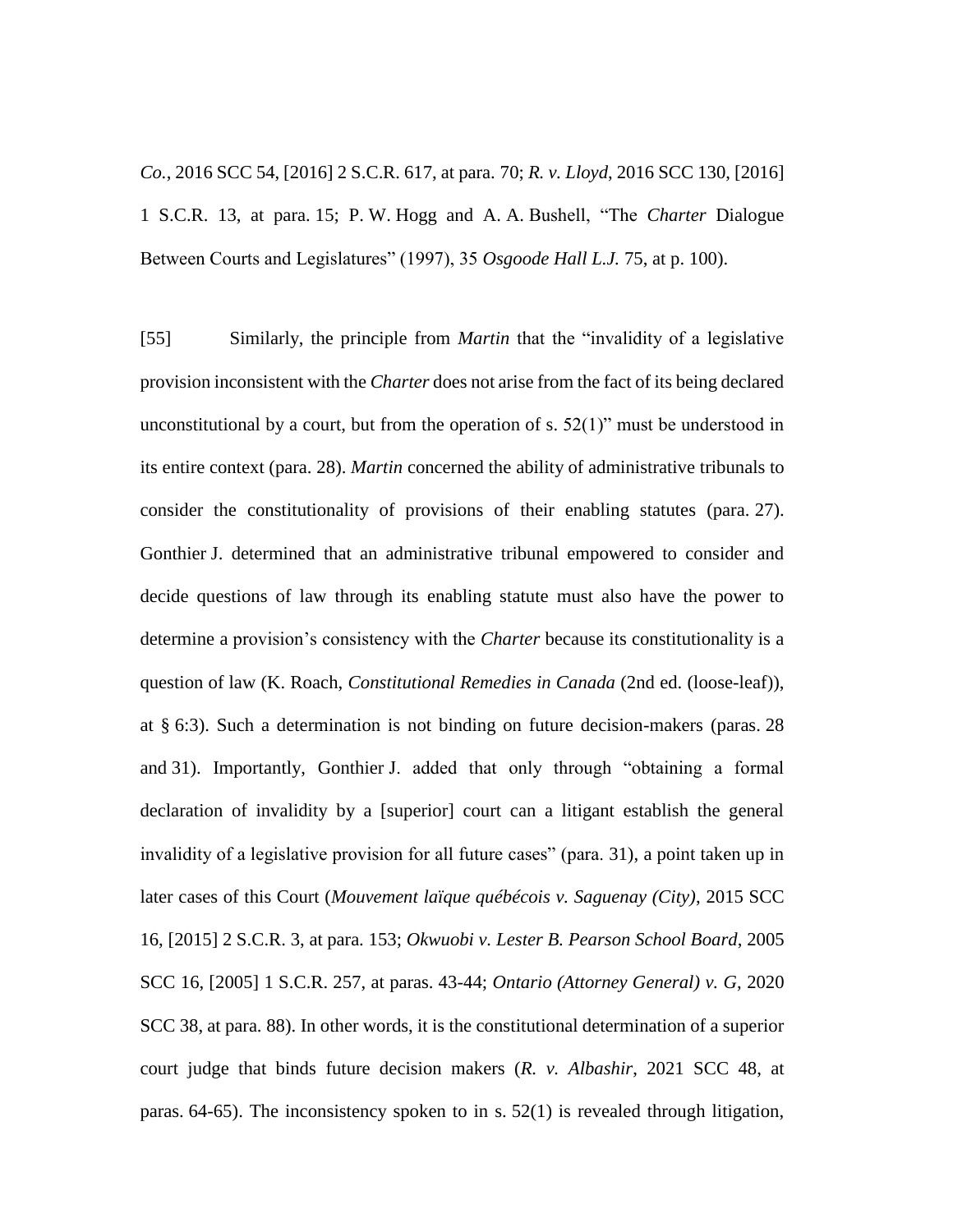specifically the judgment that declares the inoperability of the impugned law. The doctrine of *stare decisis* extends the effect of that judgment beyond the parties to the case, *erga omnes* within the province at least — subject to the limits of the doctrine itself. The issue in these appeals concerns the binding nature of such a judgment, and, in my view, consonant with our jurisprudence, a s. 52(1) declaration establishes unconstitutionality "for all future cases" through the authority of the judgment that makes that declaration. I agree with Paciocco J.A., at para. 34 of the judgment in appeal, that Gonthier J. was not seeking to alter the principles of *stare decisis* in *Martin*.

[56] I add that this explanation does not reduce the declaration to an individual remedy, as some interveners suggest. While it is true that *stare decisis* pertains to the reasons given by a court and a s. 52(1) declaration is a remedy, the reasons explain the status of the impugned law in terms of its consistency with the Constitution. The constitutional status of the law is, as I say, a question of law. The scope of the legal reasoning extends beyond the individual claimant, with effect beyond the parties flowing from the binding character of the judgment as a matter of precedent (*Albashir*, at para.  $65$ ). The granting of a personal remedy under s.  $24(1)$ , in contrast, is a highly factual exercise, involving the application of law to a specific context — that someone has obtained a s. 24(1) remedy in a case says very little about whether a subsequent claimant is entitled to the same relief (*Ferguson*, at paras. 59-61; *Albashir*, at para. 65).

[57] In other words, in *McCaw*, Spies J. was right to conclude she was not free to ignore prior decisions but, with respect, she arrived at that conclusion for what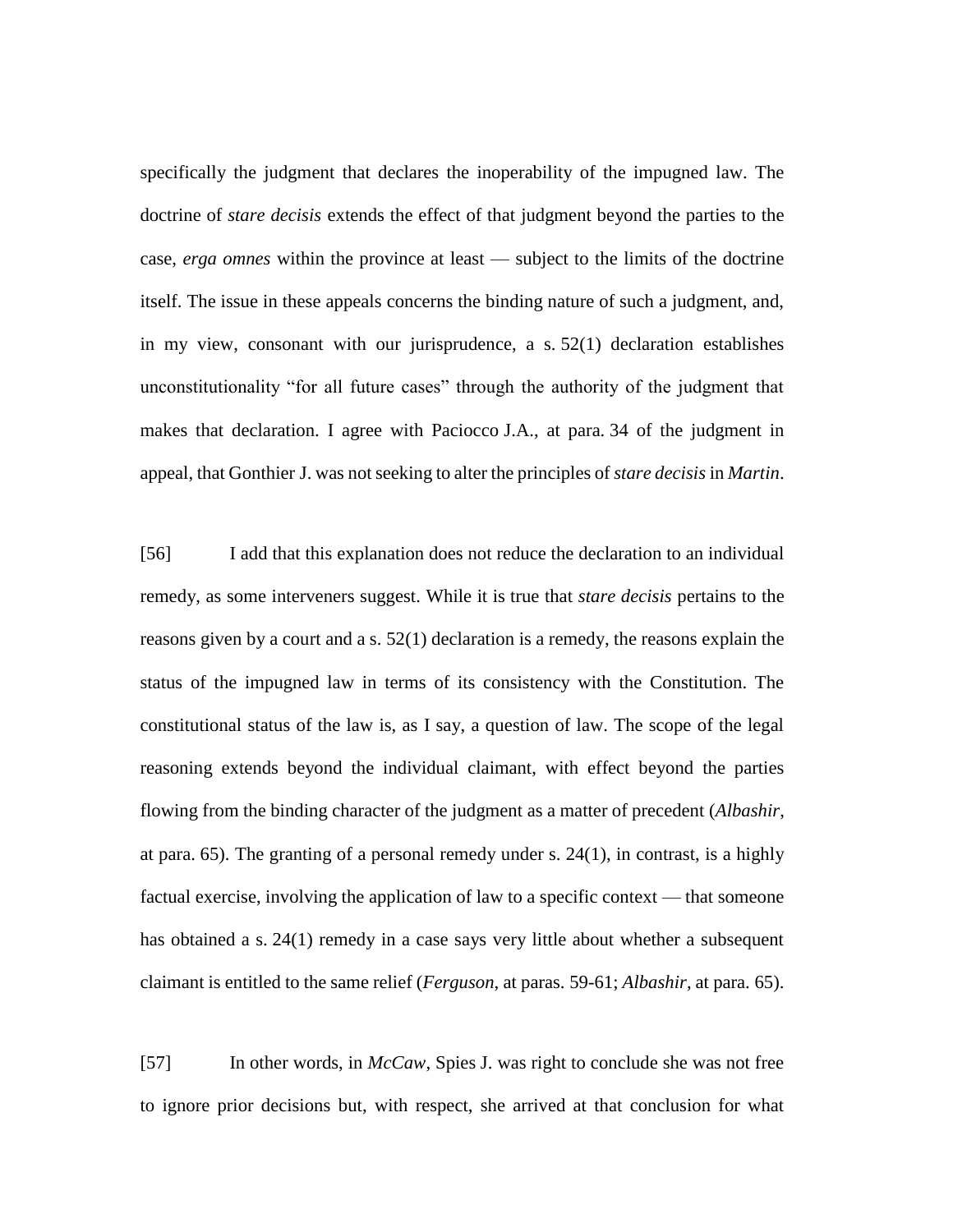appears to be the wrong reason (para. 76). It was right to say that, in considering whether to follow *Dunn*, the court was obliged to consider s. 33.1 as having been declared, by a judge of her court, as unconstitutional. But the result of that declaration was not that s. 33.1 was "off the books" (it remains of course on the books until Parliament chooses to remove it) (para. 76). Spies J. was bound to follow precedent because as a matter of horizontal *stare decisis*, *Dunn* was binding on courts of coordinate jurisdiction in the province as a matter of judicial comity, unless an exception to horizontal *stare decisis* was established. It was true that s. 33.1 was of no force and effect. It was true that the declaration in *Dunn* applied not just to the parties in that case but to all future cases. But, with respect, it was wrong to say that "judicial comity has no relevance to the issue before me" (*McCaw*, at para. 76). If she had concluded that *Dunn* had been rendered *per incuriam* ("through carelessness" or "by inadvertence"), for example, it would not have been binding on the court in *McCaw* based on the ordinary rules of *stare decisis* as interpreted in *Spruce Mills*. Indeed, as suggested by this Court in *Martin*, Spies J. could not apply an invalid law. It is certainly true, as suggested in *Ferguson*, that she had "no discretion" to do so (para. 35). Yet Spies J. was bound, as a matter of precedent, by the prior judgment of a court of coordinate jurisdiction to consider s. 33.1 to be unconstitutional, insofar as the doctrine of horizontal *stare decisis* so required.

[58] By contrast, in Mr. Chan's case, Boswell J. decided, as a matter of discerning applicable and binding precedent, that *Dunn* did not bind him. While he may have erred in respect of his explanation as to why *Dunn* was not binding, he was right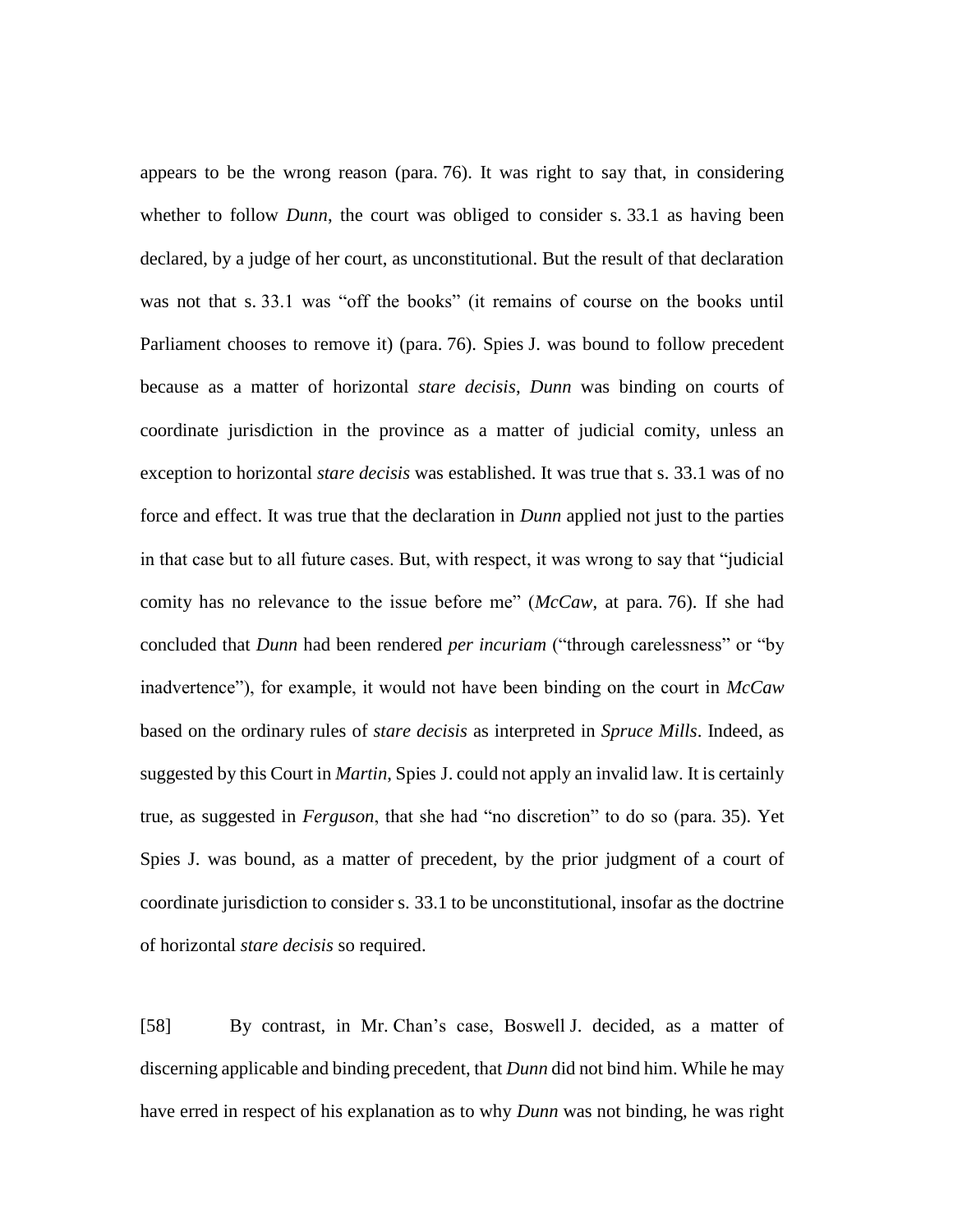to consider the matter from the point of view of binding precedent and the doctrine of horizontal *stare decisis*.

[59] I would add — and here I likely part company with the Court of Appeal in the present case — that the same principles apply to judicial declarations made by this Court under s. 52(1). I respectfully disagree with the view that, as the apex court in the Canadian judicial system, the Supreme Court of Canada is invested with a special mandate to strike laws from the books. The judges of this Court are judges, not legislators. If it is true that the declarations of this Court under s. 52(1) have a qualitatively different effect than declarations made by judges of other courts, it is on the basis of vertical *stare decisis* — the idea that other courts are bound to follow precedent set by higher judicial authority — and not because the Constitution has invested the judges of this Court with a power that is in some way non-judicial (see *Re B.C. Motor Vehicle Act*, [1985] 2 S.C.R. 486, for a related expression of this same idea).

#### $(3)$ The Role of Federalism and the Rule of Law

[60] The principle of constitutional supremacy cannot dominate the analysis of s. 52(1) to the exclusion of other constitutional principles. Mr. Sullivan points to the idea that an unconstitutional law is invalid from the moment it is enacted. But the strict enforcement of such a principle "cannot easily be reconciled with modern constitutional law" (*Albashir*, at para. 40). Instead, it is subject to a number of exceptions and s. 52(1) must be read "in light of all constitutional principles" (*Albashir*, at paras. 40 and 42; *G*, at para. 88). In *Albashir*, my colleague Karakatsanis J. explained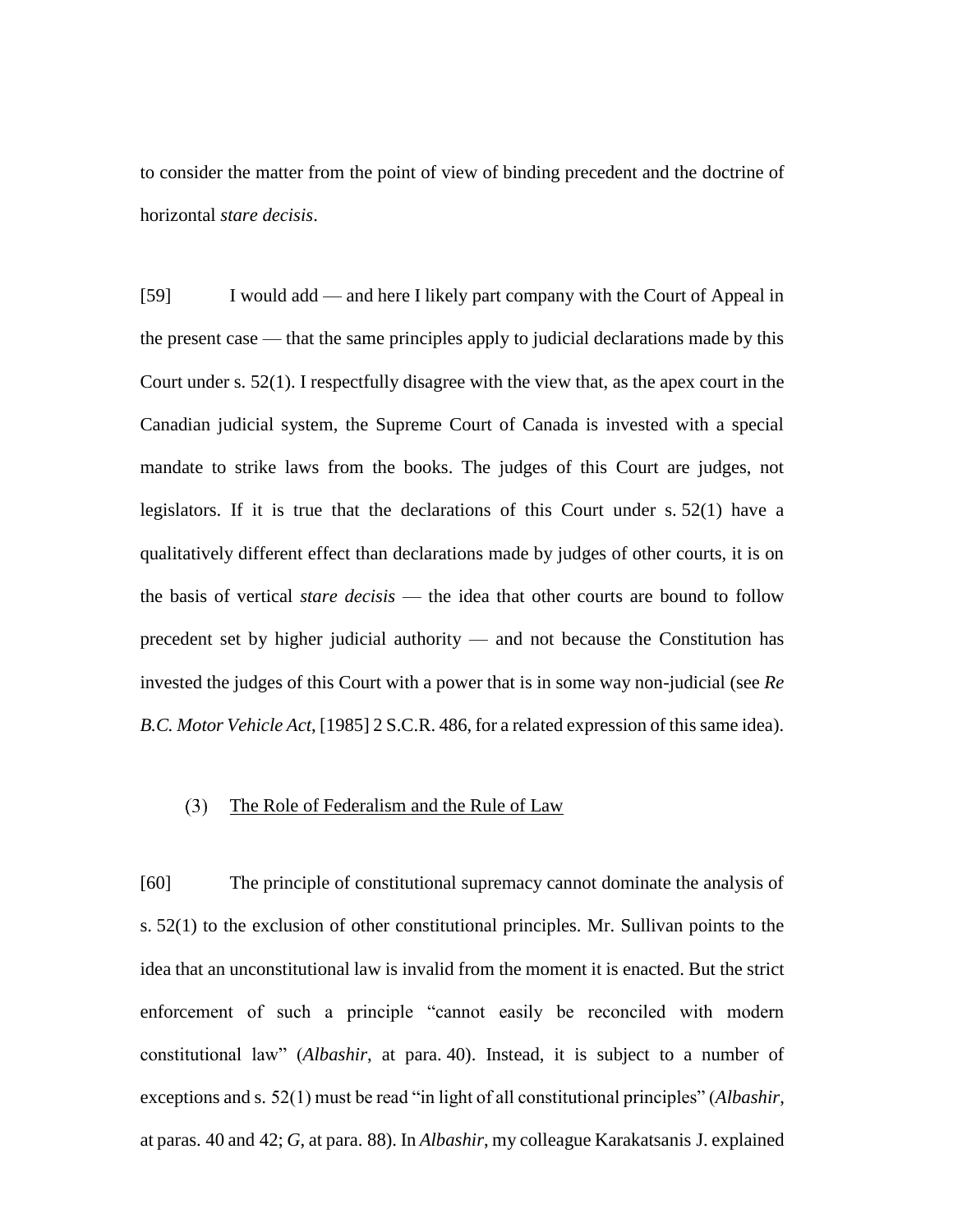that declarations of unconstitutionality are generally retrospective, consistent with the notion that a law is unconstitutional from its enactment. However, other constitutional principles may require a purely prospective declaration of unconstitutionality or a suspended declaration. Similarly, the legal effect of a s. 52(1) declaration by a superior court must be defined with reference to constitutional supremacy, the rule of law, and federalism.

[61] It is often said there are four fundamental organizing precepts of the Constitution: federalism, democracy, constitutionalism and the rule of law and respect for minorities (see *Reference re Secession of Quebec*, [1998] 2 S.C.R. 217, at paras. 32, 43 and 49). Of particular importance in the context of s. 52(1), the principle of constitutional supremacy must be balanced against federalism and the rule of law (see *Albashir*, at paras. 30 and 34). This point has been neglected by Mr. Sullivan and some of the interveners who argue that a declaration of unconstitutionality has the effect of rendering a law null and void as "against the world" without regard for the territorial limits of the administration of justice within a province. Yet even in *McCaw*, Spies J. understood that effect to be limited to the province (para. 77). Author Mark Mancini acknowledges that this is linked to a proper understanding of s. 96 of the *Constitution Act, 1867*, which explains that because superior courts operating "within the province" only have powers within the province, courts of one province are not bound by decisions of courts of another province ("Declarations of Invalidity in Superior Courts" (2019), 28:3 *Const. Forum* 31, at p. 35, relying on *Wolf v. The Queen*, [1975] 2 S.C.R. 107; see also Gervais, at p. 561; Brun, Tremblay and Brouillet, at para. I.106). I agree.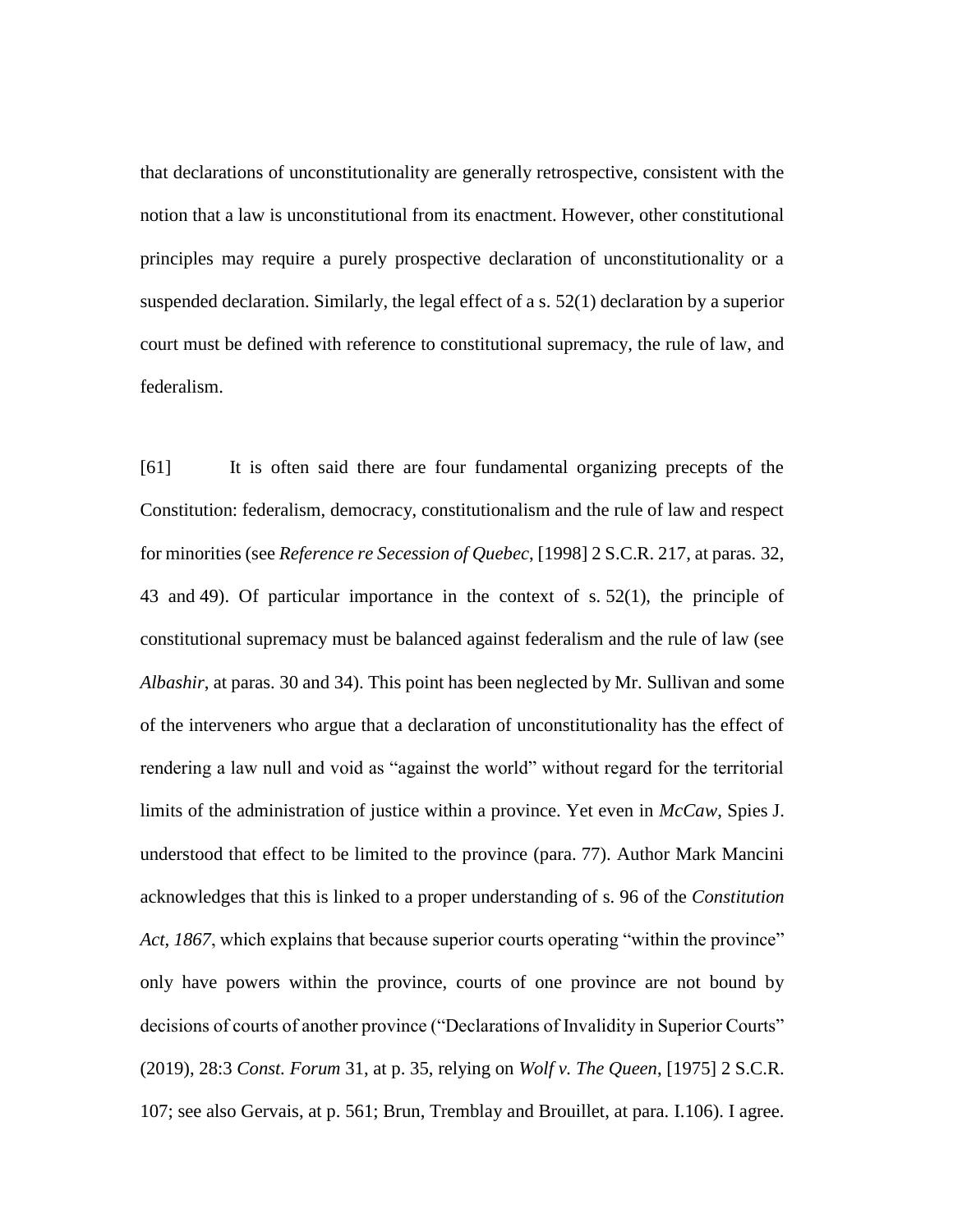[62] Federalism prevents a s. 52(1) declaration issued within one province from binding courts throughout the country: indeed, to allow a declaration of unconstitutionality issued by a superior court in British Columbia to bind a superior court, much less an appellate court, in Quebec or Alberta would be wholly inconsistent with our constitutional structure (see, e.g., *Reference re Same-Sex Marriage*, 2004 SCC 79, [2004] 3 S.C.R. 698, at para. 70). It cannot be the case that the supremacy clause compels this outcome, through the simple operation of s. 52(1) (see C.A. reasons, at para. 35). I understand this to be a major obstacle to Mr. Sullivan's argument, not just as a matter of the territorial scope of the effect of s. 52(1) declarations, but in respect of the theoretical basis for arguing why and how they would operate outside the confines of the ordinary rules of *stare decisis*. If the provision of s. 33.1 was truly "off the books" because a s. 52(1) declaration resulted in it being considered null and void, it is hard to explain why — not least from the perspective of the accused in another province — it would be null and void in one part of the country and not another.

[63] The better view is that s. 33.1 is not null and void, but inoperative by reason of a determination of law made by a judge. That determination is binding, within the province, unless there is valid reason to depart from it. The accused is free to make that argument and a court of coordinate jurisdiction is not irretrievably bound by the prior decision within the province. Needless to say, the declaration of unconstitutionality made by a superior court in one province may be followed in another province because it is persuasive (see, e.g., *Parent v. Guimond*, 2016 QCCA 159, at paras. 11 et seq. (CanLII); Brun, Tremblay and Brouillet, at para. I.105). Thus, I reject the arguments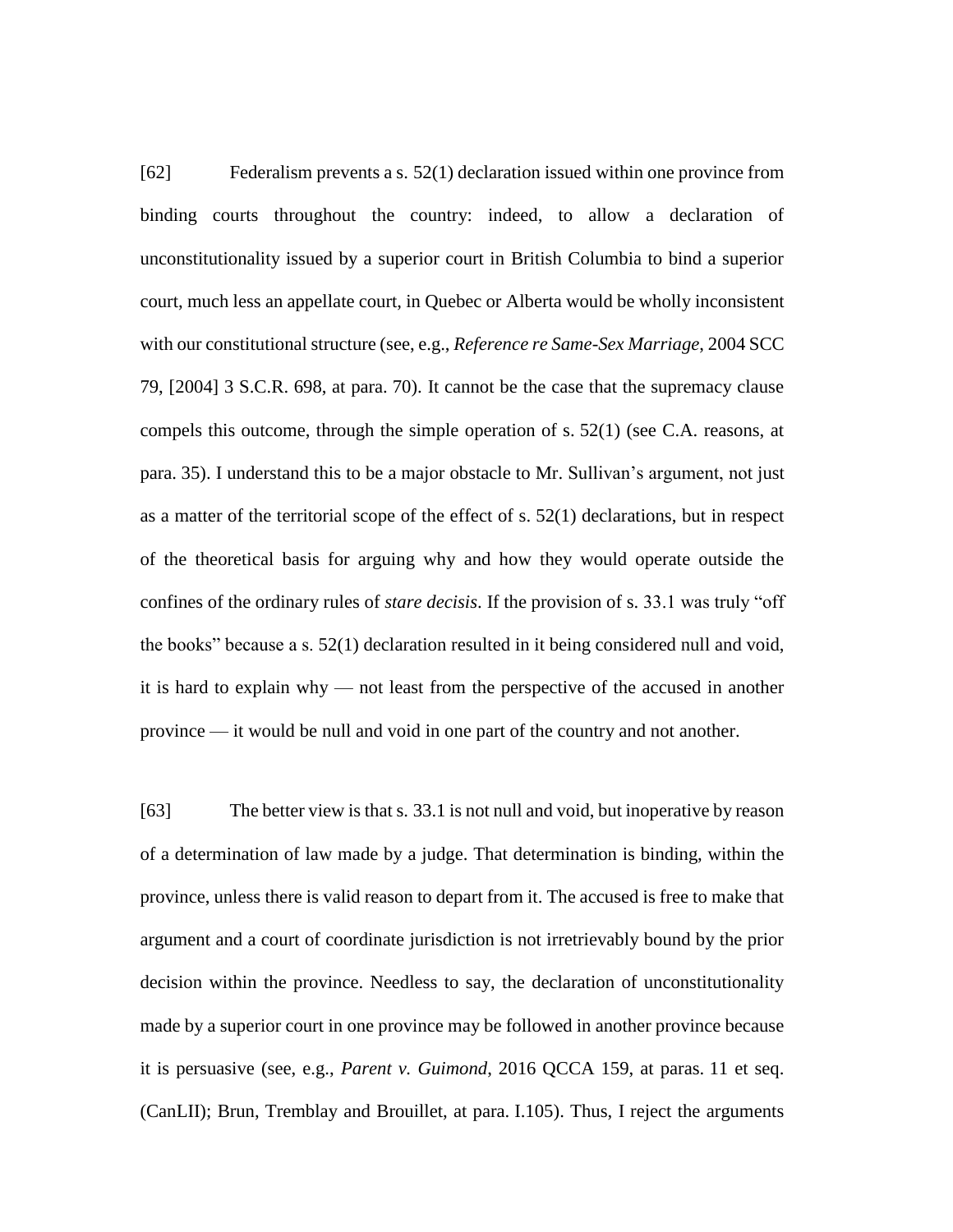from Mr. Sullivan and the interveners that a s. 52(1) declaration is of such a unique legal character that, once a declaration is issued anywhere in the country, its effect is that the impugned legislation is "no longer in the system" from coast to coast. Instead, a s. 52(1) declaration is the end-result of a judge's ability to resolve questions of law and should be observed by courts of coordinate jurisdiction within the province as a matter of *stare decisis*: nothing more or less.

[64] It follows there is no supplementary power held by courts when issuing a declaration of unconstitutionality beyond the strictures imposed by the rules of *stare decisis*. Precedent requires judges to examine prior judicial decisions, examine the *ratio decidendi* in order to determine whether the *ratio* is binding or distinguishable and, if binding, whether the precedent must be followed or departed from (see M. Rowe and L. Katz, "A Practical Guide to *Stare Decisis*" (2020), 41 *Windsor Rev. Legal Soc. Issues* 1, at pp. 8-12; D. Parkes, "Precedent Unbound? Contemporary Approaches to Precedent in Canada" (2006), 32 *Man. L.J.* 135, at p. 141; see also *R. v. Nur*, 2015 SCC 15, [2015] 1 S.C.R. 773, at para. 71). Adherence to precedent furthers basic rule of law values such as consistency, certainty, fairness, predictability, and sound judicial administration (*Saskatchewan Federation of Labour v. Saskatchewan*, 2015 SCC 4, [2015] 1 S.C.R. 245, at para. 137; *David Polowin Real Estate Ltd. v. Dominion of Canada General Insurance Co.* (2005), 76 O.R. (3d) 161 (C.A.), at paras. 118-21). It helps ensure judges decide cases based on shared and general norms, rather than personal predilection or intuition (J. Waldron, "Stare Decisis and the Rule of Law: A Layered Approach" (2012), 111 *Mich. L. Rev.* 1, at pp. 22-23). The rule of law itself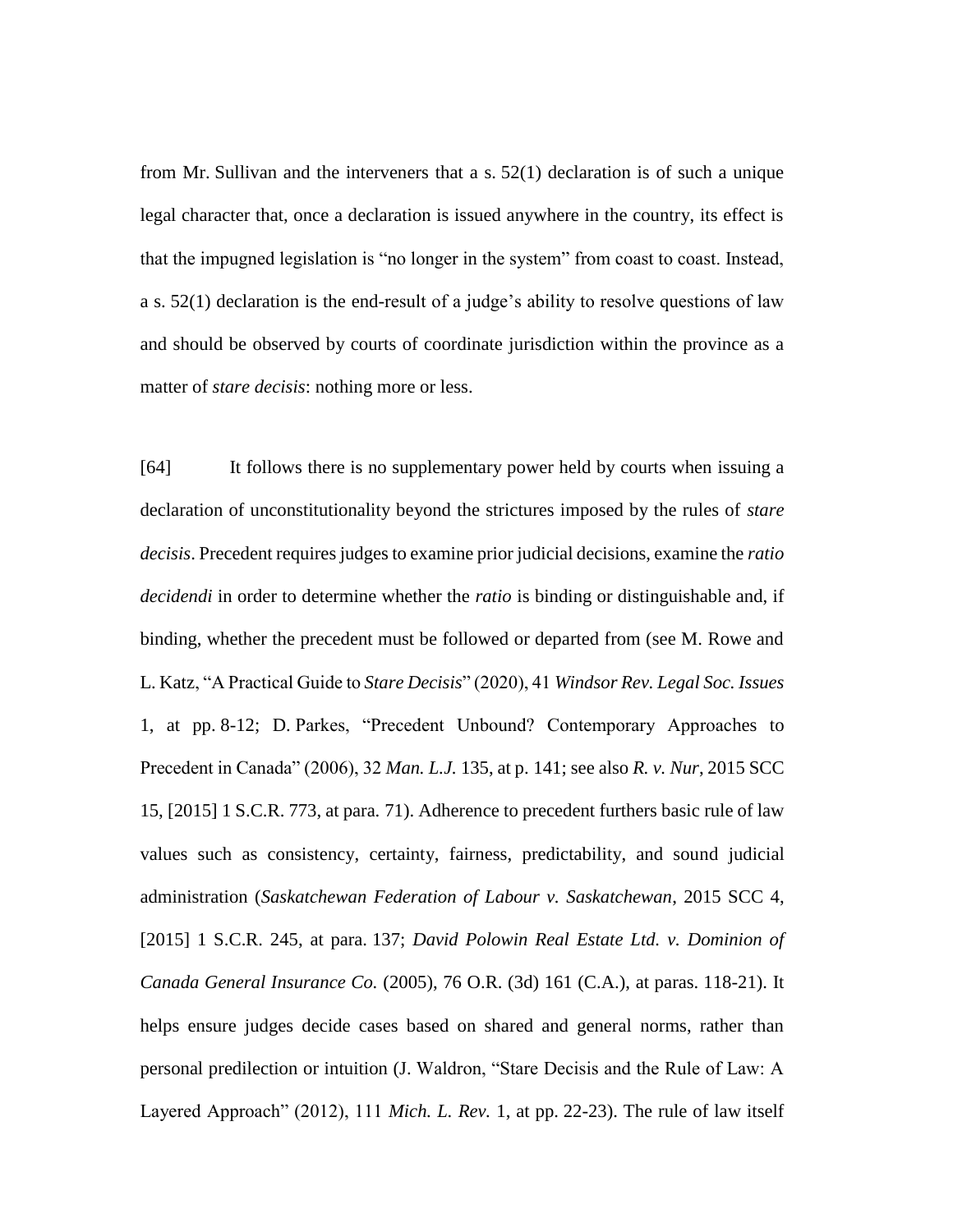has constitutional status, recognized in the preamble of the *Charter*. It "lie[s] at the root of [Canada's] system of government" (*Reference re Secession of Quebec*, at paras. 32 and 70).

[65] Horizontal *stare decisis* applies to courts of coordinate jurisdiction within a province, and applies to a ruling on the constitutionality of legislation as it does to any other legal issue decided by a court, if the ruling is binding. While not strictly binding in the same way as vertical *stare decisis*, decisions of the same court should be followed as a matter of judicial comity, as well as for the reasons supporting *stare decisis* generally (Parkes, at p. 158). A constitutional ruling by any court will, of course, bind lower courts through vertical *stare decisis*.

[66] *Stare decisis* brings important benefits to constitutional adjudication that balance predictability and consistency with changing social circumstances and the need for correctness. As Robert J. Sharpe has observed, an incorrect constitutional decision by a court is more difficult to repair and may require legislative intervention (*Good Judgment: Making Judicial Decisions* (2018)). It would be unwise for a single trial judge in a province to bind all other trial judges. It is better to revisit precedent than to allow it to perpetuate an injustice (Sharpe, at pp. 165-68). Were s. 52(1) declarations strictly binding for all future cases, none of these benefits would be realized and our constitutional law would ossify. It is for these reasons that McLachlin C.J. asserted that "*stare decisis* is not a straitjacket that condemns the law to stasis" (*Carter v. Canada (Attorney General)*, 2015 SCC 5, [2015] 1 S.C.R. 331, at para. 44). Horizontal *stare*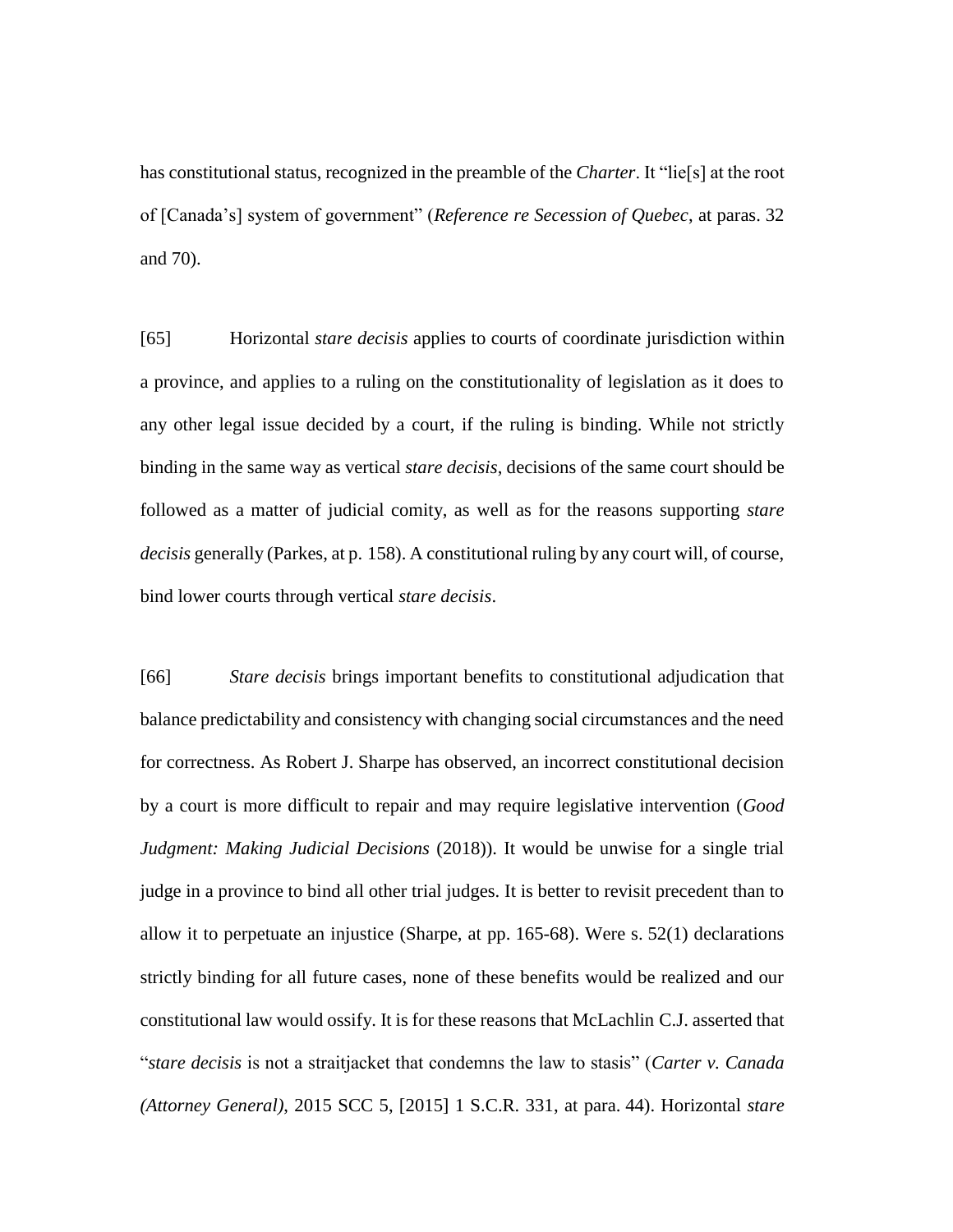*decisis* attempts to balance stability and predictability against correctness and the orderly development of the law.

[67] In the absence of the supporting theory of *stare decisis*, *res judicata* on its own is not a helpful lens through which to analyse s. 52(1) declarations. *Res judicata*  estops relitigation of disputed facts and disputed mixed questions of fact and law (B. Garner et al., *The Law of Judicial Precedent* (2016), at p. 374). The formal requirements of the two main branches of *res judicata*, cause of action and issue estoppel, will not be met in cases relitigating the constitutionality of a provision, for the simple reason that the parties will not be the same and neither will the facts. I acknowledge that courts also have inherent ability to prevent an abuse of process, which prevents relitigation of an issue where the strict test for *res judicata* is not met, in order to "[preserve] the integrity of the court's process" (*Toronto (City) v. C.U.P.E., Local 79*, 2003 SCC 63, [2003] 3 S.C.R. 77, at para. 42).

[68] *Stare decisis* is the better framework to apply to litigation of constitutional issues, as it better guards against the relitigation of law, whereas *res judicata* guards against the relitigation of facts. First, abuse of process is not confined within a province and applying it to relitigation of the constitutionality of legislation would require a court to consider whether the parties are estopped from arguing the issue because a court in another jurisdiction has already decided on it. Even more remarkably, applying abuse of process to these types of cases would require a court of appeal to consider whether it should hear an appeal where a trial court in another province has already ruled on the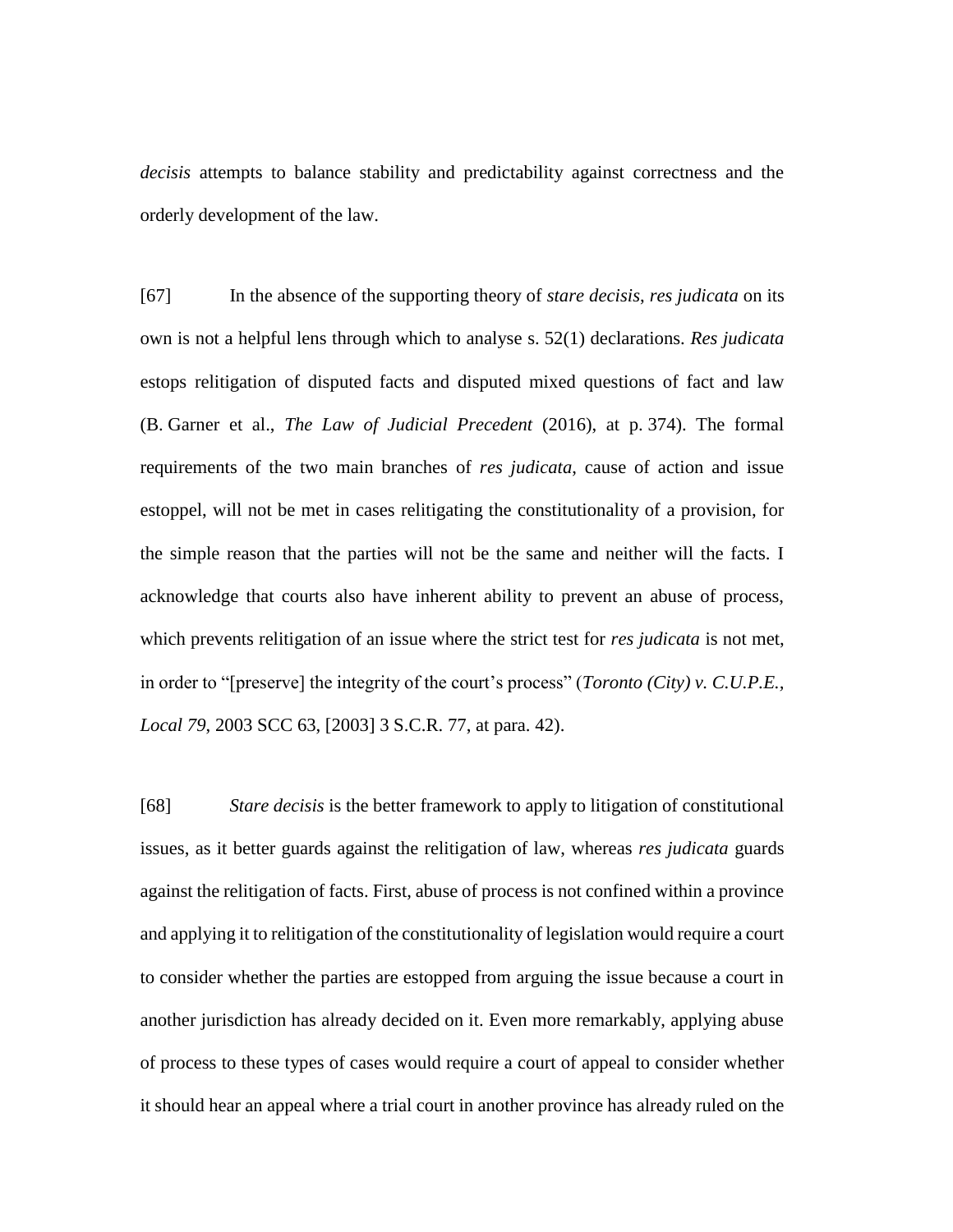constitutionality of an issue. Second, *stare decisis* and the test from *Spruce Mills* serve as a better guide for trial judges to determine whether to depart from horizontal precedent. At its core, this question relates to the rule of law and judicial comity. Applying abuse of process would unnecessarily confuse this analysis. Finally, courts must adjudicate constitutional issues — applying abuse of process or *res judicata*  would prevent a court from even considering new constitutional arguments or issues. This would be unwise and would undermine constitutional supremacy. It would also prevent the courts from adapting to changing social circumstances, a fundamental feature of our constitutional order.

[69] Lastly, I note that some have been critical of the fact that the constitutional status of s. 33.1 has remained unsettled before trial courts across the country more than twenty years after its enactment by reason, in part, of a lack of appeals by the prosecution. Section 33.1 was declared unconstitutional by several trial courts in different provinces and upheld in others over this period. Notwithstanding declarations of unconstitutionality by trial courts, the Crown continued to rely on the provision in subsequent cases. One intervener before us suggested that the Crown must appeal declarations of unconstitutionality at the first opportunity or accept the lower court's conclusion for all future cases. In the legal literature, some have said that it is unacceptable, in respect of federal legislation, for a provision to be unconstitutional in one province and not in another, or for a law to be applied inconsistently within a province because its constitutionality remains unsettled.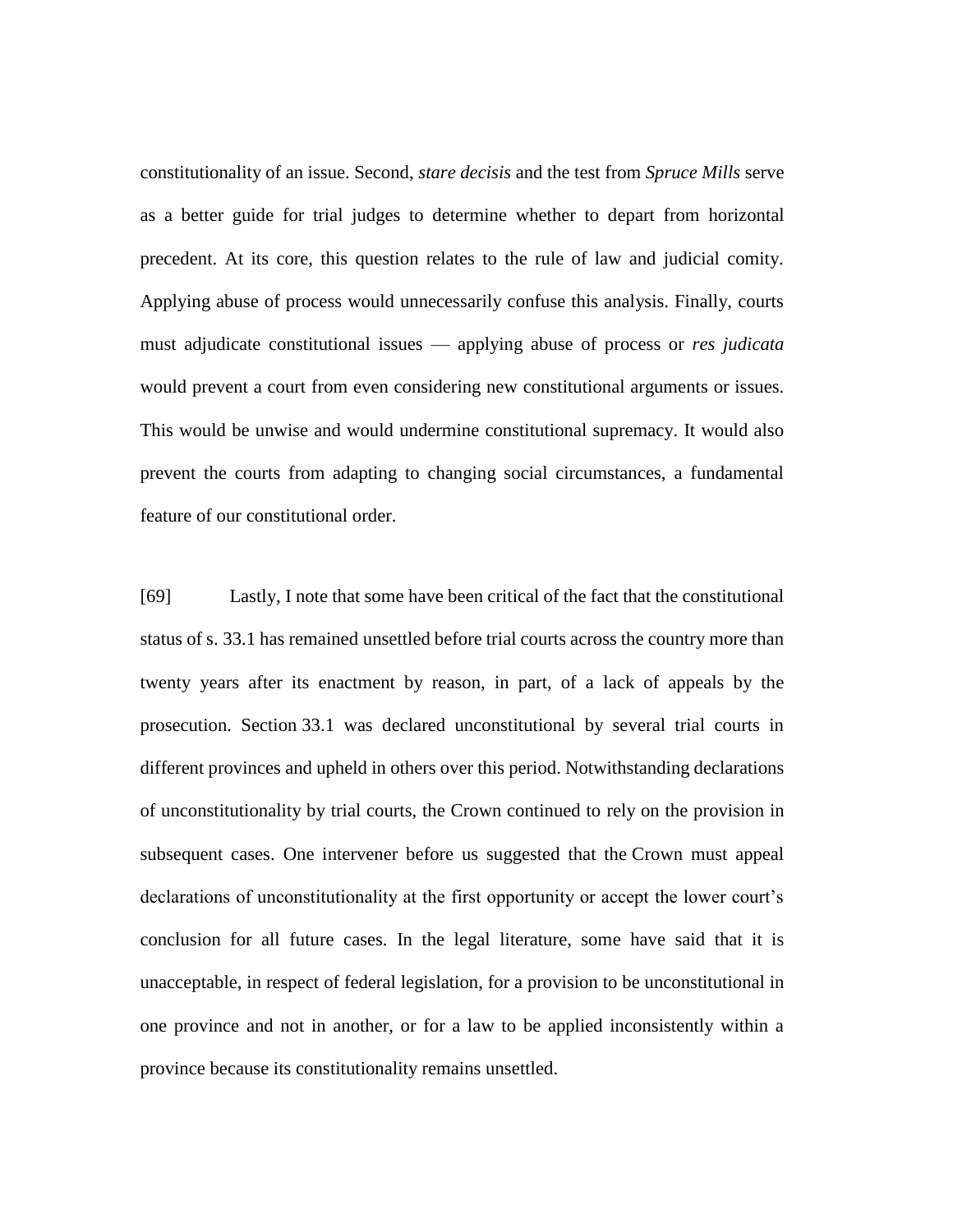[70] While one might well expect the authorities to consider an appeal when faced with conflicting trial decisions relating to a law on which the prosecution continues to rely, I respectfully disagree with the view that the relevant attorney general is bound to appeal declarations of unconstitutionality in criminal matters such as these. It is true that when put on notice that the constitutionality of a provision has been challenged, the attorney general has the "opportunity" to defend the impugned law and appeal a declaration of unconstitutionality where an appeal does lie (*Guindon v. Canada*, 2015 SCC 41, [2015] 3 S.C.R. 3, at para. 19; see also *R. v. McCann*, 2015 ONCA 451, at para. 6 (CanLII)). Yet however desirable uniform treatment of the substantive criminal law might be within or even across provinces, the decision to appeal remains within the discretion of the attorney general, who acts independently in deciding the question, in keeping with its authority to pursue the public interest (see, e.g., M. Rosenberg, "The Attorney General and the Administration of Criminal Justice" (2009), 34 *Queen's L.J.* 813, at pp. 819 and 825; K. Roach, "Not Just the Government's Lawyer: The Attorney General as Defender of the Rule of Law" (2006), 31 *Queen's L.J.* 598, at pp. 608-10, citing J. Ll. J. Edwards, *The Law Officers of the Crown* (1964), at p. 228).

[71] Barring an abuse of that authority, the attorney general is not answerable for the exercise of its discretion in such matters before the courts (*R. v. Anderson*, 2014 SCC 41, [2014] 2 S.C.R. 167, at paras. 44 and 46). The attorney general might well choose not to appeal a declaration of unconstitutionality, for example, if it felt that the matter is insufficiently developed in the decided cases for proper consideration by an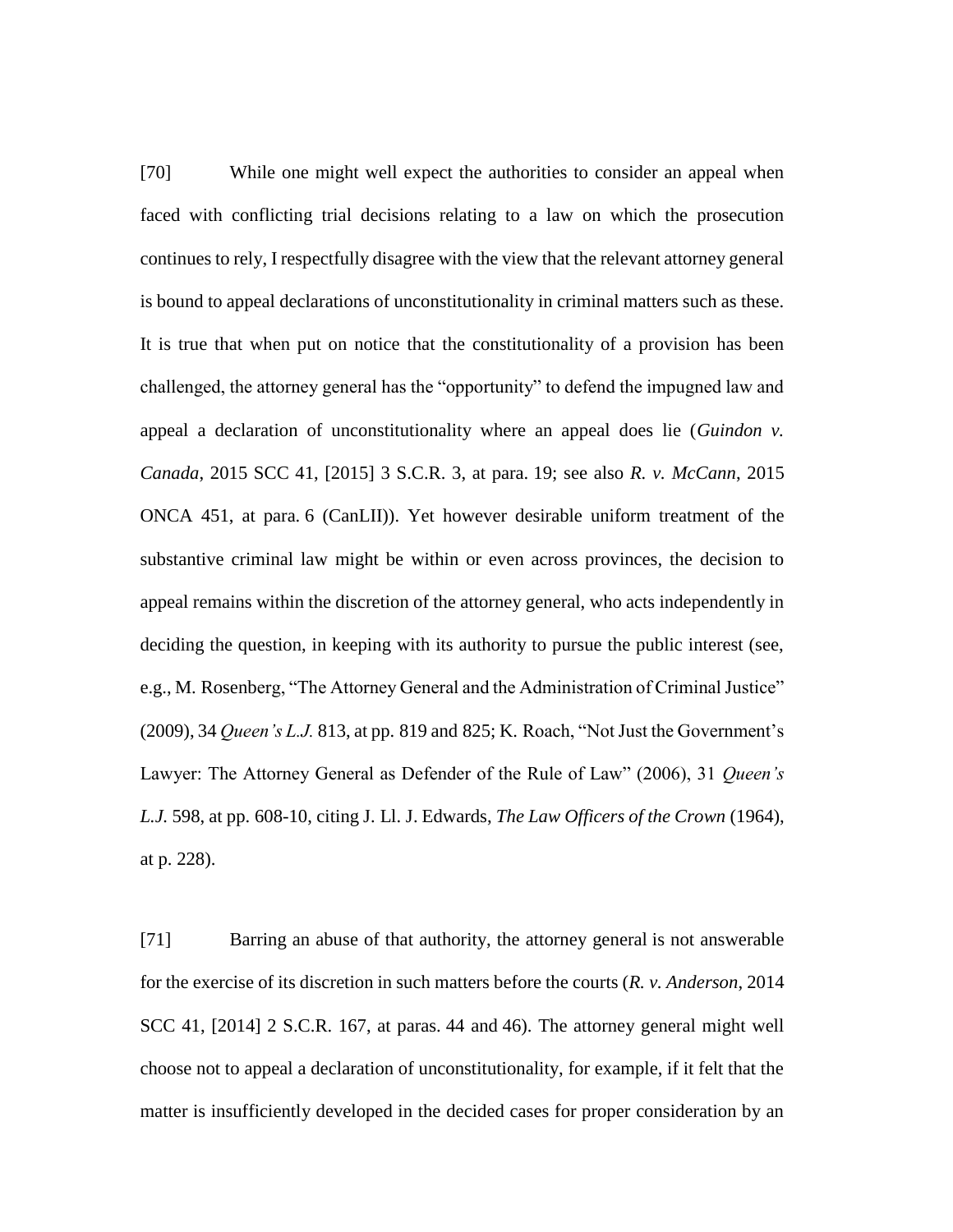appeal court or that a conviction would best be left alone. For example, there was no appeal from the constitutional ruling in *Dunn* notwithstanding an appeal from sentence (see, e.g., *R. v. Dunn* (2002), 156 O.A.C. 27 (C.A.); see also *R. v. Jensen* (2005), 74 O.R. (3d) 561 (C.A.)). That said, unsettled constitutional law, "and the uncertainty and unpredictability that [can] result", may of course be a matter of serious consequence (*Ferguson*, at para. 72, cited in *Nur*, at para. 91).

[72] Before us, it was argued that the peculiar circumstances of this case highlight that the constitutional status of s. 33.1 remained unsettled for a significant period of time. It is not, of course, the role of this Court to instruct the Attorney General of Canada in the exercise of its prosecutorial discretion or the other tools it has at its disposal in the exercise of its charge. I do note that the Attorney General of Canada itself has written that "the Attorney General may conclude that it is in the public interest to appeal a *Charter* decision to the Supreme Court of Canada in order to allow for a pan-Canadian determination of the legislation's constitutionality, as well as a pan-Canadian interpretation of the relevant *Charter* right" (Department of Justice Canada, *Principles Guiding the Attorney General of Canada in Charter Litigation* (2017), at p. 10). In making these comments, I acknowledge the constitutional and practical constraints on the office of the attorney general in the pursuit of its role as the "protector of the public interest" in the proper functioning of the criminal justice system (see, e.g., *R. v. Cawthorne*, 2016 SCC 32, [2016] 1 S.C.R. 983, at para. 27-28; *R. v. Power*, [1994] 1 S.C.R. 601, at p. 616).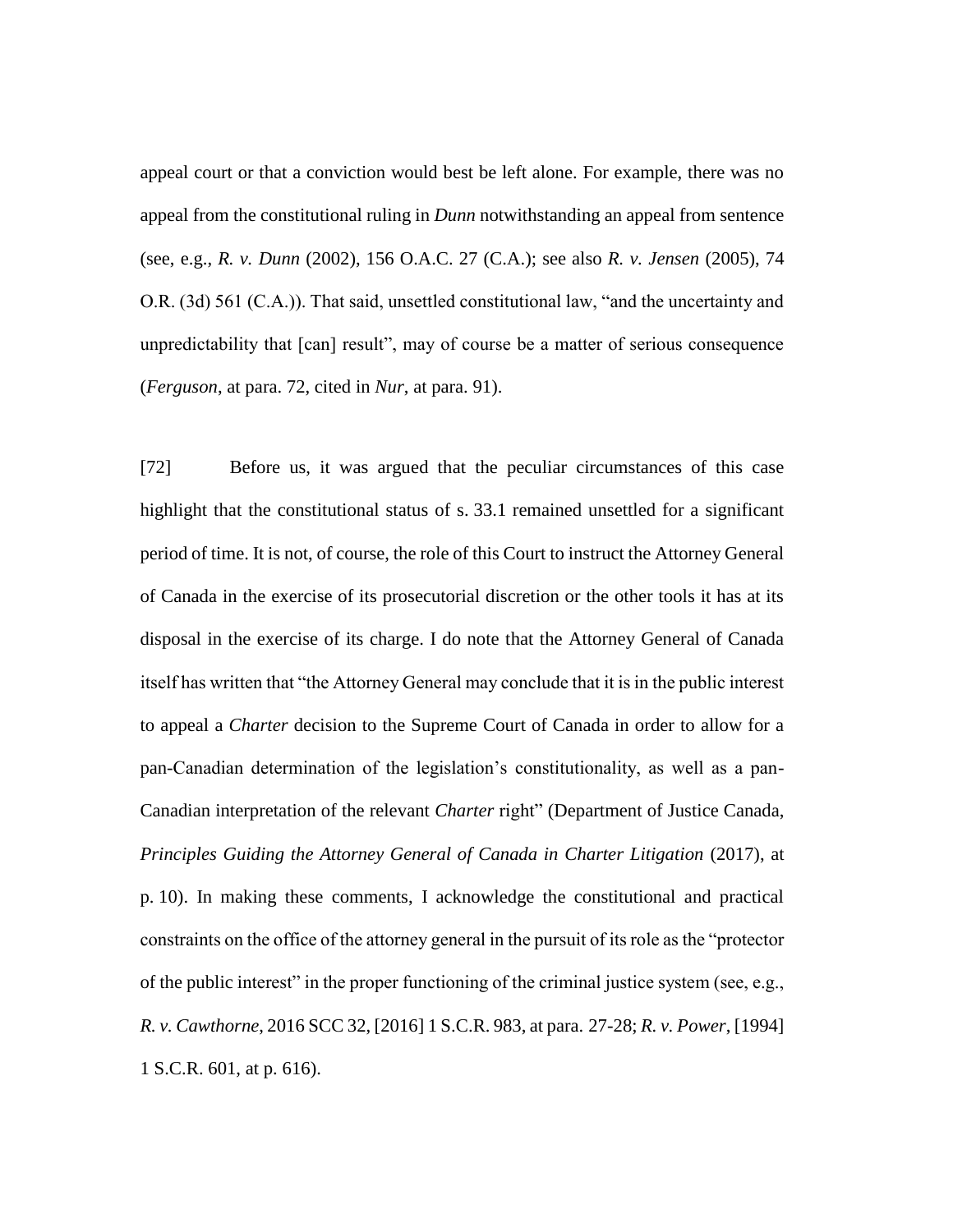# Proper Approach to Horizontal *Stare Decisis*

[73] Horizontal *stare decisis* applies to decisions of the same level of court. The framework that guides the application of horizontal *stare decisis* for superior courts at first instance is found in *Spruce Mills*, described by Wilson J. as follows (at p. 592):

. . . I will only go against a judgment of another Judge of this Court if:

(a) Subsequent decisions have affected the validity of the impugned judgment;

(b) it is demonstrated that some binding authority in case law, or some relevant statute was not considered;

(c) the judgment was unconsidered, a *nisi prius* judgment given in circumstances familiar to all trial Judges, where the exigencies of the trial require an immediate decision without opportunity to fully consult authority.

[74] The *Spruce Mills* criteria have been followed in numerous cases across Canada. However, the analytical framework has, at times, been blurred and the criteria have occasionally been of difficult application. Varying standards have been invoked to define when departure from prior precedent is appropriate. For example, some have held that a prior decision can be ignored if it is "plainly wrong" (*R. v. Green*, 2021 ONSC 2826, at paras. 9 and 24 (CanLII)), when there is "good reason" for doing so (*R. v. Kehler*, 2009 MBPC 29, 242 Man. R. (2d) 4, at para. 42), or in "extraordinary circumstances" (*R. v. Wolverine and Bernard* (1987), 59 Sask. R. 22 (Q.B.), at para. 6). The standards of "plainly wrong", "good reason", and "extraordinary circumstances" are qualitative tags susceptible of extending to almost any circumstance and do not provide the same precise guidance that *Spruce Mills* does (see S. Kerwin, "*Stare Decisis* in the B.C. Supreme Court: Revisiting *Hansard Spruce Mills*" (2004), 62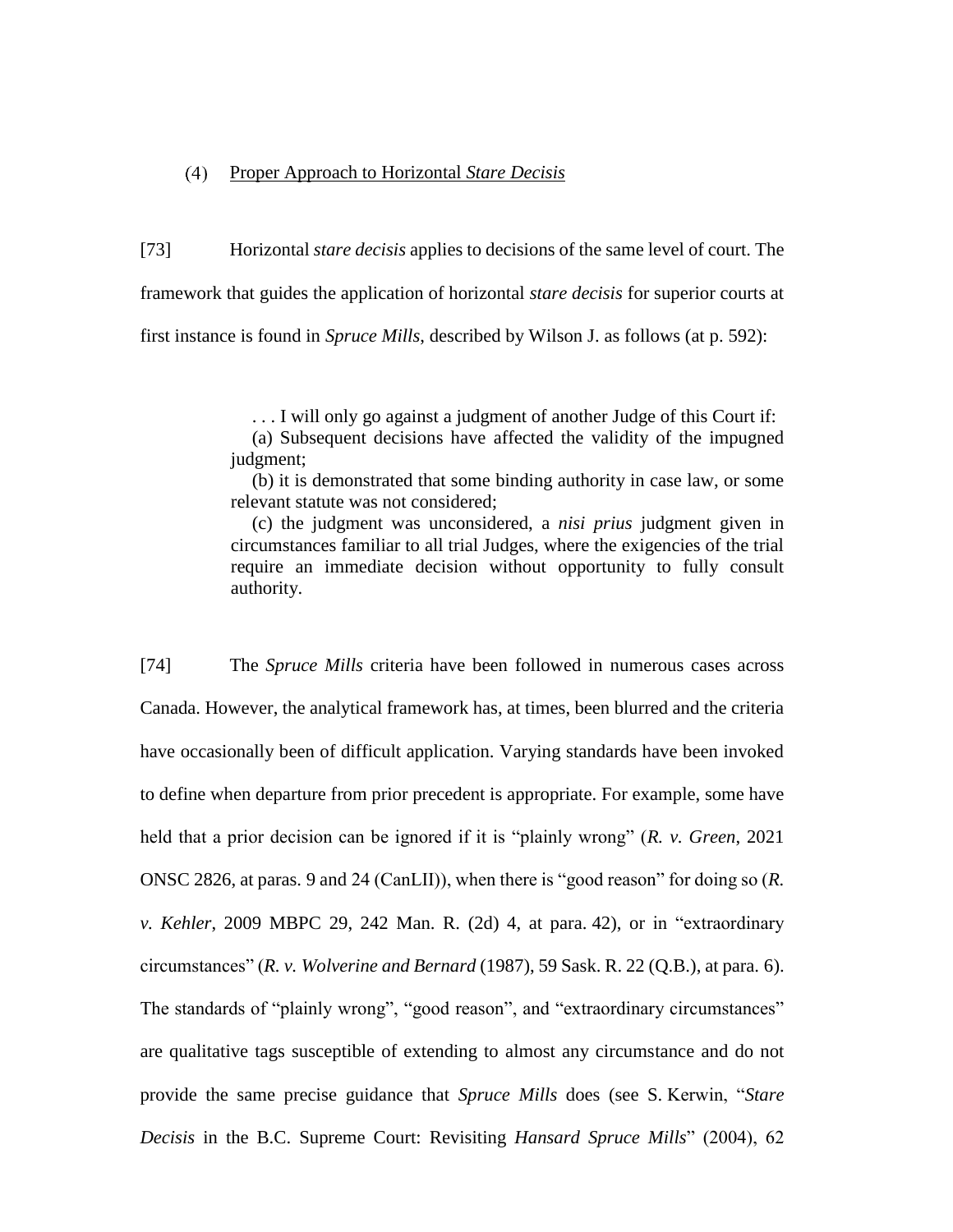*Advocate* 541, at p. 543, fn. 33). These terms should no longer be used. In particular, the phrase "plainly wrong" is a subjective term and suggests that a judge may depart from binding precedent if they disagree with it — mere personal disagreement between two judges is not a sufficient basis to depart from binding precedent. The institutional consistency and predictability rationales of *stare decisis* are undermined by standards that enable difference in a single judge's opinion to determine whether precedent should be followed. It is also not the case that a court can decide a question of law afresh where there are conflicting decisions.

[75] The principle of judicial comity — that judges treat fellow judges' decisions with courtesy and consideration — as well as the rule of law principles supporting *stare decisis* mean that prior decisions should be followed unless the *Spruce Mills* criteria are met. Correctly stated and applied, the *Spruce Mills* criteria strike the appropriate balance between the competing demands of certainty, correctness and the even-handed development of the law. Trial courts should only depart from binding decisions issued by a court of coordinate jurisdiction in three narrow circumstances:

- 1. The rationale of an earlier decision has been undermined by subsequent appellate decisions;
- 2. The earlier decision was reached per incuriam ("through carelessness" or "by inadvertence"); or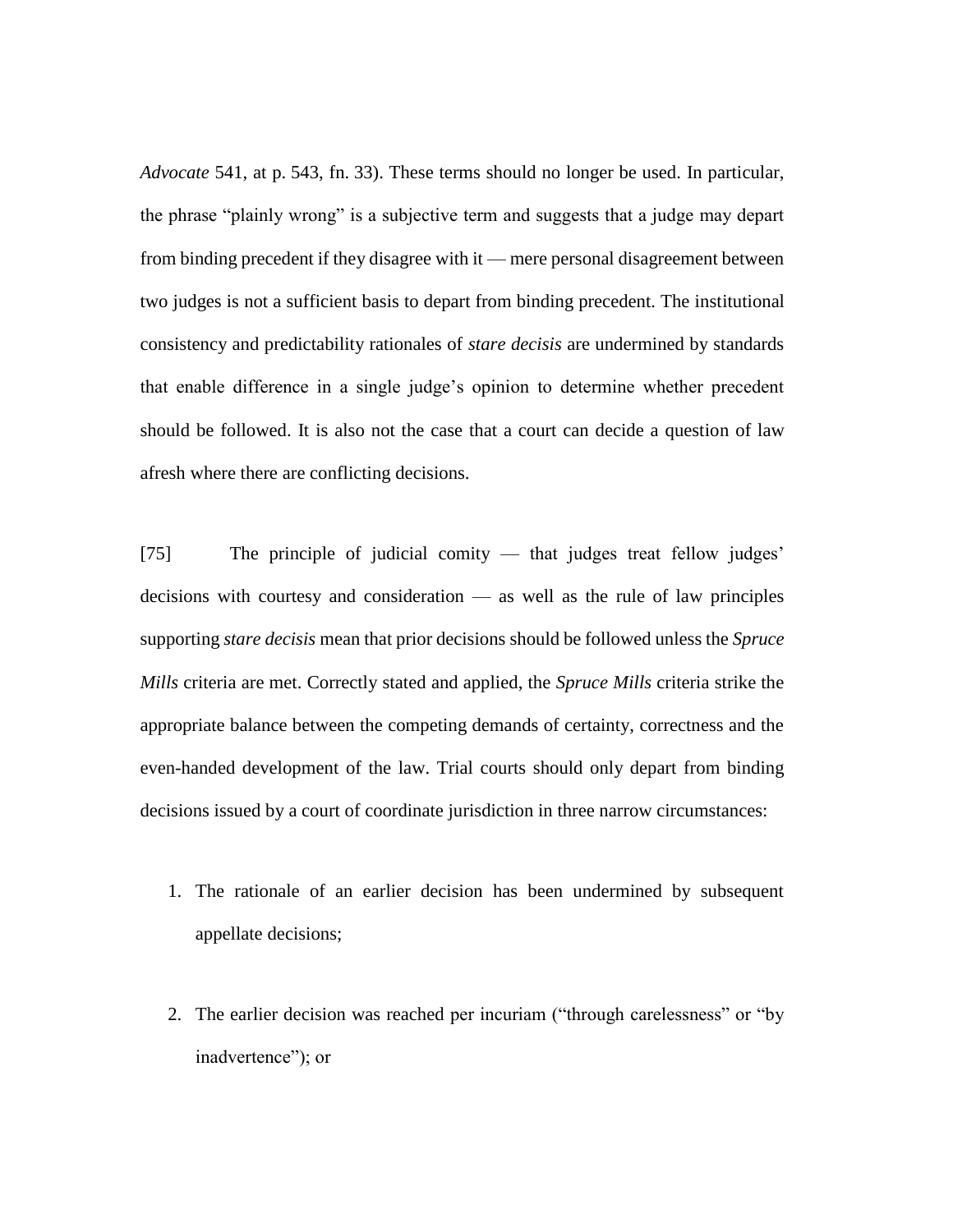3. The earlier decision was not fully considered, e.g. taken in exigent circumstances.

[76] First, a judge need not follow a prior decision where the authority of the prior decision has been undermined by subsequent decisions. This may arise in a situation where a decision has been overruled by, or is necessarily inconsistent with, a decision by a higher court (see Rowe and Katz, at p. 18, citing Kerwin, at p. 542).

[77] Second, a judge can depart from a decision where it was reached without considering a relevant statute or binding authority. In other words, the decision was made *per incuriam*, or by inadvertence, a circumstance generally understood to be "rare" (see, e.g., *The Owners, Strata Plan BCS 4006 v. Jameson House Ventures Ltd.*, 2017 BCSC 1988, 4 B.C.L.R. (6th) 370, at para. 132). The standard to find a decision *per incuriam* is well-known: the court failed to consider some authority such that, had it done so, it would have come to a different decision because the inadvertence is shown to have struck at the essence of the decision. It cannot merely be an instance in which an authority was not mentioned in the reasons; it must be shown that the missing authority affected the judgment (Rowe and Katz, at p. 19).

[78] Third and finally, a judge may depart where the exigencies of the trial required an immediate decision without the opportunity to consult authority fully and thus the decision was not fully considered. An unconsidered judgment is not binding on other judges (Rowe and Katz, at p. 18, citing *Spruce Mills*, at p. 592).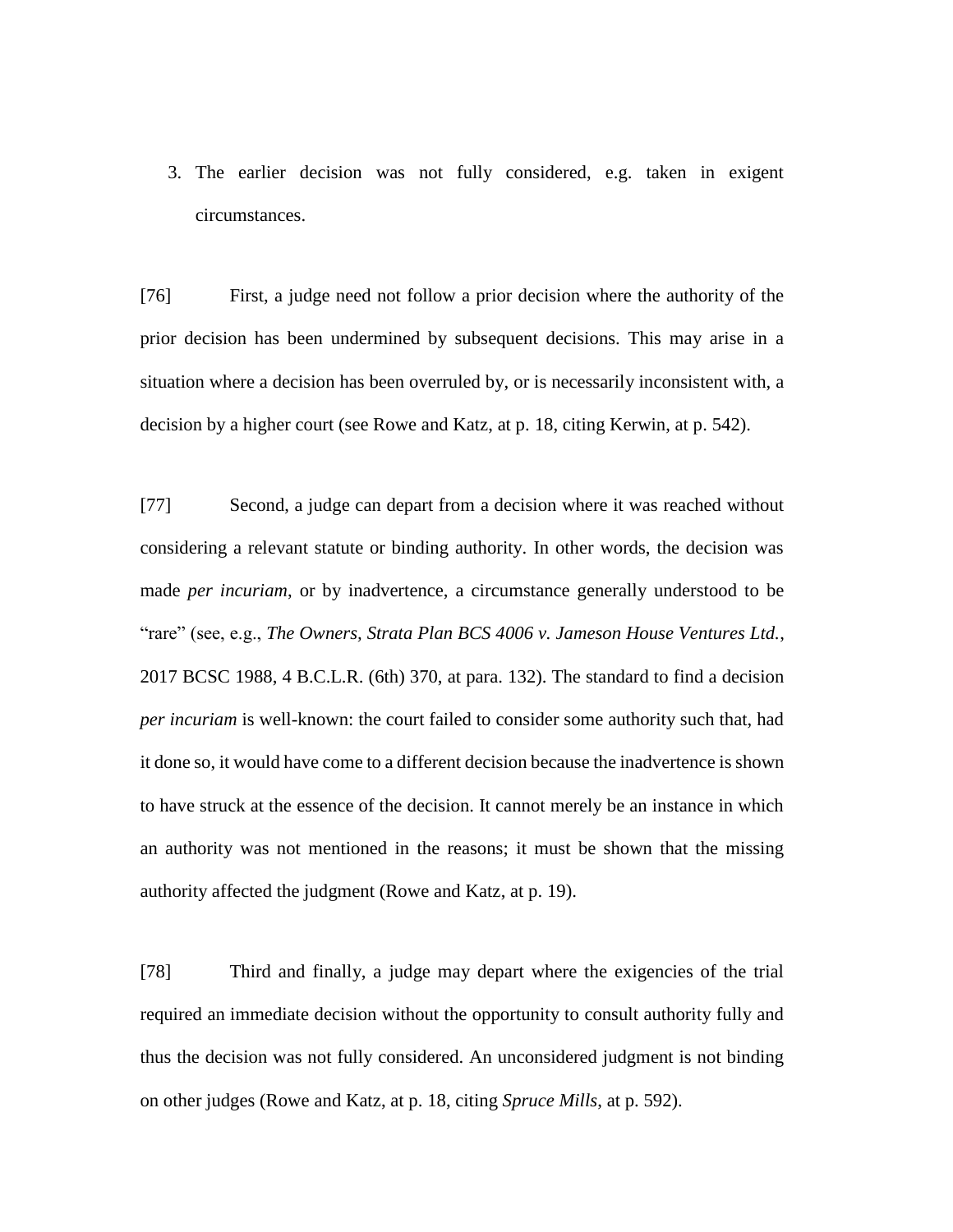[79] These criteria define when a superior court at first instance may depart from binding judgment issued by a court of coordinate jurisdiction and apply equally to a prior ruling on the constitutionality of legislation. Where, as here, a judge is faced with conflicting authority on the constitutionality of legislation, the judge must follow the most recent authority unless the criteria above are met. In such a situation, the judge must, in determining whether the prior decision was taken *per incuriam*, consider whether the analysis failed to consider a binding authority or statute relevant to the legal question.

[80] To be plain: these criteria do not detract from the narrow circumstances outlined in *Bedford*, at paras. 42-45, describing when a lower court may depart from binding vertical precedent.

[81] I will now turn to whether it was appropriate for the trial judge in Mr. Chan's case to depart from *Dunn* and decide the constitutionality of s. 33.1 afresh.

[82] Application of the doctrine of horizontal *stare decisis* in Mr. Chan's case illustrates how the *Spruce Mills* criteria should work in practice. At the time of Boswell J.'s constitutional ruling, there were four known decisions from the Ontario Superior Court, three of which held that s. 33.1 was unconstitutional. The most recent of these was *Fleming*. *Fleming* relied wholly on *Dunn* and, as a result, it is most appropriate to apply the *Spruce Mills* criteria to *Dunn*.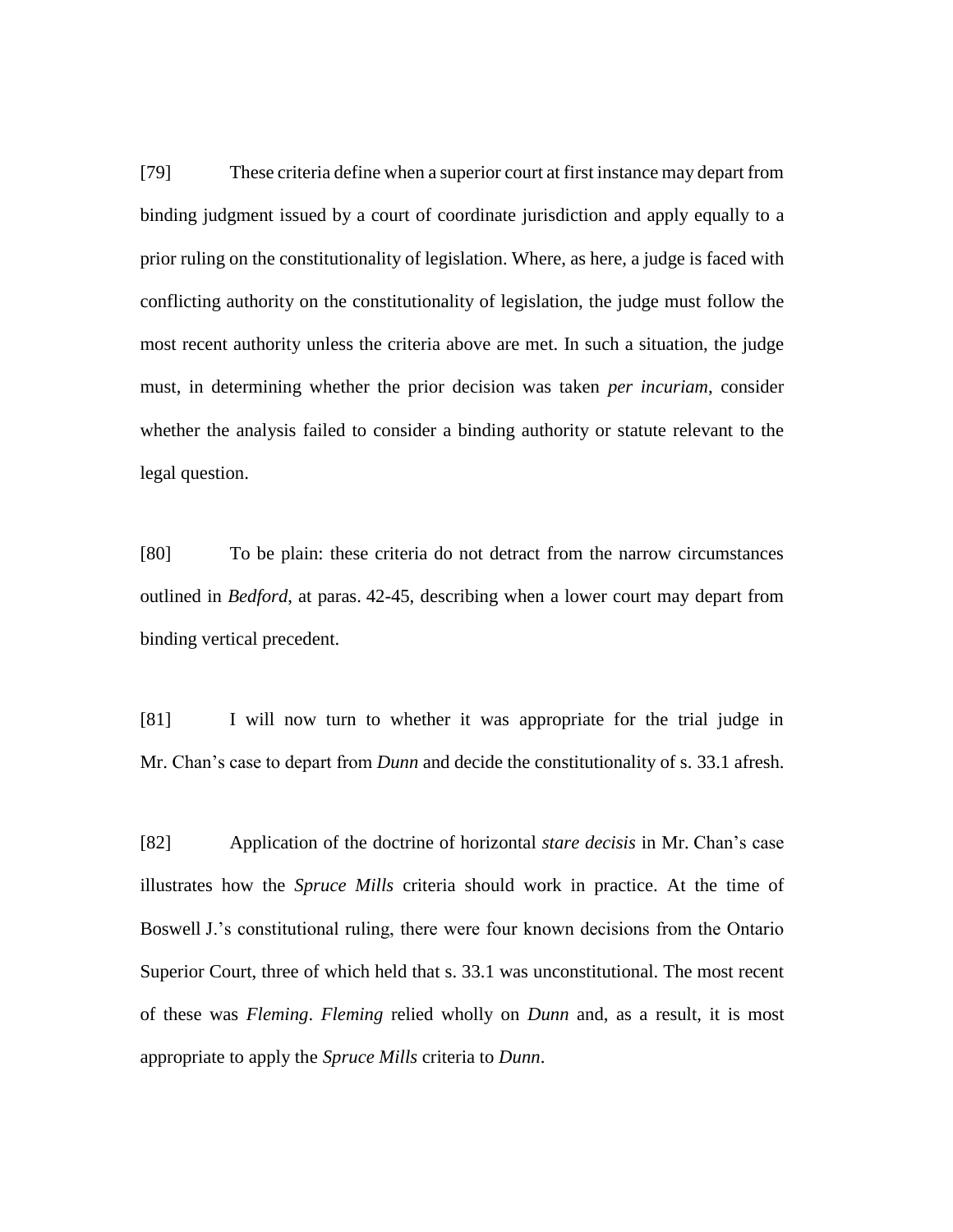[83] Boswell J. cited the correct principles from *Spruce Mills* but, respectfully, erred in applying them. First, he concluded that he "[did] not feel constrained to follow one school of thought more than the other" because trial courts across the country had expressed different views on the constitutionality of s. 33.1 (para. 58). The conventions of horizontal *stare decisis* apply within the province and so the trial judge was required to consider the *Spruce Mills* criteria with specific reference to previous rulings within Ontario. The presence of conflicting decisions is not a reason to sidestep the *Spruce Mills* analysis. Second, in the Application to Re-open the Constitutional Challenge, he concluded that *McCaw* — which held that it was bound by *Dunn* — was "plainly wrong" (paras. 14 and 34). The "plainly wrong" standard no longer adequately summarizes the whole of the applicable *Spruce Mills* criteria.

[84] Instead, Boswell J. should have looked to the substance of *Dunn* to determine whether it had been overruled by a higher court, had been decided *per incuriam*, or had been taken in exigent circumstances. That would have revealed that *Dunn* did not engage whatsoever with the earlier Ontario decision in *R. v. Decaire*, [1998] O.J. No. 6339 (QL) (C.J. (Gen. Div.)), that upheld the constitutionality of s. 33.1. Since *Dunn* did not apply the *Spruce Mills* criteria to determine whether it was permissible to depart from *Decaire*, *Dunn* was a decision *per incuriam* and did not need to be followed. The trial judge should have then reviewed the substance of *Decaire* to determine whether that decision should be followed based on the *Spruce Mills* criteria. That would have revealed that *Decaire* considered the appropriate statutes and authorities in reaching the conclusion that s. 33.1 infringed ss. 7 and 11(d) of the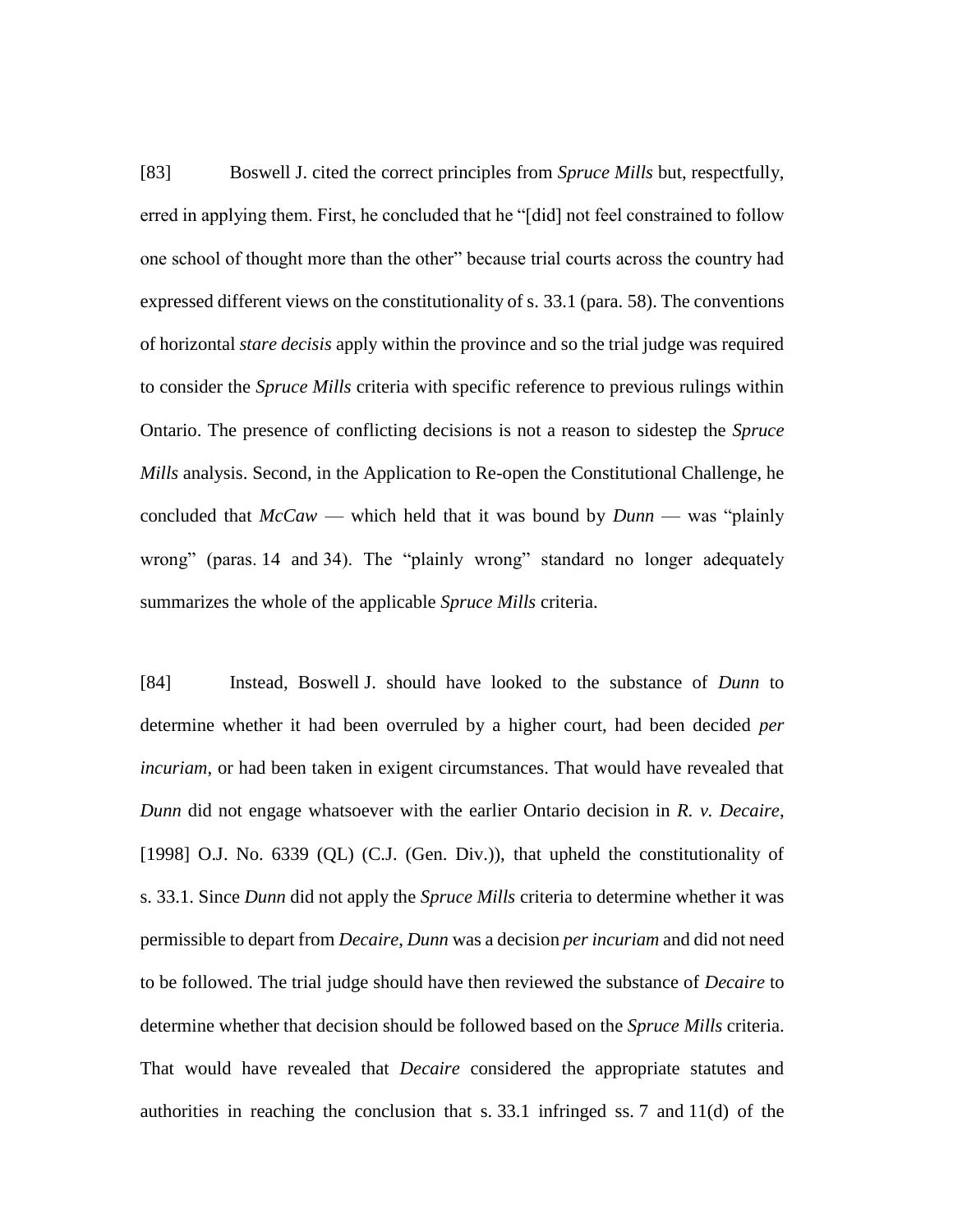*Charter* but was upheld under s. 1. There is also no indication that *Decaire* was rendered in exigent circumstances. The trial judge therefore should have followed *Decaire* in the constitutional ruling. Of course, on appeal, the Court of Appeal was not bound to follow *Decaire* or any other first instance superior court decision.

[85] Finally, it bears recalling that *McCaw* was decided shortly after the constitutional ruling in Mr. Chan's case. The court in *McCaw* did not have the benefit of Boswell J.'s reasons in Mr. Chan's case for upholding s. 33.1, as the pre-trial constitutional decision had not yet been published while awaiting possible jury deliberations (Application to Re-Open Constitutional Challenge, at para. 9). In circumstances such as this, where a court had no practical way of knowing that the earlier decision existed, the judgment will not bind a subsequent court, unless it has been brought to the court's attention or the court is otherwise aware of it (see Kerwin, at p. 551).

[86] To summarize, a court is required by the principles of judicial comity and horizontal *stare decisis* to follow a binding prior decision of the same court in the province. A decision may not be binding if it is distinguishable on its facts or the court has no practical way of knowing it existed. If it is binding, a trial court may only depart if one or more of the *Spruce Mills* exceptions apply.

[87] I will now turn to Mr. Chan's cross-appeal.

B. *Is There Jurisdiction to Hear Mr. Chan's Cross-Appeal?*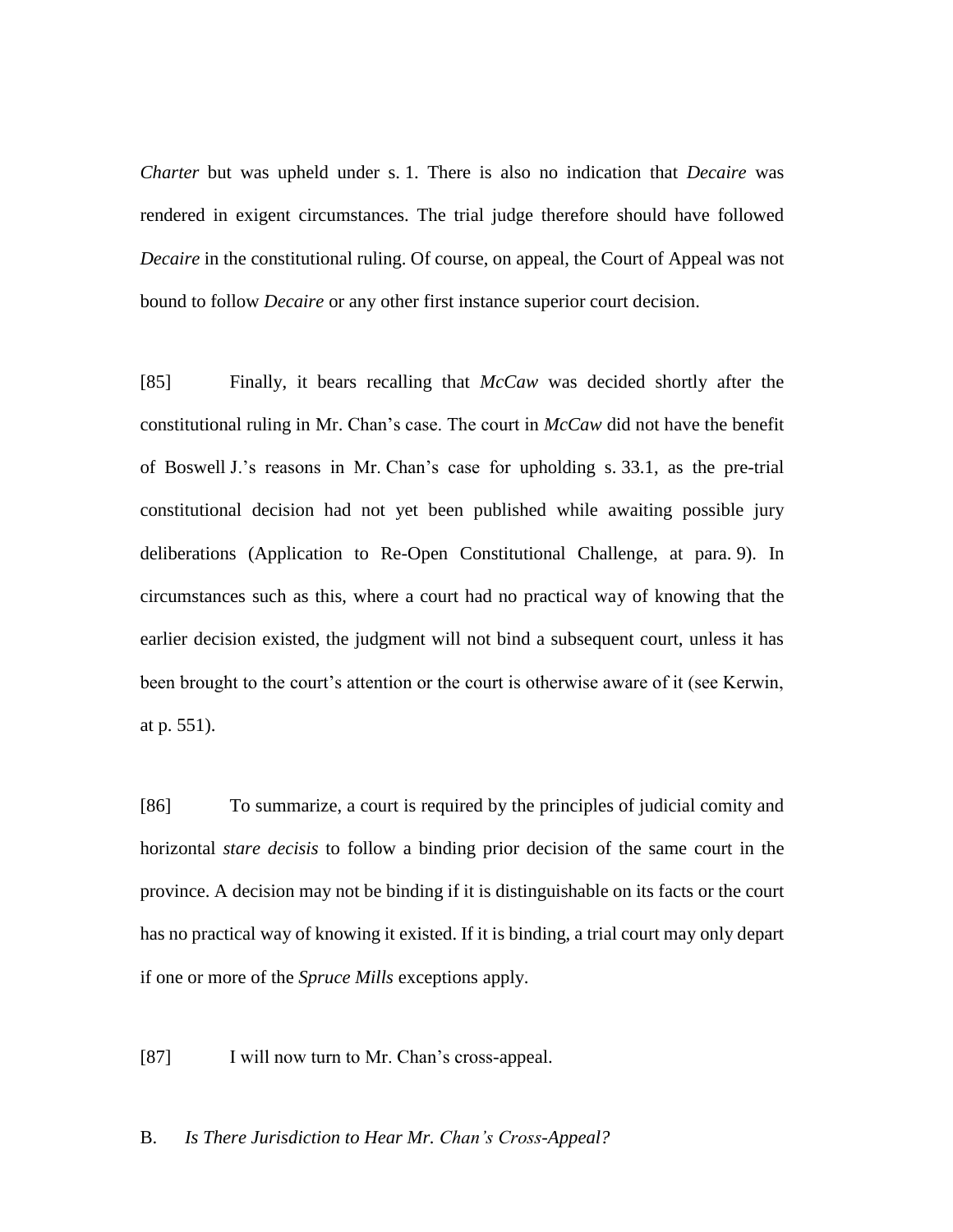[88] Mr. Chan argued in his application for leave to cross-appeal that s. 695 of the *Criminal Code* provides this Court with the jurisdiction to hear his cross-appeal, which allows it to make any order that a court of appeal "might have made". He points to *R. v. J.F.*, 2008 SCC 60, [2008] 3 S.C.R. 215, where this Court granted leave to an accused's cross-appeal and entered an acquittal in place of a new trial. I disagree. In my view, his application for leave to cross-appeal should be quashed for want of jurisdiction.

[89] Sections 691 and 692 of the *Criminal Code* set out the jurisdiction of this Court to hear criminal appeals brought by criminal accused. An accused may appeal where their conviction for an indictable offence has been confirmed by the Court of Appeal (s. 691(1)) or where acquittal at trial has been set aside by the Court of Appeal  $(s. 691(2))$ . Sections 691(1) and (2), along with s. 692 (which has no bearing on this case), represent the whole of an accused's express statutory right to appeal when their conviction has been affirmed or their acquittal set aside by a Court of Appeal. In circumstances like those of Mr. Chan, where an accused, having been convicted of an indictable offence at trial, is granted a new trial, s. 691 does not provide a route of appeal to this Court.

[90] There is no other statutory route for Mr. Chan to appeal the Court of Appeal's order of a new trial. Section 40(1) of the *Supreme Court Act*, R.S.C. 1985, c. S-26, which does give this Court jurisdiction to hear an appeal of a final order of a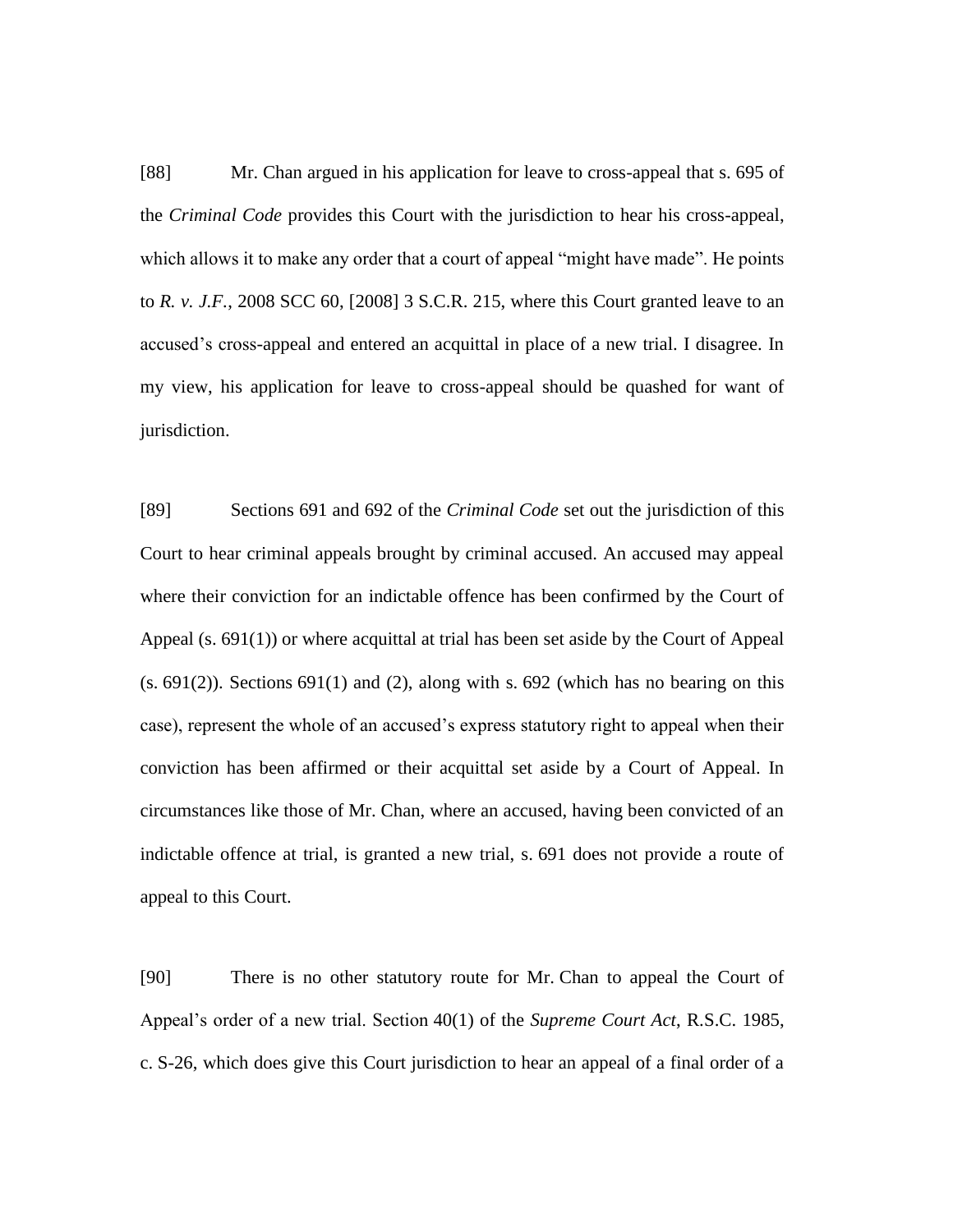Court of Appeal, cannot ground jurisdiction for a cross-appeal by Mr. Chan because s. 40(3) precludes it:

> **(3)** No appeal to the Court lies under this section from the judgment of any court acquitting or convicting or *setting aside* or affirming *a conviction* or acquittal of an indictable offence or, except in respect of a question of law or jurisdiction, of an offence other than an indictable offence.

In other words, where a person is convicted of an indictable offence but subsequently has that conviction set aside, there is no right of appeal to this Court under s. 40 (see *R. v. Hinse*, [1995] 4 S.C.R. 597, at para. 18). The combined effect of s. 40(3) and ss. 691 and 692 "excludes many criminal appeals from the ambit of s. 40(1)" (*R. v. Shea*, 2010 SCC 26, [2010] 2 S.C.R. 17, at para. 3, per Cromwell J.).

[91] Respectfully, *J.F.* does not assist Mr. Chan. The parties in *J.F.* did not make submissions on whether the accused in that case had jurisdiction to cross-appeal. Where a case is heard but jurisdiction is not discussed, the case is not an authority that the Court has jurisdiction (*Saumur v. Recorder's Court (Quebec)*, [1947] S.C.R. 492, at pp. 497-98). It is well understood that this Court's jurisdiction is statutory — a prior decision of this Court which did not address jurisdiction cannot displace clear statutory language (*Kourtessis v. M.N.R.*, [1993] 2 S.C.R. 53).

[92] During oral argument, counsel for Mr. Chan also referred the Court to *R. v. Warsing*, [1998] 3 S.C.R. 579. In that case, the Court held that the British Columbia Court of Appeal did not have jurisdiction to order a limited new trial on the issue of not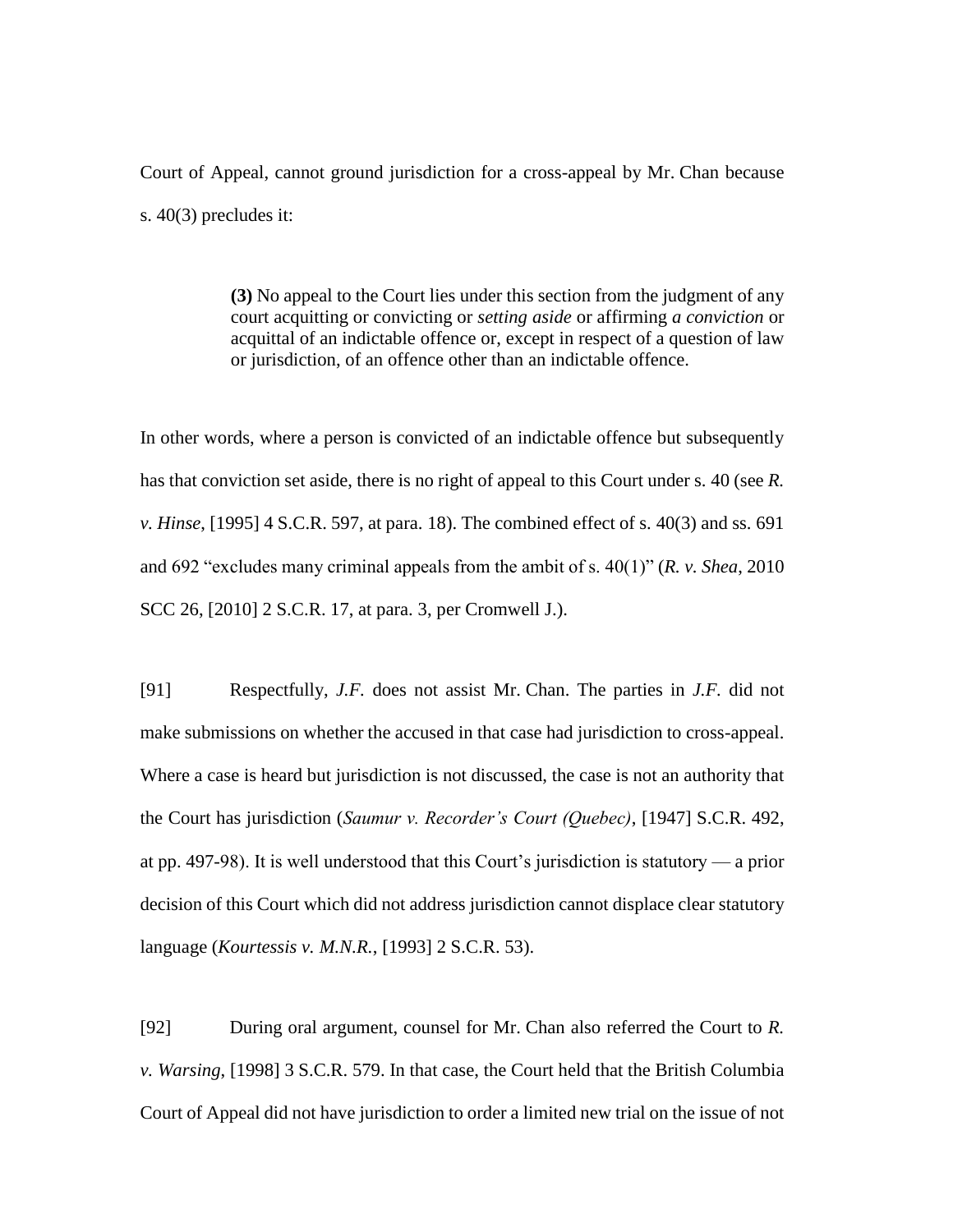criminally responsible on account of mental disorder because it would have restricted the accused's right to control his defence. This Court ordered a full new trial instead. *Warsing* is distinguishable here because it did not substitute an order for a new trial for an acquittal — it maintained the same order but varied the scope of the new trial. On the specific question of whether this Court has jurisdiction to hear a cross-appeal, *Warsing* is also distinguishable on the basis that no cross-appeal was filed. It was appropriate for the Court to rely on s. 695(1) in that case because it had jurisdiction to hear the appeal and it was merely varying the order which the Court of Appeal ought to have made. As s. 695(1) provides, this Court "may, on an appeal under this Part, make any order that the court of appeal might have made and may make any rule or order that is necessary to give effect to its judgment".

# C. *Disposition of the Appeals*

#### $(1)$ Mr. Chan

[93] Given the lack of jurisdiction to substitute an acquittal, it would be unwise to comment further on the substance of Mr. Chan's application to cross-appeal. Since this Court has held that s. 33.1 is unconstitutional and of no force or effect in *Brown*, Mr. Chan may avail himself of the defence of non-mental disorder automatism, should it be applicable on the facts. He will have the opportunity to lead evidence in that regard.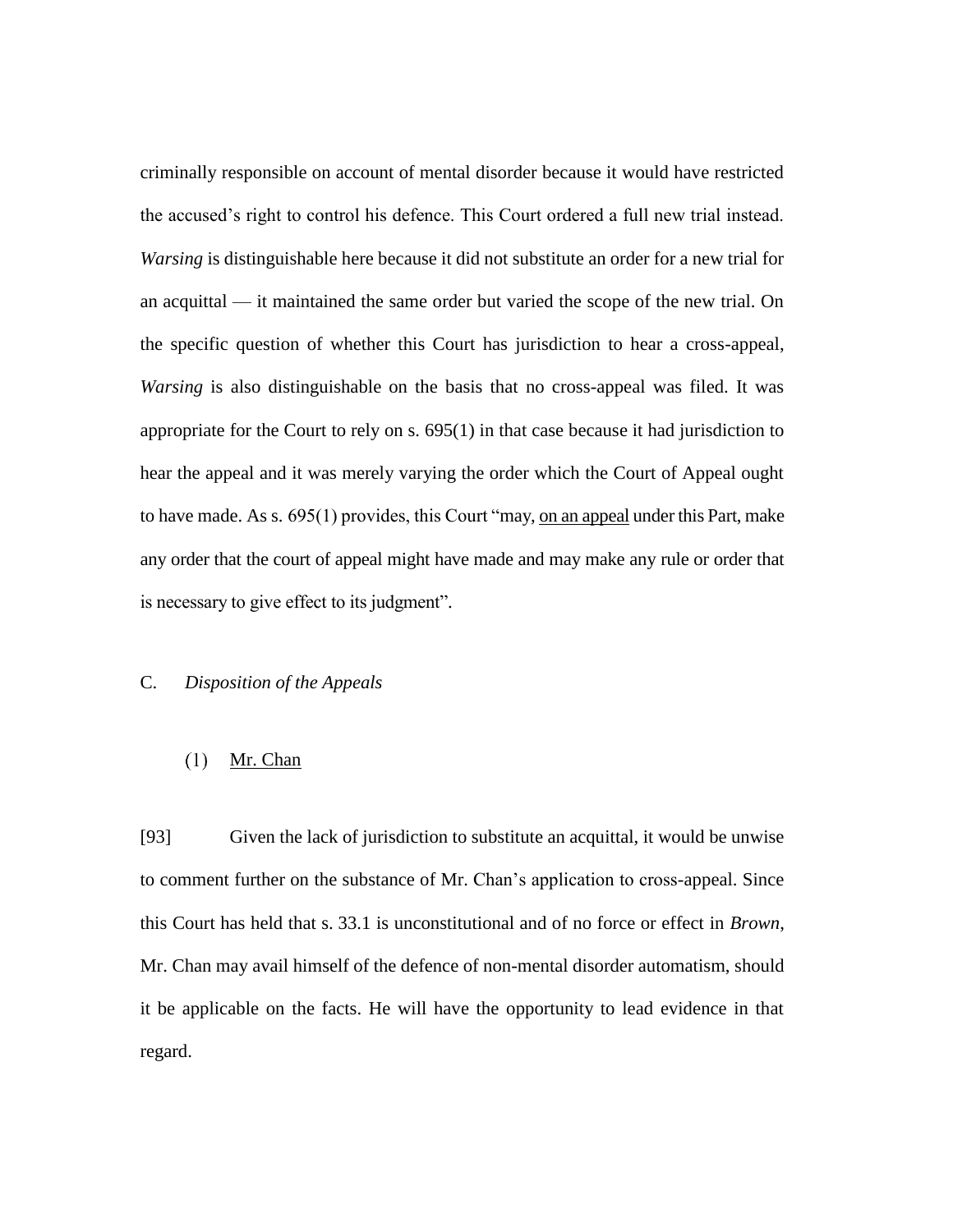[94] Counsel for Mr. Chan submitted in oral argument that a stay of proceedings is warranted if there is no jurisdiction to hear the cross-appeal (transcript, at p. 154). If a retrial occurs, Mr. Chan argued, the Crown will very likely take the position that Mr. Chan is not criminally responsible by reason of a mental disorder — a position the prosecution forcefully opposed at his first trial. The evidence he led at his first trial to support the finding that he was not criminally responsible under s. 16, including highly personal evidence of his concussions, learning disabilities, and depression, would be used against him in his retrial. He argues that it is fundamentally unfair.

[95] Assuming without deciding that a stay could be ordered in such circumstances, I would decline to do so here. There is an insufficient record before the Court to order a stay of proceedings. I am unable to conclude, based on the nature of the proceedings below, that a stay is warranted. I hasten to add that a future trial judge may find otherwise if the evidence put forward and the nature of the proceedings warrant. A stay of proceedings may only be granted in the "clearest of cases", where prejudice to an accused's rights or to the judicial system is irreparable and cannot be remedied (*R. v. Carosella*, [1997] 1 S.C.R. 80, at para. 52; *R. v. Babos*, 2014 SCC 16, [2014] 1 S.C.R. 309, at para. 31, both quoting *R. v. O'Connor*, [1995] 4 S.C.R. 411, at paras. 68 and 82). The test for a stay has three components: 1) there must be prejudice to an accused's fair trial right or to the integrity of the justice system that will be perpetuated or aggravated through a trial or its outcome; 2) there must be no alternative remedy capable of remedying the prejudice; 3) where it is unclear whether a stay is warranted after the first two steps, the court must balance the interests in favour of a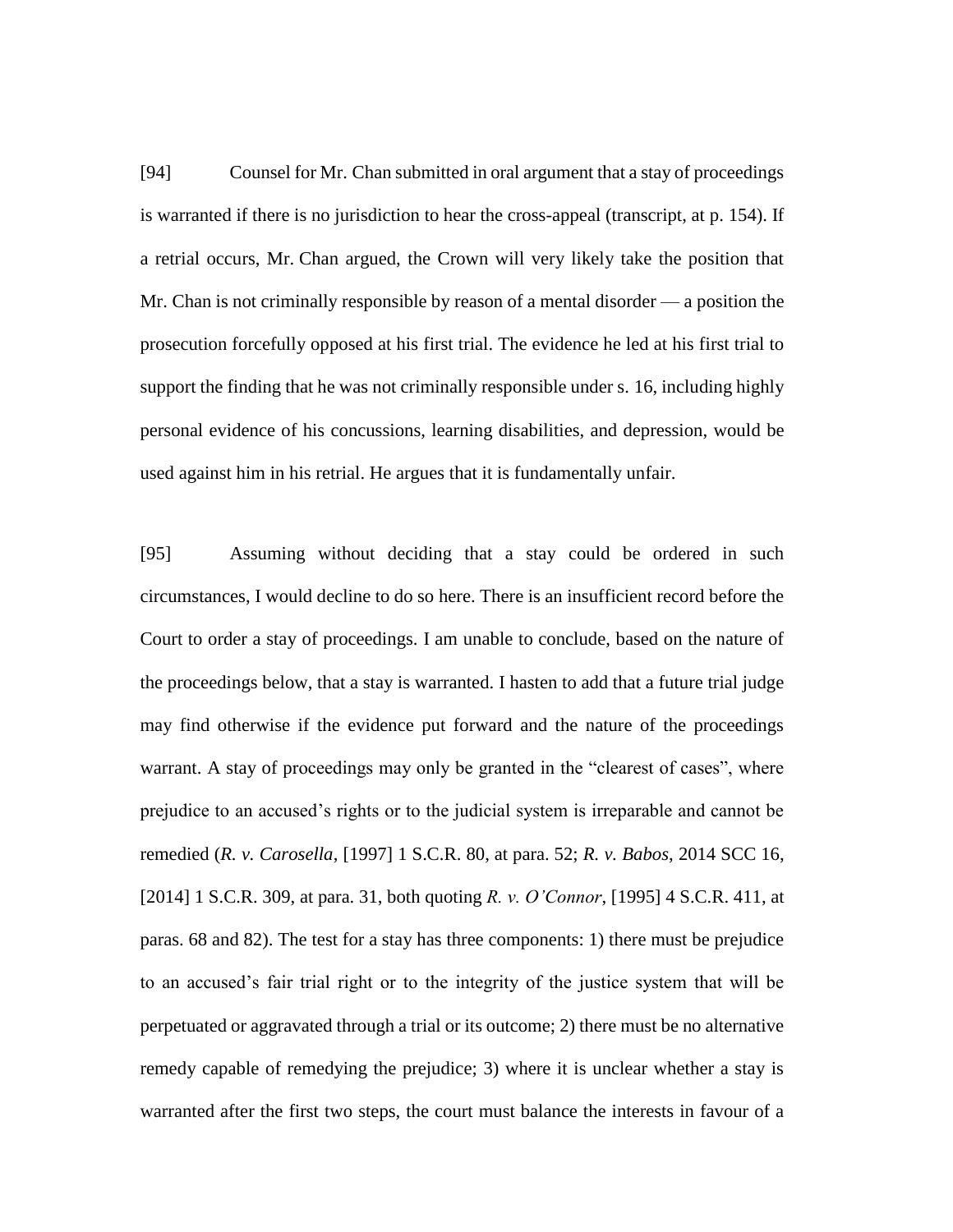stay against the interest that society has in having a final decision on the merits (*Babos*, at para. 32).

[96] Mr. Chan's arguments with respect to the prejudice he might suffer relate to a future trial, not the proceedings below. I am unable to conclude, on the record before the Court, that Mr. Chan's right to a fair trial has been prejudiced. A trial judge is best positioned to determine whether such prejudice arises in the future and, if it does, what the appropriate remedy may be (*O'Connor*, at paras. 68 and 82). For example, a trial judge would be capable of excluding evidence if the Crown sought to marshal it in a prejudicial manner.

[97] I add that it remains an open question whether it would be in the public interest to proceed with Mr. Chan's prosecution again, or whether there is a reasonable prospect of conviction. This case is, to use the words of the trial judge, a tragic case with a tragic result. It is also true that Mr. Chan has been charged with serious violent crimes. The final decision on how to proceed rests with the Crown and in my view, this Court is not best placed to consider the matter further.

#### $(2)$ Mr. Sullivan

[98] The trial judge found that Mr. Sullivan was acting involuntarily when he attacked his mother. The common law compels an acquittal in such an instance. He was nevertheless found guilty, due to the operation of s. 33.1. The Court of Appeal declared that s. 33.1 is of no force or effect, set aside the conviction, and substituted an acquittal.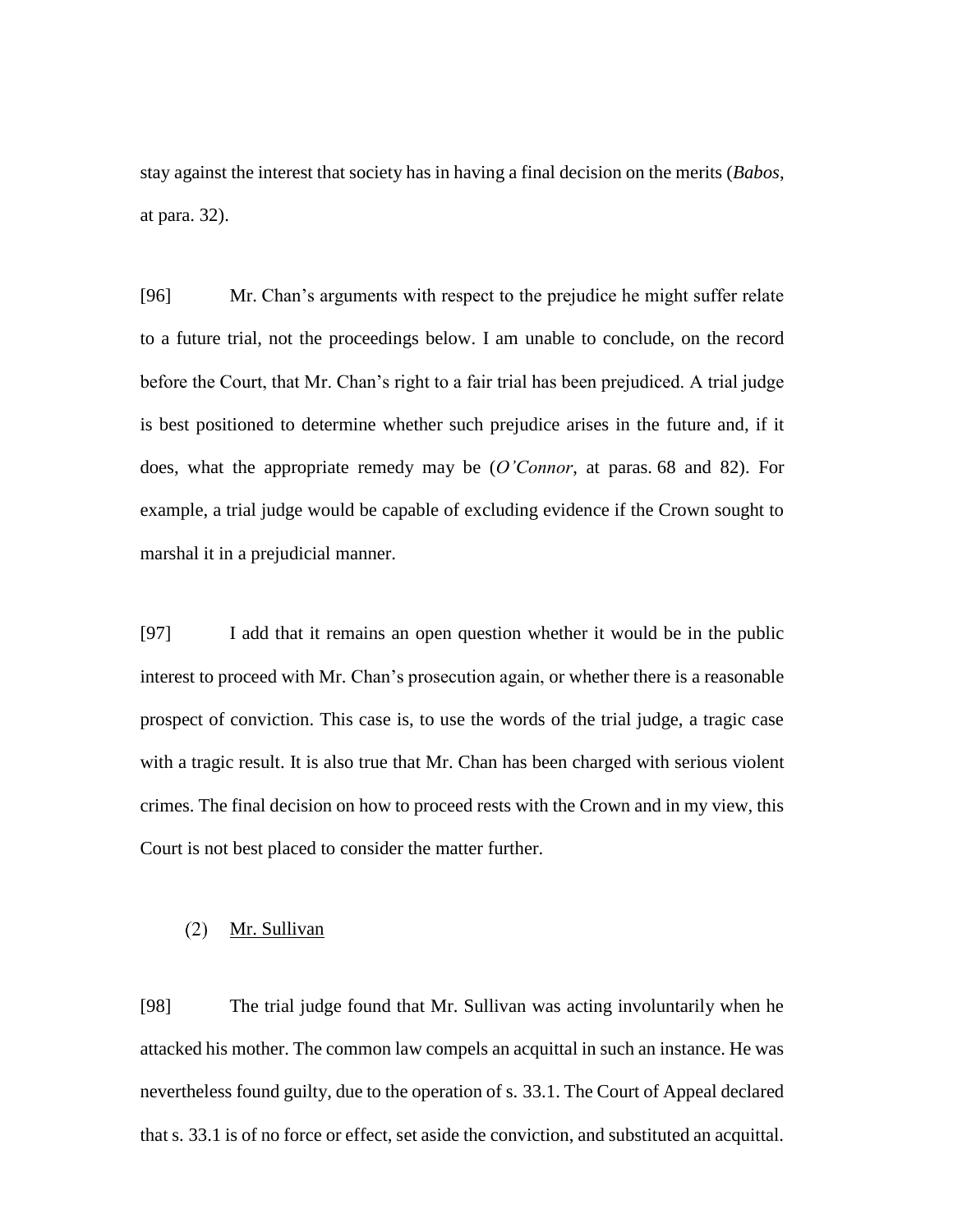As I concluded in *Brown*, the Court of Appeal was correct that s. 33.1 is unconstitutional. Mr. Sullivan established at trial that he was intoxicated to the point of automatism owing to his Wellbutrin overdose. Given that s. 33.1 is of no force or effect, I would confirm the conclusion of the Court of Appeal that Mr. Sullivan is entitled to acquittals.

### VI. Conclusion

[99] I would dismiss the appeals. The application for leave to cross-appeal by Mr. Chan should be quashed for want of jurisdiction. In the result, I would confirm Mr. Sullivan's acquittals and the order of a new trial for Mr. Chan.

### *Appeals dismissed and application for leave to cross-appeal quashed.*

*Solicitor for the appellant/respondent on application for leave to cross-appeal: Attorney General of Ontario, Toronto.*

*Solicitors for the respondent David Sullivan: Ruby Shiller Enenajor DiGiuseppe, Toronto.*

*Solicitors for the respondent/applicant on application for leave to cross-appeal Thomas Chan: Henein Hutchison, Toronto.*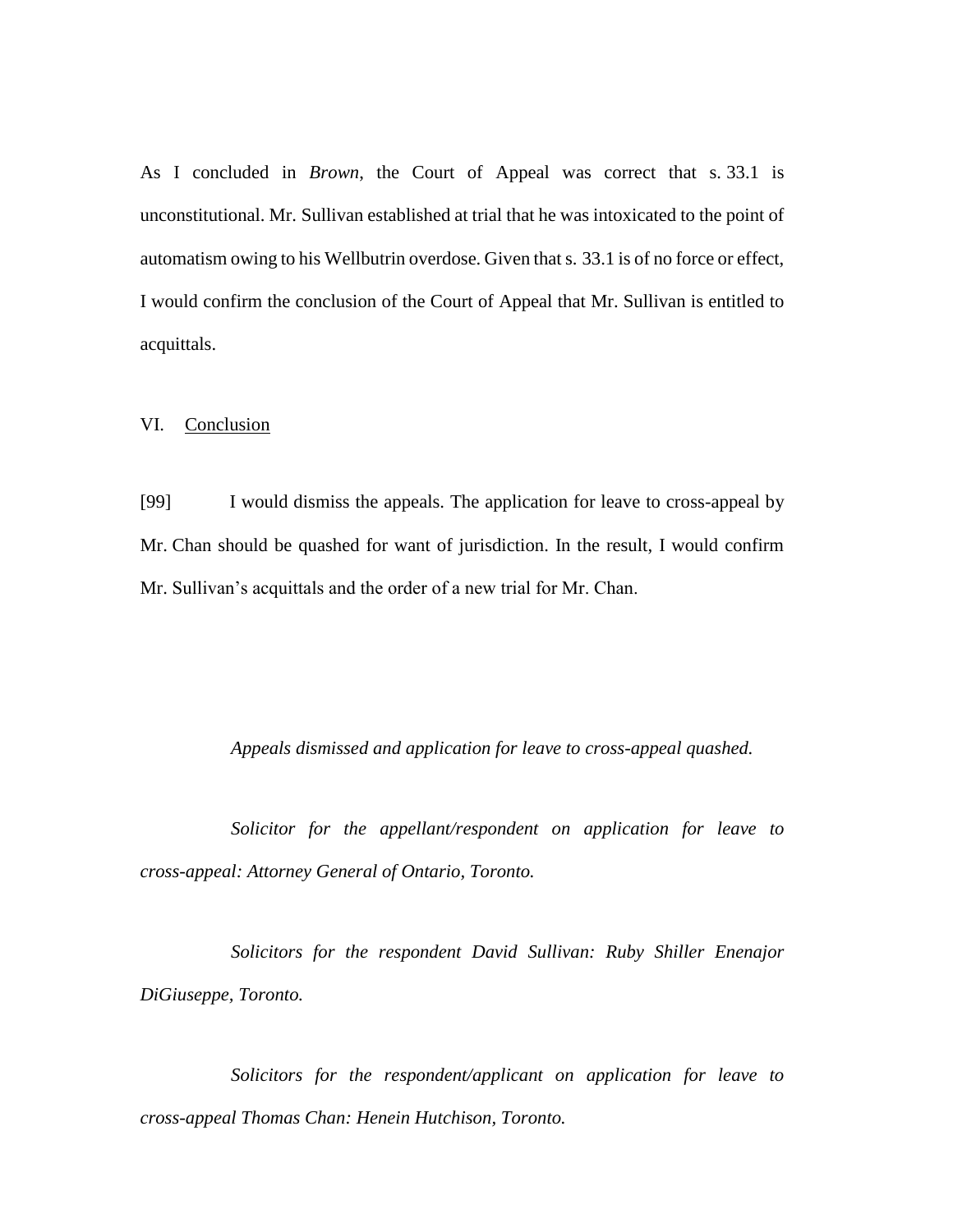*Solicitor for the intervener the Attorney General of Canada: Attorney General of Canada, Toronto.*

*Solicitor for the intervener the Attorney General of Quebec: Attorney General of Quebec, Québec.*

*Solicitor for the intervener the Attorney General of Manitoba: Attorney General of Manitoba, Winnipeg.*

*Solicitor for the intervener the Attorney General of British Columbia: Attorney General of British Columbia, Victoria.*

*Solicitor for the intervener the Attorney General of Saskatchewan: Attorney General of Saskatchewan, Regina.*

*Solicitor for the intervener the Attorney General of Alberta: Justice and Solicitor General, Appeals, Education & Prosecution Policy Branch, Edmonton.*

*Solicitors for the intervener the British Columbia Civil Liberties Association: Torys, Toronto; University of Ottawa, Faculty of Law, Ottawa.*

*Solicitors for the intervener the Empowerment Council, Systemic Advocates in Addictions and Mental Health: Martell Defence, Toronto; Anita Szigeti Advocates, Toronto; McKay Ferg, Calgary.*